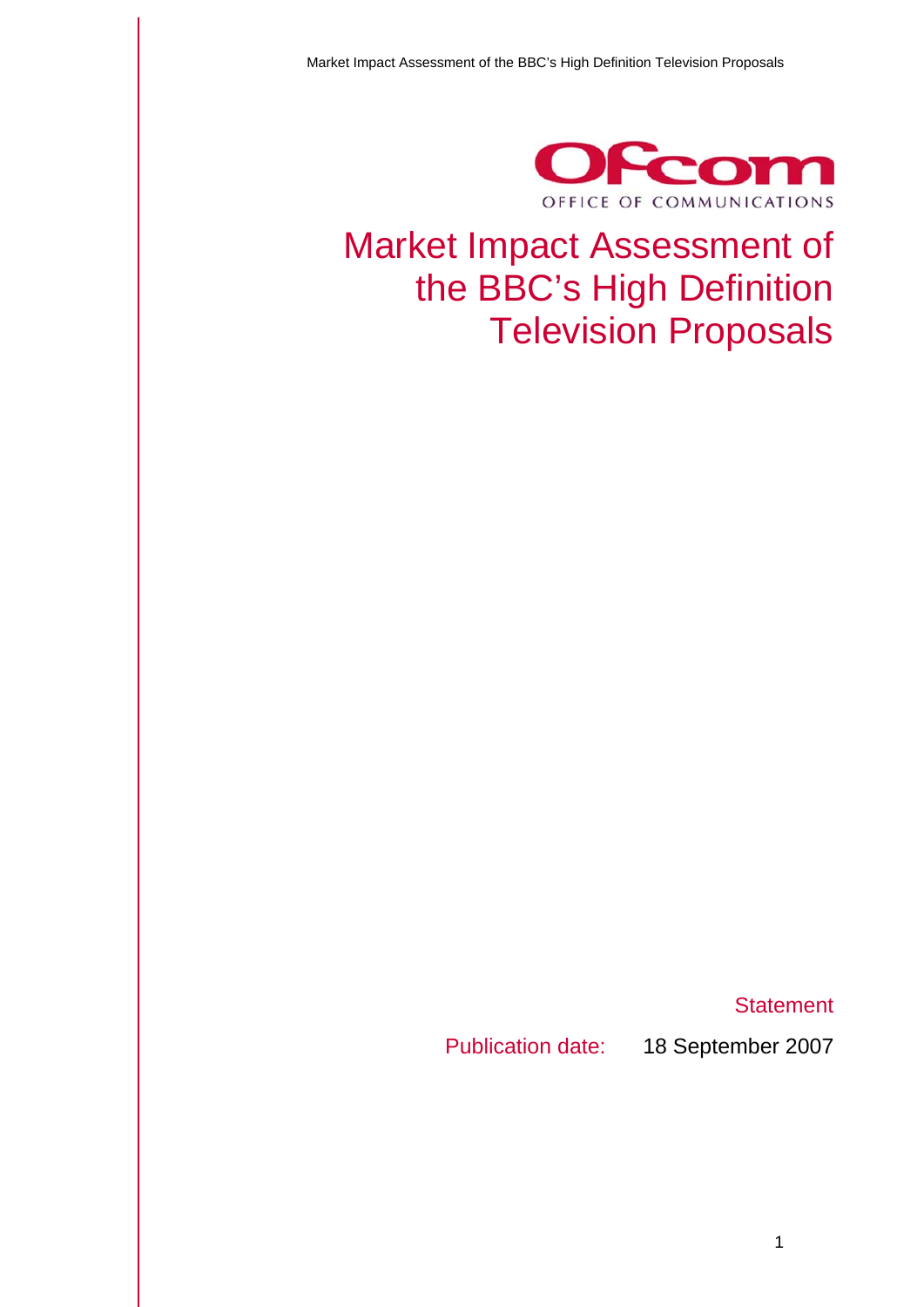# **Contents**

| <b>Section</b> |                                                       | Page |
|----------------|-------------------------------------------------------|------|
| 1              | <b>Executive Summary</b>                              | 3    |
| $\overline{2}$ | Introduction                                          | 11   |
| 3              | Background and market developments                    | 17   |
| 4              | Impact on relevant products and services              | 32   |
| 5              | Recommendations and proposed modifications            | 56   |
| Annex          |                                                       | Page |
| 1              | Joint BBC Trust/Ofcom description of service          | 58   |
| $\overline{2}$ | Terms of Reference                                    | 65   |
| 3              | Counterfactual Scenarios - without the BBC HD channel | 69   |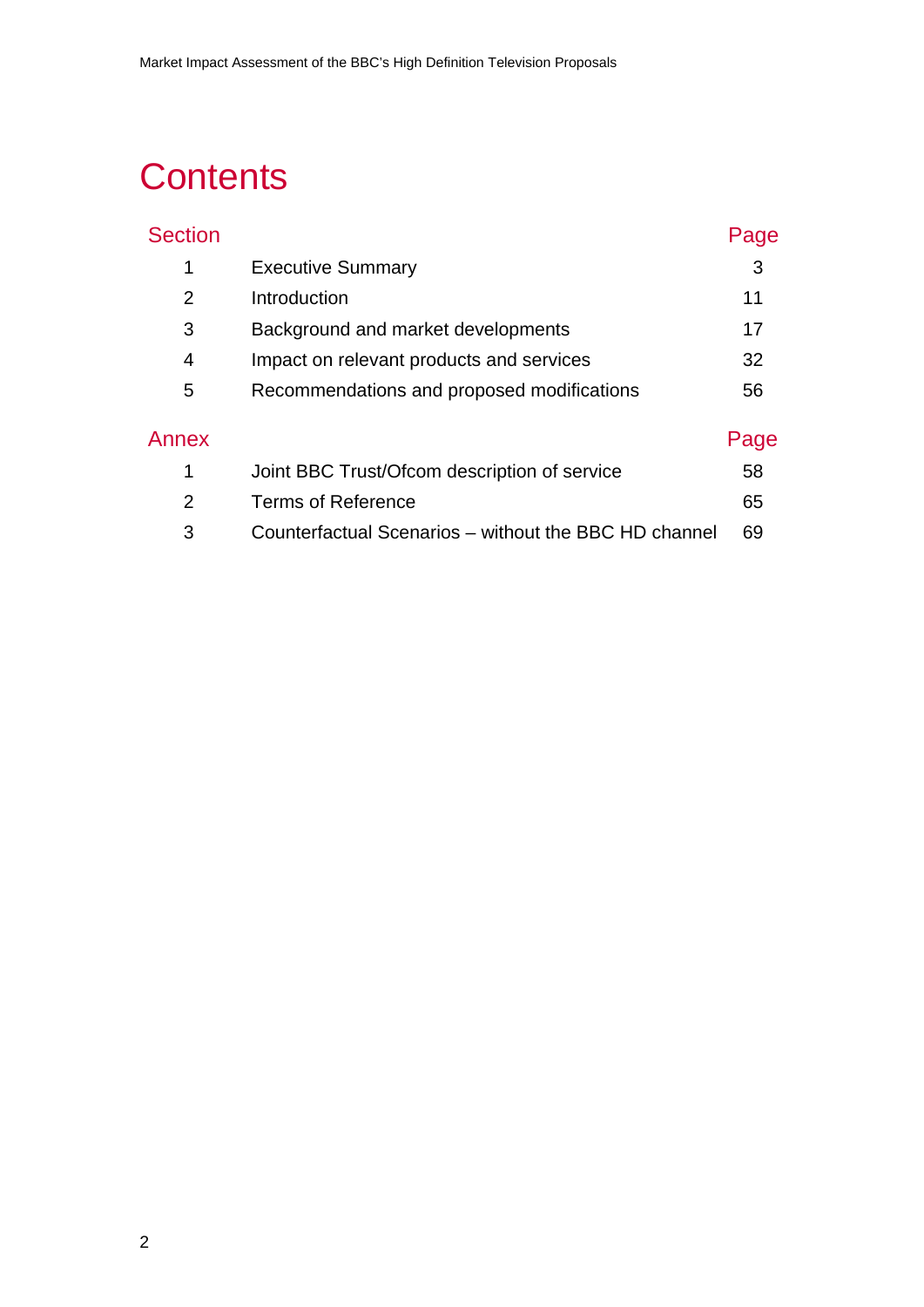## <span id="page-2-0"></span>**Section 1**

# **Executive Summary**

- 1.1 The current BBC Royal Charter and Agreement, which came into effect on 1 January 2007, established a Public Value Test (PVT) regime to assess whether the BBC's proposals to launch new services in future – or to amend existing services – would be in the wider public interest.
- 1.2 As part of the PVT, Ofcom carries out a Market Impact Assessment (MIA), the purpose of which is to assess the likely impact of the proposed services on products and services which are substitutes or complements with the proposed BBC service.
- 1.3 This document sets out the findings of Ofcom's second MIA to be carried out in the context of the new PVT regime. It considers the market impact of the BBC's proposed High Definition television (HDTV) channel. The MIA has been conducted in accordance with the Terms of Reference agreed by the Ofcom-BBC Trust Joint Steering Group, and with the MIA methodology agreed between Ofcom and the BBC Trust.

#### **The proposed BBC service**

- 1.4 In March 2007, the BBC Executive applied to the BBC Trust for permission to introduce a new HDTV channel. It would be a mixed-genre channel, drawing from content across the BBC's channels, and would aim to meet the BBC's public purposes. The channel would be available free-to-view, and would carry no advertising.
- 1.5 The BBC Executive is seeking approval to provide a service of nine hours per day, 15:00 to midnight, with some flexibility to extend beyond this to allow for the coverage of significant live sport or other events. At launch, the channel would offer a schedule of three to four hours per day, building to nine hours in late 2008. Virtually all the content (more than 95% of the schedule) will be HD versions of programmes broadcast in standard definition on other BBC channels
- 1.6 The intention is to make the HD channel available on digital satellite, digital cable and digital terrestrial television. The BBC Executive may also make the channel, or content from it, available on the internet, subject to value for money considerations and as technology allows. This could be through both bbc.co.uk and internet protocol TV providers.
- 1.7 The BBC Executive has identified two mutually exclusive options for digital terrestrial television (DTT): the full nine-hour schedule or a four-hour schedule overnight between 0200 and 0600.
- 1.8 The BBC Executive application states that the four-hour overnight schedule would be offered ahead of digital switchover (DSO) and possibly after switchover if insufficient spectrum capacity were available during the transmission hours of the nine-hour schedule.
- 1.9 Under the option where sufficient spectrum capacity becomes available following digital switchover, the four-hour overnight schedule on DTT would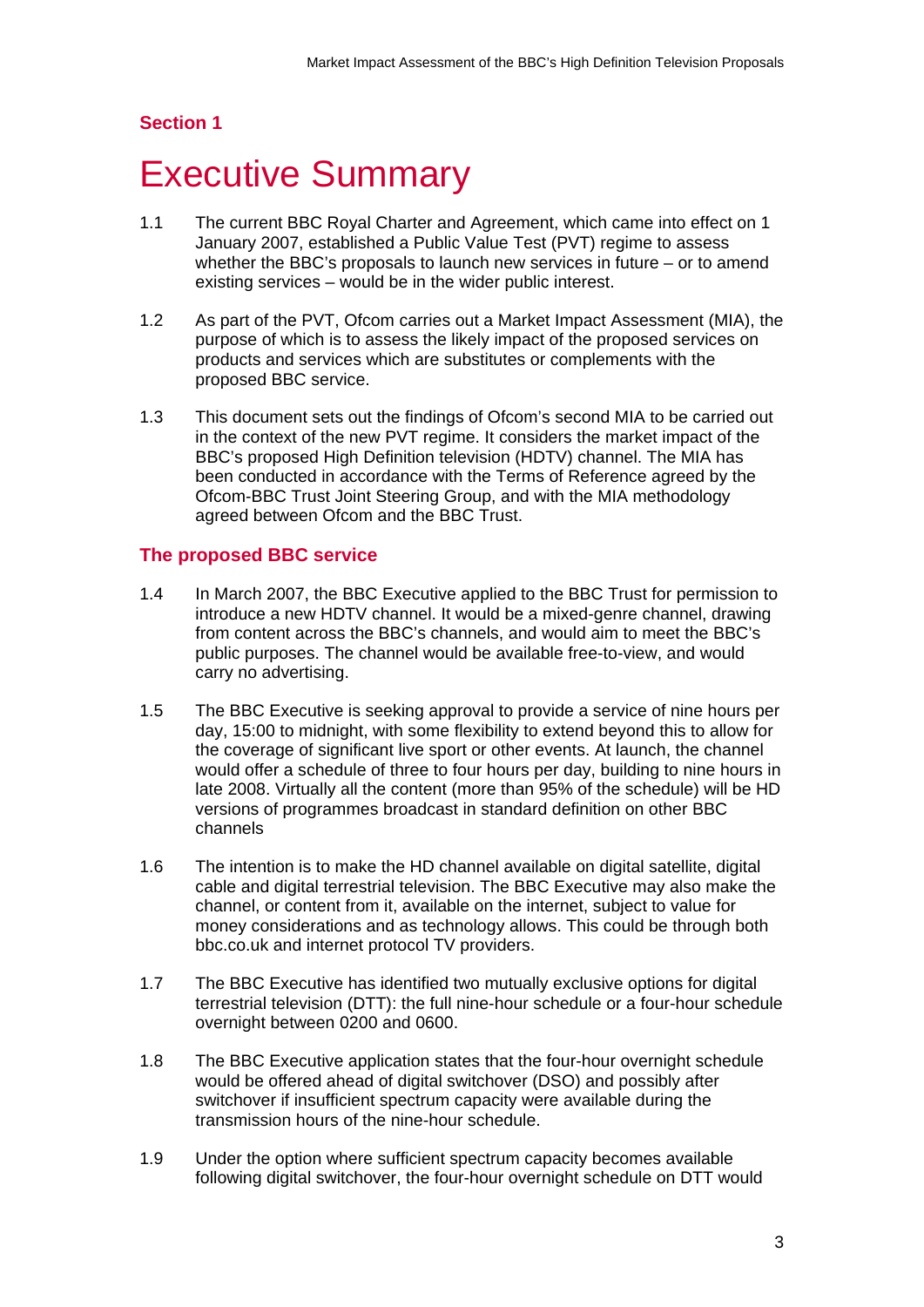be replaced by the same nine-hour service as provided over the cable and satellite platforms.

- 1.10 The four-hour overnight schedule would offer selected highlights from the following day's nine-hour schedule on cable and satellite. In order to provide capacity for this at launch, the BBC Executive proposes to take down the following services from Freeview between the hours of 0200 and 0600:
	- BBC Four until close-down;
	- BBC Parliament, when broadcast;
	- two BBCi interactive video streams (accessed through the red button on remote controls);
	- the BBCi interactive news loop (also accessed through the red button for the avoidance of doubt, BBC News 24 would not be affected).

#### **Our approach**

- 1.11 Our assessment of the market impact of this service has been based on:
	- A full stakeholder engagement programme including written submissions, and a series of meetings with interested stakeholders
	- Consumer research commissioned specifically for this MIA. This research was carried out for Ofcom by Illuminas, and is published alongside this Ofcom report
	- Desk research, and Ofcom's own qualitative and quantitative analysis.
- 1.12 Our analysis has also drawn on the research and analysis provided by the BBC Executive. Throughout the process, we have maintained regular communication with the BBC Trust Unit, with the aim of ensuring that the PVA and the Ofcom MIA are based on a broadly consistent set of assumptions, and that the PVA and MIA both provide evidence on all relevant issues.
- 1.13 In carrying out this MIA, we take account both of 'negative' substitution effects and 'positive' market creation effects. We also consider both static effects (the impact on demand for other products and services assuming no change in behaviour by other providers in response to the BBC service launch) and dynamic effects (through changing market behaviour, and impacts on investment and innovation by other providers in response to the BBC service). Our relevant analysis period focuses on the next five years.
- 1.14 There is much uncertainty about the likely development of HD services in the UK over the next five years. Take-up of HD Ready television displays has increased significantly, but take-up of HDTV services remains in an early stage – in June 2007, there were around 460,000 HDTV subscribers, out of a total 24m UK households. It is a widely held view that take-up of HD services will accelerate over the next few years, but there is no consensus about whether HDTV will become a mass-market proposition in the UK.
- 1.15 This uncertainty about future HD take-up poses challenges for this MIA, as we need to assess the impact of the BBC service against the counterfactual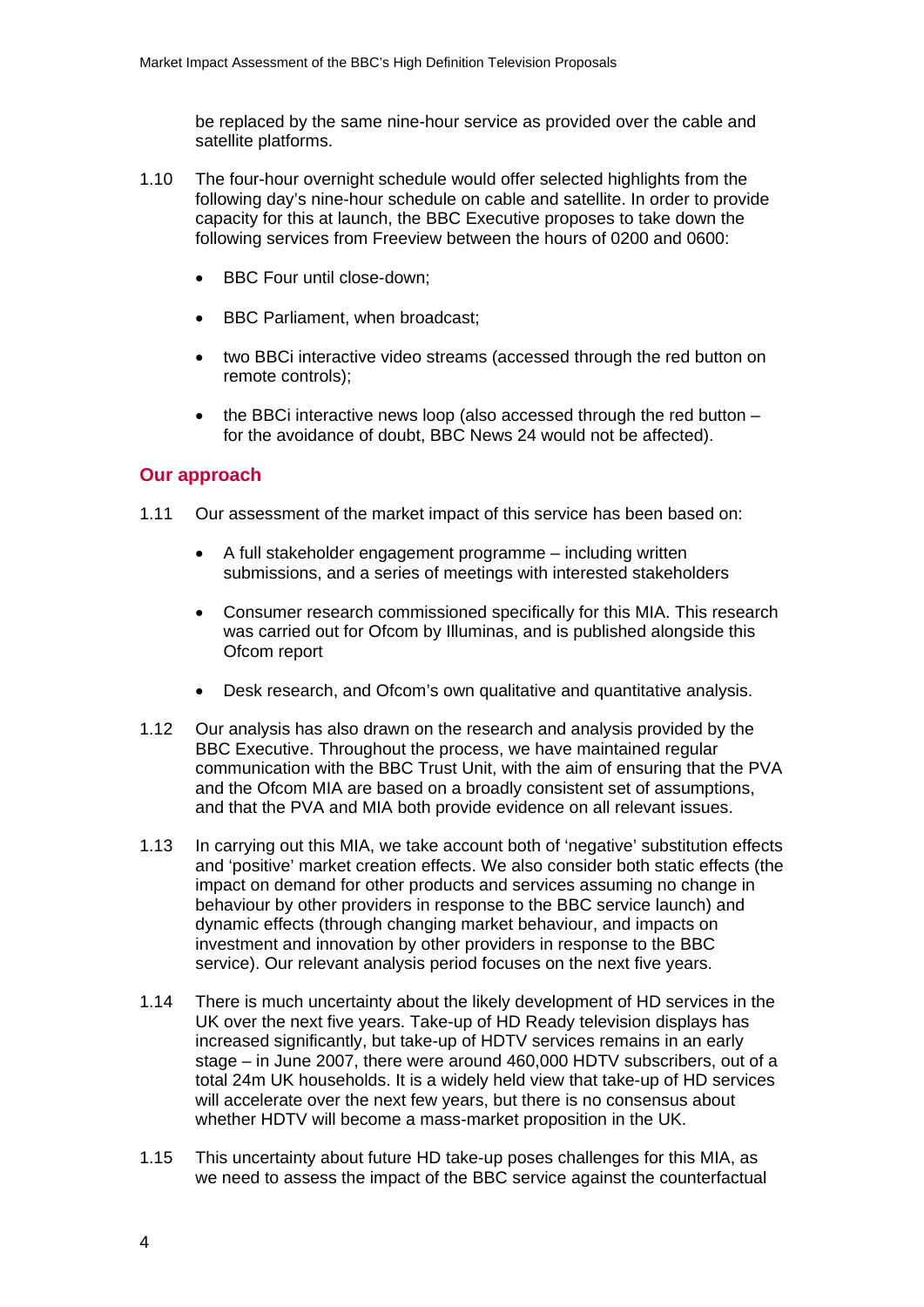of a scenario in which the BBC does not launch an HD channel – but in which other drivers towards HD (including HD production and HD broadcasting by other players) continue to develop. In the light of the significant degree of uncertainty over the future of HD take-up, we have considered three scenarios for this counterfactual – a central scenario, which forms the basis for the majority of our analysis, and higher and lower scenarios around the central case. This summary focuses on the central scenario, and we report sensitivity analysis in Section 4 of this document.

#### **Impact on affected products and services**

- 1.16 The terms of reference for this MIA noted that the following products and services could be affected by the launch of the BBC HD channel:
	- TV platform services and network services
	- Broadcast services on various delivery platforms
	- Provision of content including programme-making and rights exploitation
	- Hardware and software, including television reception equipment, recording and playback equipment, and physical media
	- On-demand services.
- 1.17 We have considered the likely market impact in each of these areas. Before summarising our findings, we note that industry stakeholders were largely supportive of the BBC's proposed HD channel, although they raised some concerns about specific aspects of the BBC's proposals. We also note that the key impacts arising from the BBC HD channel launch are likely to relate to take-up of TV platforms, and to broadcast services.

## **Impacts on TV platforms**

- 1.18 In terms of TV platforms, the main impacts are likely to be as follows:
	- The BBC HD channel is likely to deliver consumer benefit through increased take-up of HD. This positive impact is likely to be spread across the major TV platforms, including DTT, satellite and cable. It seems likely to support the relative position of the DTT platform in the longer term (although, as discussed below, the position of DTT will be affected by the nature of the BBC HD service on DTT), and also to encourage the take-up of the new PSB Freesat platform. At the same time, the pay satellite and cable platforms could benefit from increased subscriptions to their HD services. Because the market position of different broadcasters and TV service providers differs across platforms, we consider it a positive factor that the benefits are likely to be spread across all these major platforms
	- The impact on DTT is the most complex. The BBC's HD channel, when taken together with the likely response of other PSBs in accelerating their move into HD broadcasting, could help to maintain the position of the DTT platform in the longer-term (as long as the DTT platform has sufficient capacity to carry a number of HD services)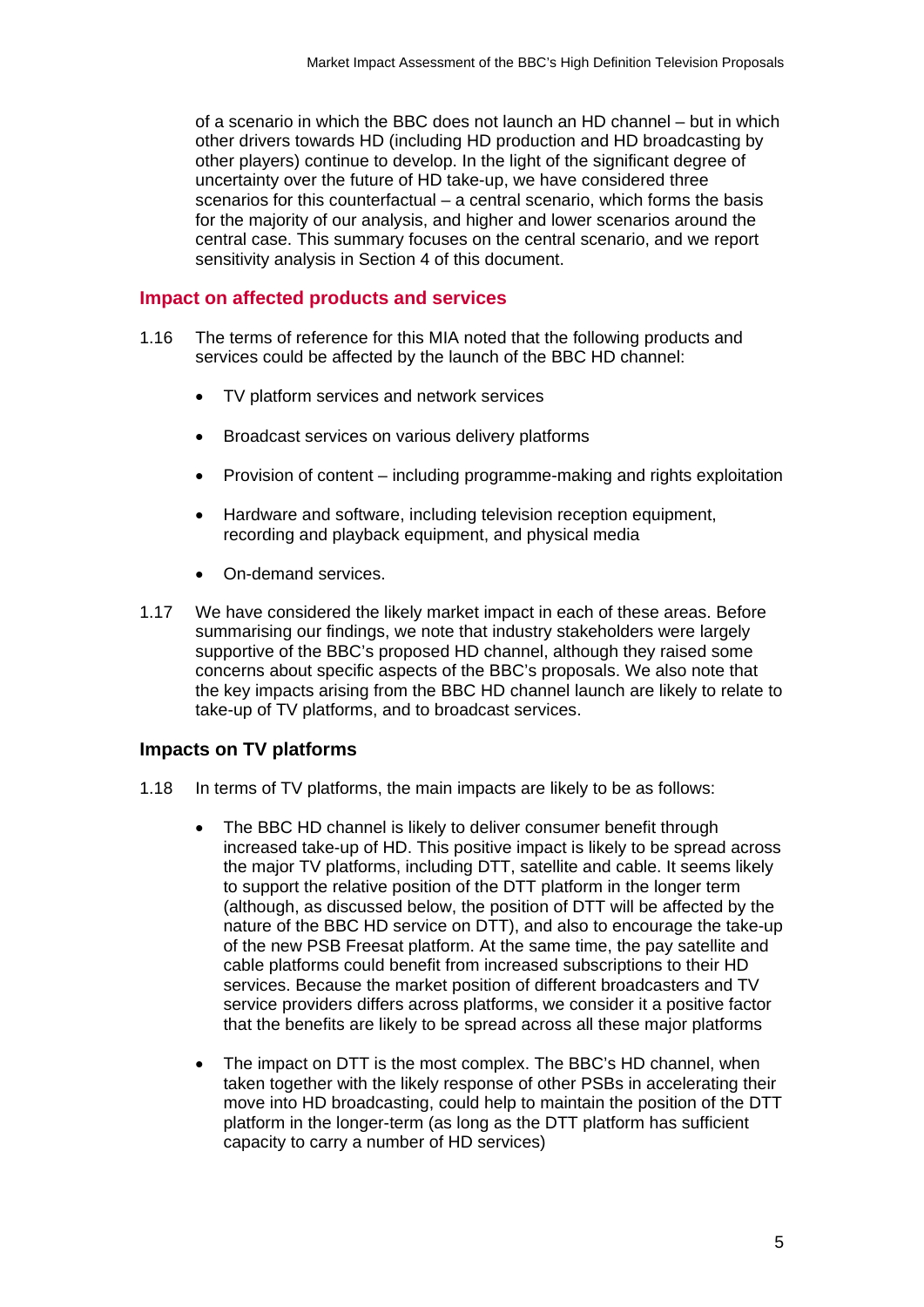- But there is some risk of DTT platform erosion in the period where the nine-hour service is available on other platforms, but not on DTT. Our discussions with stakeholders have noted these possible impacts, but have suggested that the extent of the impact may not be significant in the core period covered in this MIA
- The PSBs have raised concerns over switching from DTT in the longer term, if the full BBC HD service does not become available on the DTT platform. We recognise the relevance of this issue, but this MIA is not the place to reach conclusions about the way in which multiplex capacity might be used to transmit HD services on the DTT platform – these issues are being actively addressed elsewhere. Nonetheless, we recommend that the current PVT process should be concluded in such a way as to ensure that the launch of the BBC HD channel on DTT does not create barriers to the delivery of a number of HD services on the DTT platform – such barriers may arise if, for instance, the BBC's launch were implemented in such a way that it holds back the use of new transmission technologies (such as DVB-T2) on DTT
- A secondary effect of the BBC HD launch on DTT may be that the number of homes that are equipped with an MPEG4 capable DTT set top box will increase faster than if there were no BBC HD service. This will potentially allow the earlier, commercially viable, introduction of MPEG4 SD channels and/or the conversion of MPEG2 channels to MPEG4 - this could increase spectrum efficiency as more channels will be offered in the same bandwidth. We note that any move to MPEG4 would be subject to a separate Ofcom decision-making process. Nonetheless, we note that this could be a positive impact of the BBC HD channel launch, albeit one which has costs attached – in terms of the cost incurred by consumers in upgrading to MPEG4 set top boxes
- Due to capacity constraints, the relative position of internet protocol TV (IPTV) platform operators may suffer if there is significant consumer demand for HD services – as current broadband infrastructure does not allow HD services to be delivered to a significant number of consumers. Our discussions with stakeholders also highlighted that this issue could become more significant in the medium term, especially if there is significant HD take-up. In order to compete effectively with other platforms, IPTV providers may be required to expand capacity on their networks. We note here that the BBC Trust and the BBC Executive should engage with relevant industry stakeholders before launching an HD channel on IPTV.

#### **Impact on broadcast services**

- 1.19 Some substitution from commercial TV channels to the BBC HD channel is possible, but our consumer research and discussions with stakeholders suggest that this is likely to be modest:
	- In the short-term, there may be some negative impact on the viewing shares of commercial broadcasters (both directly through channel substitution, and indirectly through platform substitution effects), and hence on their revenues. However, consumer research and stakeholder comment suggests that channel viewing is shaped more by content rather than picture quality – and so these effects are unlikely to be significant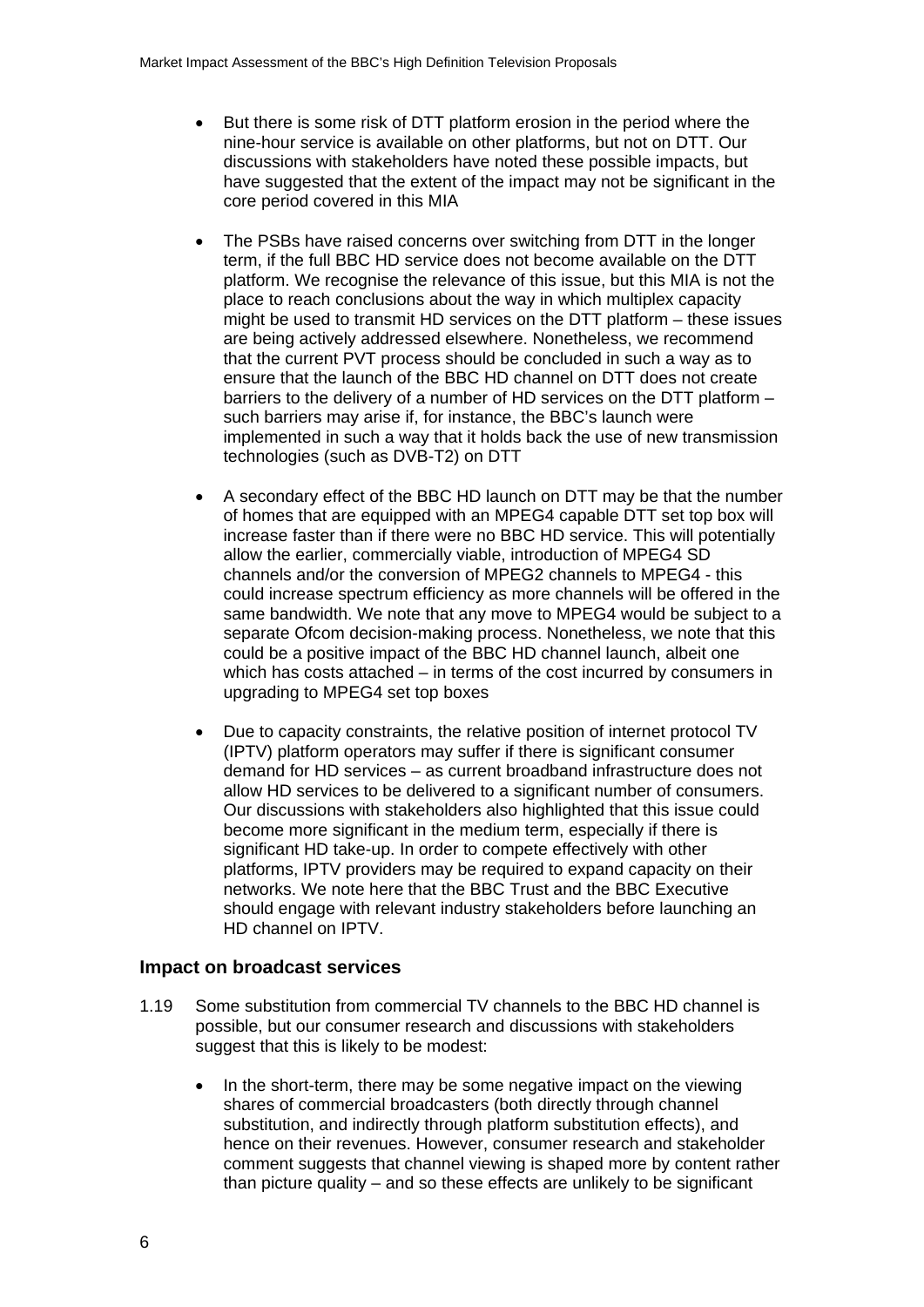- It is, however, possible that developments in platform capacity could increase the extent of channel substitution in the longer term. If the BBC is able to launch a full HD service on DTT, but others find that they lack the capacity to do so, then the BBC HD channel could be the only HD channel on DTT. If these circumstances were to arise, then some stakeholders have argued that they could lead to more material channel substitution on the DTT platform from commercial SD channels to the BBC HD channel. This view is not shared by all stakeholders, and we are not convinced that this impact is likely to be material – in particular, we have not been presented with any compelling evidence to suggest that this should prevent the BBC from launching the HD channel on DTT
- We have also noted that some greater negative impact is possible if the BBC HD channel moves away from a mixed-genre service – for instance, the impact could be greater if the channel shows many movies in HD. To guard against this risk, we recommend that the BBC Trust ensures that the HD channel's service licence holds the BBC to the mixed genre content model, as set out in the service description agreed at the start of the PVT process.
- 1.20 In addition to the above, the BBC HD channel launch could have a significant impact on other broadcasters' plans to launch HD services. Many stakeholders told us that the BBC HD channel is likely to strengthen the commercial rationale for HD broadcasting, and so accelerate the pace at which other PSBs move into HD broadcasting.
- 1.21 Although the PSBs believe that they will eventually move into HD broadcasting anyway, the commercial model for free to air HD broadcasting is currently unclear – subscription providers are able to monetise the increase in consumer value through charging for HD access, but this avenue is not available to free to air broadcasters. As a result, HD channel launch by other broadcasters would most likely happen on a longer timetable in the absence of a lead taken by the BBC.
- 1.22 However, if the BBC launch promotes consumer take-up of HD services, it could improve the commercial rationale for HD channel launch by free to air commercial broadcasters. In any case, the broadcasters indicated to us that such launch would most likely represent a defensive move, intended to protect the DTT platform on which PSBs maintain a relatively strong audience share.

#### **Impact on content provision**

- 1.23 The BBC Executive has stated that it is transitioning to full HD production, regardless of the launch of an HD channel, and that the timetable of the BBC's move to HD production will not be affected by the channel launch. As such, the BBC has argued that there will be no incremental market impact in this area.
- 1.24 However, the general view amongst stakeholders differs from that of the BBC. Stakeholders tended to argue that the BBC HD channel launch will promote HD commissioning and production at the BBC, as the BBC is one of the largest commissioners and producers of programming; and that it may be difficult for the BBC to justify producing all programming in HD purely for domestic consumption in the absence of an HD channel. Nonetheless,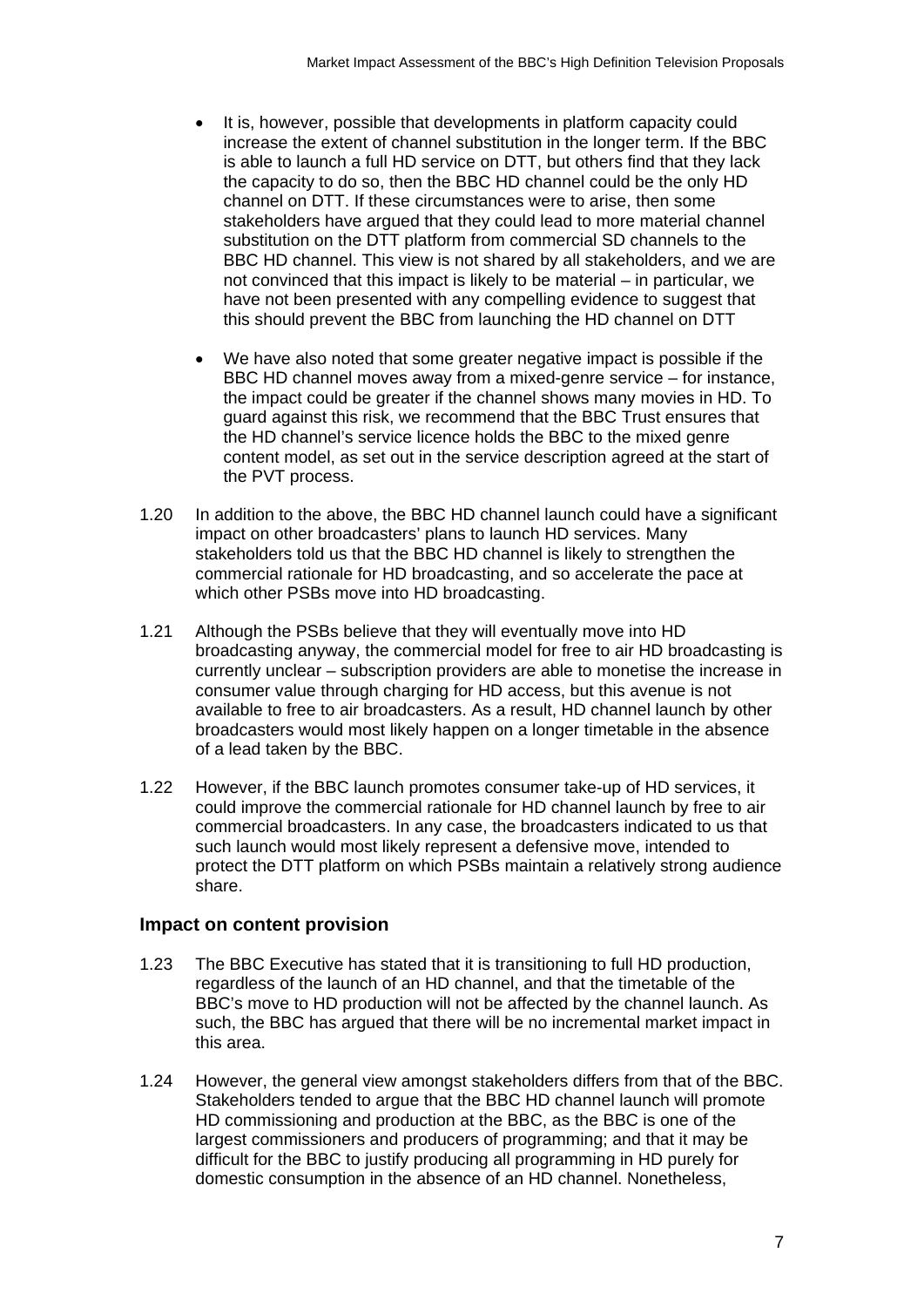<span id="page-7-0"></span>stakeholders also noted that HD production is likely to grow naturally, due to demand from international markets; and that the cost differential between HD and SD production is already declining. Overall, there may be some market impact here, although the scale of any impact is likely to be modest.

- 1.25 Stakeholders argued that, over the medium to longer term, the impact is more likely to be positive (or at worst, neutral): the BBC HD channel launch is likely to accelerate the transition to HD production, and spread the skills needed for content production in the HD environment. In due course, this is likely to help reduce the cost differential between HD and SD production, benefiting the industry as a whole.
- 1.26 Beyond production, it is possible that the BBC HD channel might affect competition for events rights – however, this is unlikely to be significant since the service description requires that 95 per cent or more of the HD channel schedule would be HD versions of programmes broadcast in SD on other BBC channels. As such, the events broadcast on the HD channel will be common to other BBC channels. Nonetheless, we recommend that the BBC Trust continues to monitor the BBC Executive's activities in bidding for events rights, so as to ensure that a significant market impact does not arise in the future.

## **Impact on equipment and physical media**

- 1.27 As noted earlier, we expect the BBC HD channel to promote greater take-up of HD services. This is likely to have a knock-on positive market impact on the take-up of HD equipment – such as HD set top boxes and satellite dishes – and so will have a positive impact on manufacturers and retailers of such equipment. There is unlikely to be a significant incremental impact on the take-up of HD Ready TV sets, as there is in any case a general consumer shift towards HD Ready displays.
- 1.28 Any impacts are, however, unlikely to lead to a significant change in equipment manufacturers' and retailers' producer surplus – as equipment markets are competitive, and changes in demand in the market place will be responded to reasonably quickly by producers. As such, any gains to particular producers will be quickly reduced as other producers enter the market to increase supply of these products and services, thereby reducing prices. This effect may, however, drive an increase in consumer surplus, as a result of the combination of increased consumer demand and reduced prices for equipment.

## **Impact on on-demand services**

1.29 The BBC Executive plans to make available content from the HD channel via its iPlayer on-demand catch-up service when it is technically feasible to do so. In the MIA of the BBC's on-demand proposals<sup>[1](#page-7-0)</sup>, we noted that internet service providers (ISPs) are likely to need to invest in greater broadband capacity, as a result of consumer demand for on-demand content delivered via broadband internet. We argued that this would impose resource costs that were relevant to the on-demand PVT process.

<sup>1</sup> 1 Ofcom, *BBC new on-demand proposals: Market Impact Assessment*; published 23 January 2006.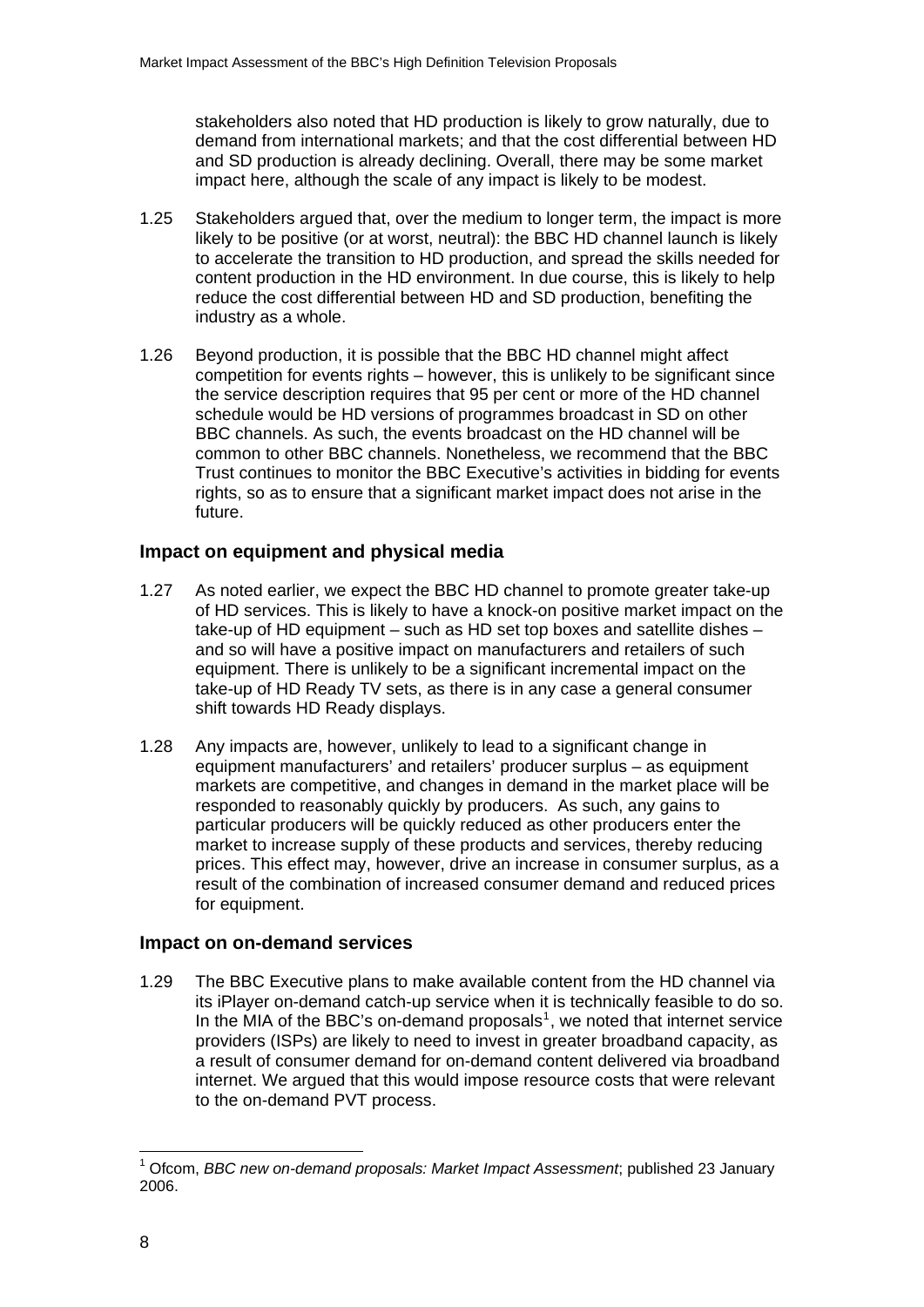1.30 These costs are also relevant to the current PVT process in two potential ways. First, demand for downloading HD content is likely to impose greater costs on ISPs than downloading the same programme in SD, and / or it could lead to a deterioration in the quality of service experienced by users; this represents a resource cost which should be taken into account in the PVT assessment. Second, if ISPs were to seek to recover increased infrastructure costs from the BBC in return for quality of service guarantees, then there may be a direct financial cost to the BBC in the future.

#### **Recommendations and proposed modifications**

1.31 The nature of the market impacts identified means that we have not proposed significant modifications to the proposed service. Nonetheless, we make some important recommendations to the BBC Trust.

#### **Nature of the BBC HD channel on the DTT platform**

- 1.32 This MIA has noted that the launch of a BBC HD service cannot be considered in isolation of the wider discussions taking place in the industry about the future of HD on DTT – in particular about whether future technological developments, including the development of the DVB-T2 transmission technology, will enable the delivery of a number of HD channels on the DTT platform.
- 1.33 We have noted in this regard that some of the potential negative market impacts associated with the launch of the BBC HD channel may be more significant if the BBC's HD channel is the only HD channel on the DTT platform. Moreover, we have also found that some potential outcomes of the PVT process could create barriers to the delivery of a number of HD channels on DTT – if, for instance, the BBC's launch were implemented in such a way that holds back the use of new transmission technologies on DTT.
- 1.34 We understand that the BBC Trust is considering the BBC's proposals in the context of the potential delivery of a wider range of HD services on DTT. In particular, Ofcom considers it essential that the BBC HD channel is launched in such a way that it does not create barriers to the delivery of a number of HD services on the DTT platform.

#### **BBC HD channel on IPTV and open internet platforms**

- 1.35 Our analysis for this MIA has found that the launch of the BBC HD channel may create a negative impact on the position of IPTV platforms, relative to other digital TV platforms. This is because constraints on internet infrastructure mean that IPTV providers may not have sufficient capacity to deliver HD services to a significant number of consumers. While the BBC Executive intends to make the HD channel available on IPTV, the timing of such launch is uncertain, and may not be feasible until significantly into the future.
- 1.36 Nonetheless, as and when the capacity issues are resolved at some future point, the potential negative market impacts described above could be alleviated. Although we recognise that a solution to this issue is unlikely to be forthcoming in the near future, we recommend that the BBC Trust and BBC Executive engage further with industry stakeholders about the appropriate timetable for delivering HD on IPTV, with the objective of launching the HD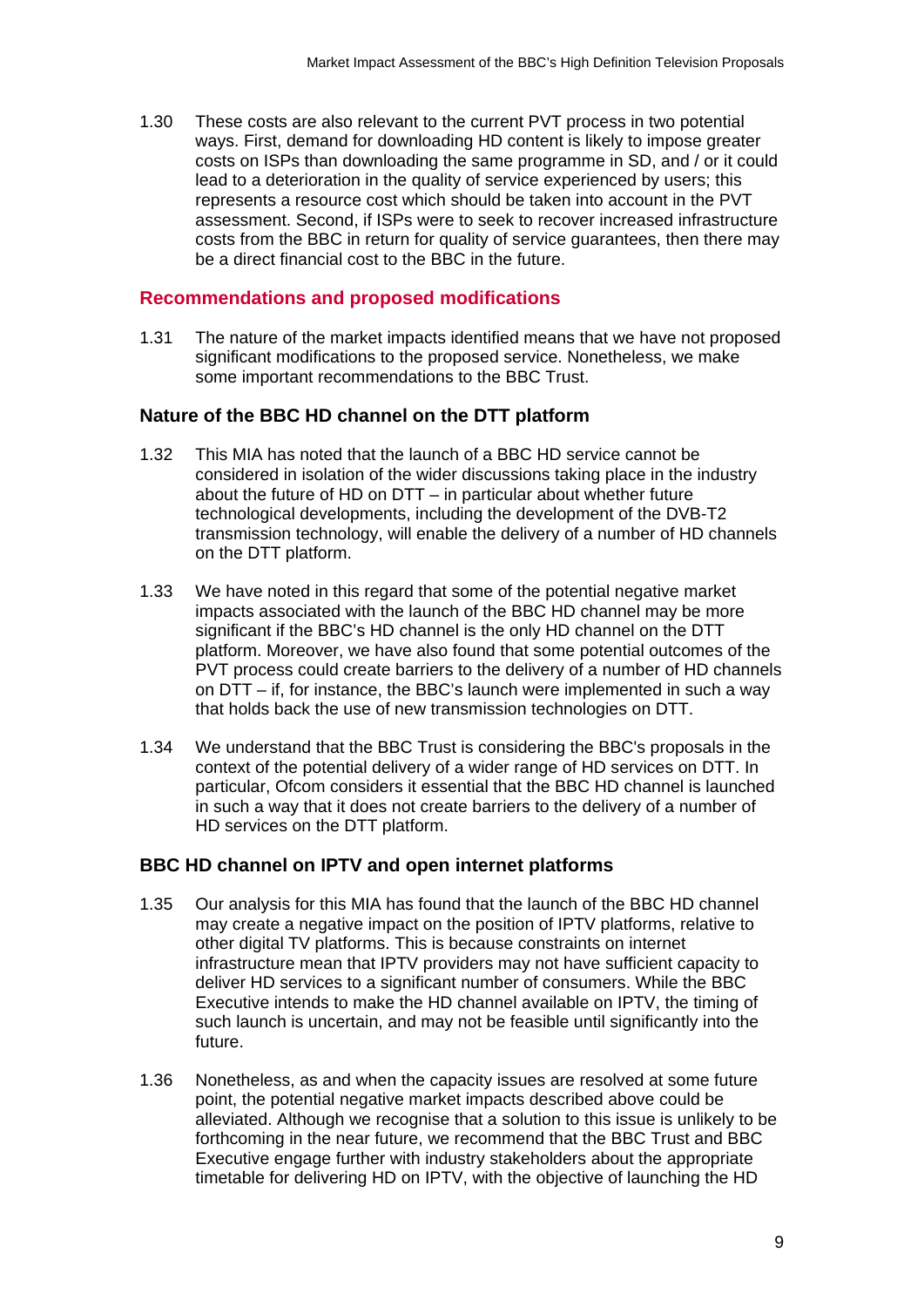channel on IPTV as soon as it is technically feasible to do so. This could be formalised by including a requirement in the HD channel service licence requiring the BBC Executive to deliver a version of the channel on IPTV, subject to technical feasibility. This should also be subject to agreement with IPTV service providers, and subject to the PVT assessment taking appropriate account of resource costs of additional infrastructure.

1.37 A separate issue arises in relation to the delivery of HD content via internet on-demand services (e.g. the BBC's iPlayer) – this may create costs for ISPs through internet capacity requirements. We believe that the BBC Trust should take into account the costs arising in this area – if they are likely to be significant, they may offset the public value generated by the service.

## **Wider technology issues**

- 1.38 We also note in this document that the emerging 1080p HD standard is not compatible with existing HD set top boxes and displays – its introduction would therefore have implications for existing HD customers and platform operators. The BBC Executive has not proposed to use 1080p for its HD channel and Ofcom has therefore not considered the impact of the BBC moving to 1080p as part of this MIA.
- 1.39 However, due to the potentially significant impact that such a move may have on existing HD viewers and platform operators, Ofcom believes that, if the BBC Executive does wish to move to the 1080p format in the future, the BBC Trust should consider carefully whether a further PVT would be required. It is important to note that we are not suggesting that a further PVT will definitely be needed – only that the BBC Trust should reserve the right to launch a further PVT if the industry environment at the relevant time suggests that such a process is necessary.

## **Service licence and wider regulation of the BBC HD channel**

- 1.40 Although most stakeholders suggested that the BBC HD channel is not likely to lead to significant viewer substitution away from commercial channels, we have identified a risk that viewer substitution may be more significant if the BBC HD channel moves away from a mixed-genre service. For instance, the market impact may be greater if the channel were to show many movies in HD. As a result, and in order to minimise the risk of greater impact here, we recommend that the BBC Trust should ensure that the service licence for the BBC HD channel holds the BBC Executive to the mixed-genre service description. If the BBC has greater flexibility in this area, then the market impacts may become more significant.
- 1.41 We also noted earlier that the BBC HD channel is unlikely to have a significant impact on competition for events rights, as the events broadcast on the HD channel will be the same as those broadcast on the BBC's existing SD. However, we recommend that the BBC Trust continues to monitor the BBC Executive's activities in bidding for events rights – so as to ensure that the BBC adheres to the service description in this area. If the BBC Executive seeks to acquire more events rights than it would have done in the absence of HD channel launch, then the market impacts would most likely increase.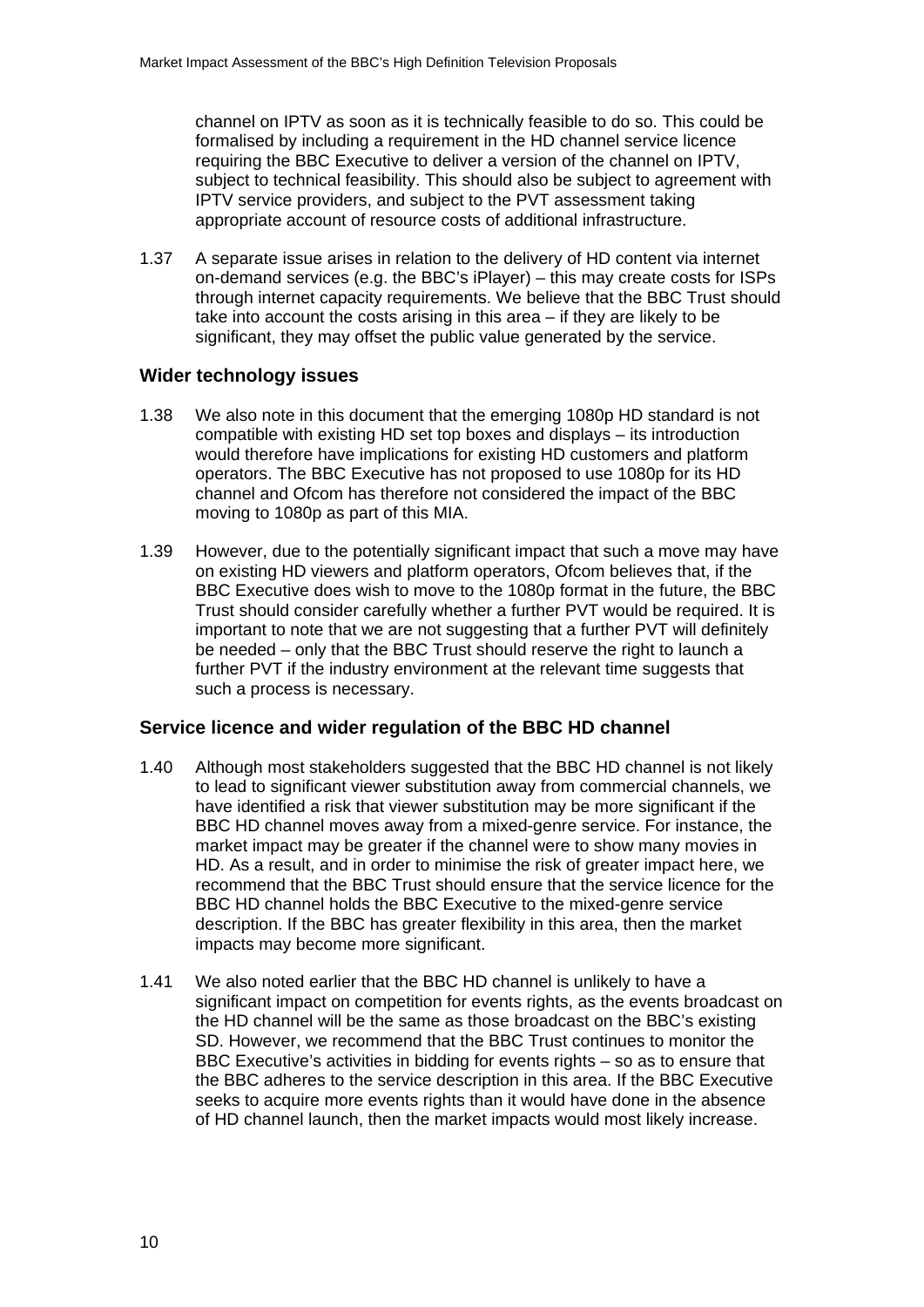# <span id="page-10-0"></span>**Section 2**

# **Introduction**

## **The role of the MIA in the PVT process**

- 2.1 The current BBC Royal Charter and Agreement, which came into effect on 1 January 2007, provided for the establishment of a new Public Value Test (PVT) regime. The PVT must be applied before a decision can be taken to make any significant change to the BBC's UK public services, which can include the introduction of a new service or the discontinuation of an existing one.
- 2.2 Under the new regime, the decision on whether to authorise such a change will be made by the BBC Trust (the Trust), following the application of a PVT. In reaching a decision on a PVT, the Trust must take into account the findings of two separate reviews:
	- A Public Value Assessment (PVA), carried out by the Trust Unit, which assesses the likely value of the service to licence fee payers, particularly in terms of its contribution to the BBC's public purposes
	- A Market Impact Assessment (MIA), carried out by Ofcom, which assesses the effect of the proposed service on other services in the market. It considers both the direct impact on consumers and producers of other services, for example in terms of price and choice, and the likely impact on competition and market development, which will affect consumer and citizen interests in the longer term.
- 2.3 This report represents Ofcom's MIA of the BBC's proposed High Definition Television (HDTV) channel. This section briefly summarises the approach we have taken to conducting this MIA. For more detail on the methodology adopted for Ofcom's MIAs, see the methodology document<sup>[2](#page-10-0)</sup> published in May 2007.

## **The proposed service**

- 2.4 The BBC Executive is applying for permission to provide a single, linear, digital TV channel in high definition (HD) format. The full service description was agreed by the BBC Trust and Ofcom at the outset of the PVT process, drawing on the BBC Executive's PVT application to the BBC Trust. The service description is summarised here, and the full service description is reproduced at Annex 1 of this document.
- 2.5 It would be a mixed-genre channel, drawing from content across the BBC's channels, and would aim to meet the BBC's public purposes. The channel would be available free-to-view, and would not carry advertising.
- 2.6 The BBC is seeking approval to provide a service of nine hours per day, 15:00 to midnight, with some flexibility to extend beyond this to allow for the coverage of significant live sport or other events. At launch, the channel

 2 Ofcom, *Methodology for Market Impact Assessments of BBC services*; published 22 May 2007.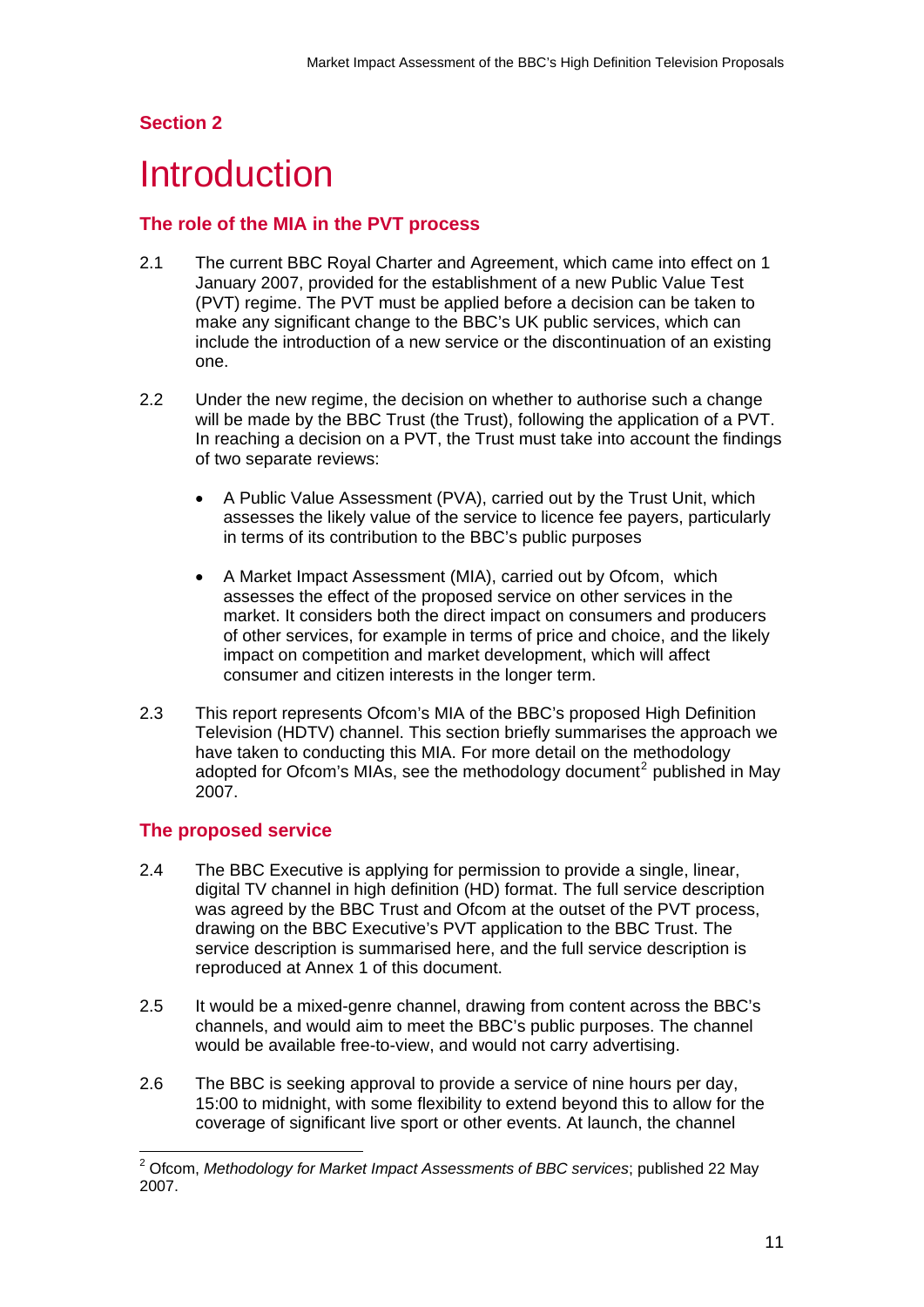would offer a schedule of three to four hours per day, building to nine hours in late 2008. Virtually all the content (more than 95% of the schedule) will be HD versions of programmes broadcast in standard definition on other BBC channels

- 2.7 The intention is to make the HD channel available on digital satellite, digital cable and digital terrestrial television. The BBC may also make the channel, or content from it, available via broadband, subject to value for money considerations and as technology allows. This could be through both bbc.co.uk and internet protocol TV (IPTV) providers.
- 2.8 The BBC Executive believes that there is currently not enough capacity on the Freeview (DTT) platform to launch a HD channel, without removing some other BBC services. This MIA is not an investigation into the nature of capacity on the DTT platform and Ofcom makes no judgement in this report as to whether this is a correct technical assumption. We have therefore assessed the BBC Executive proposals purely at face value.
- 2.9 The BBC Executive has suggested two mutually exclusive options for digital terrestrial television (DTT): the full nine-hour schedule; or a four-hour schedule overnight between 0200 and 0600.
- 2.10 The full nine-hour schedule would be offered on DTT if sufficient spectrum capacity were available after digital switchover (DSO).
- 2.11 The BBC Executive application states that the four-hour overnight schedule would be offered ahead of digital switchover and possibly after switchover if insufficient spectrum capacity were available during the transmission hours of the nine-hour schedule. However, it is also possible that the BBC Executive may review its options for providing HD on DTT if sufficient spectrum were not available after switchover.
- 2.12 The four-hour overnight schedule would offer selected highlights from the following day's nine-hour schedule on cable and satellite. In order to provide capacity for this at launch, the BBC Executive proposes to take down the following services from Freeview between the hours of 0200 and 0600:
	- BBC Four until close-down:
	- BBC Parliament, when broadcast;
	- two BBCi interactive video streams (accessed through the red button on remote controls);
	- the BBCi interactive news loop (also accessed through the red button  $$ for the avoidance of doubt, BBC News 24 would not be affected).
- 2.13 These changes would be subject not only to PVT approval by the BBC Trust but also to a separate Ofcom process. The DTT multiplex on which the BBC transmits the channels is licensed by Ofcom, so an application to Ofcom for a variation of the multiplex licence would be required.
- 2.14 Under the option where sufficient spectrum capacity becomes available following digital switchover, the four-hour overnight schedule on DTT would be replaced by the same nine-hour service as provided over the cable and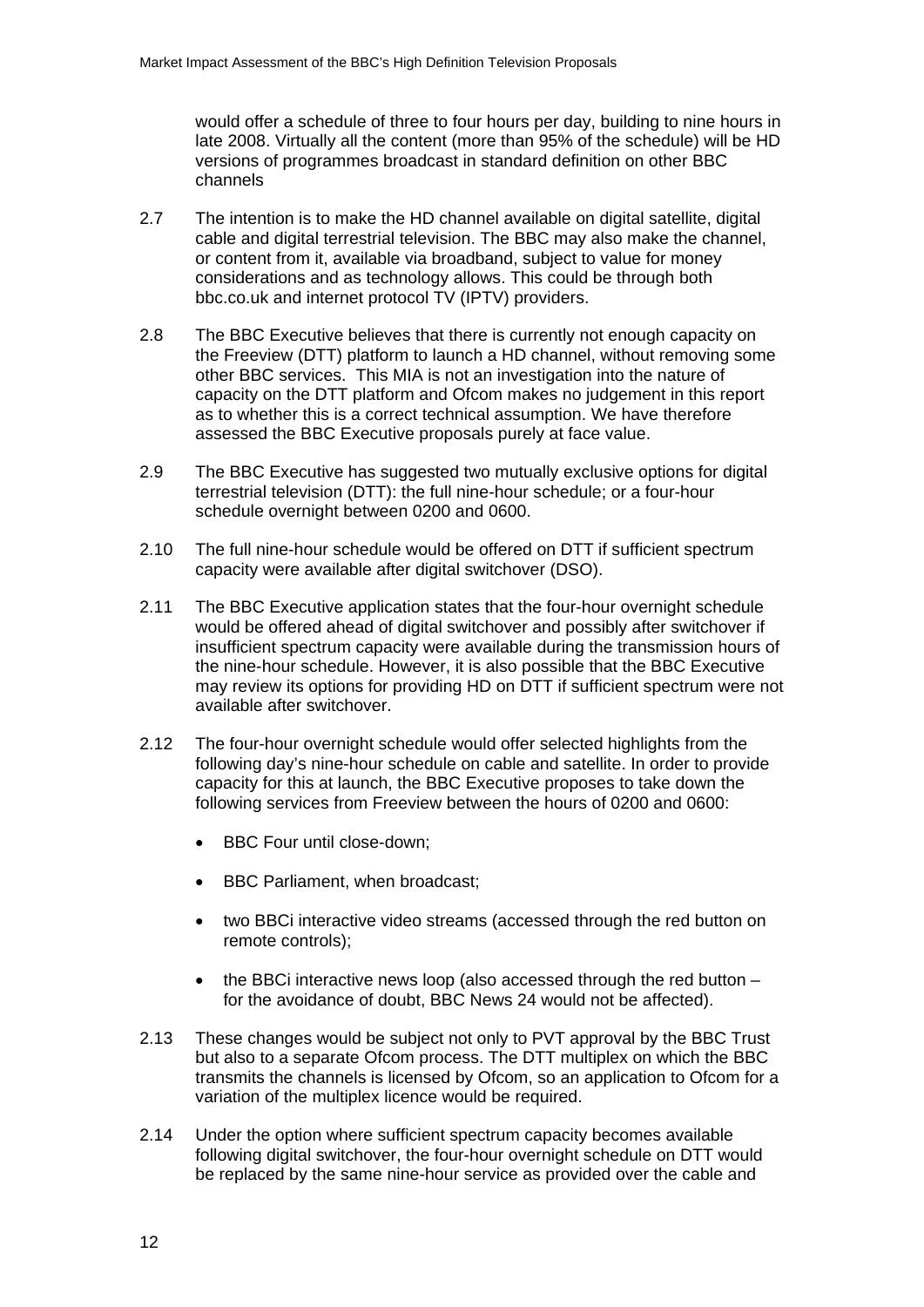<span id="page-12-0"></span>satellite platforms. This would happen as digital switchover proceeds region by region. Full national coverage would be achieved on completion of digital switchover in 2012.

#### **Our approach to the MIA**

- 2.15 This MIA has been carried out in accordance with the terms of reference<sup>[3](#page-12-0)</sup> published in May 2007, which are reproduced at Annex 2 of this document. In those terms of reference, we noted that this MIA would consider the potential impact of the BBC's HDTV proposition on the following products and services, which are discussed in more detail in subsequent sections of this document:
	- Broadcast services on various delivery platforms
	- TV platform services and network services
	- Provision of content including programme-making and rights exploitation
	- Hardware and software, including television reception equipment, recording and playback equipment, and physical media
	- On-demand services.
- 2.16 The MIA process seeks to identify all of the ways in which the above products and services might be affected by the BBC's proposals – considering both 'negative' substitution effects and 'positive' market creation effects. For instance:
	- The MIA considers the extent to which the BBC's proposed HD channel is likely to induce substitution away from competing broadcast services and the ways in which that substitution could, in principle, reduce investment in new services, and potentially reduce choice for consumers and citizens
	- On the other hand, the BBC's proposals could in some cases generate benefits, both for other service providers or for consumers. They may complement other services and thereby drive increased investment – for instance by promoting take-up of HD services more generally. They may also lead to an increase in consumer choice. These effects would have positive implications for consumers and citizens.
- 2.17 Where there is the potential for significant adverse effects, the MIA may propose modifications or conditions designed to limit these adverse impacts.
- 2.18 It is important for the MIA to consider both the static and dynamic effects on the above products and services, in terms of their potential impacts on welfare for both consumers and producers:
	- Static effects are concerned with the direct impact of the BBC HD service on the demand for other products and services, without taking account of how other providers might respond to the launch of the BBC service – for example by altering their pricing policies or investment plans. This static

 3 Ofcom, *Market Impact Assessment of the BBC's High Definition Television Proposals – Terms of Reference*; published 22 May 2007.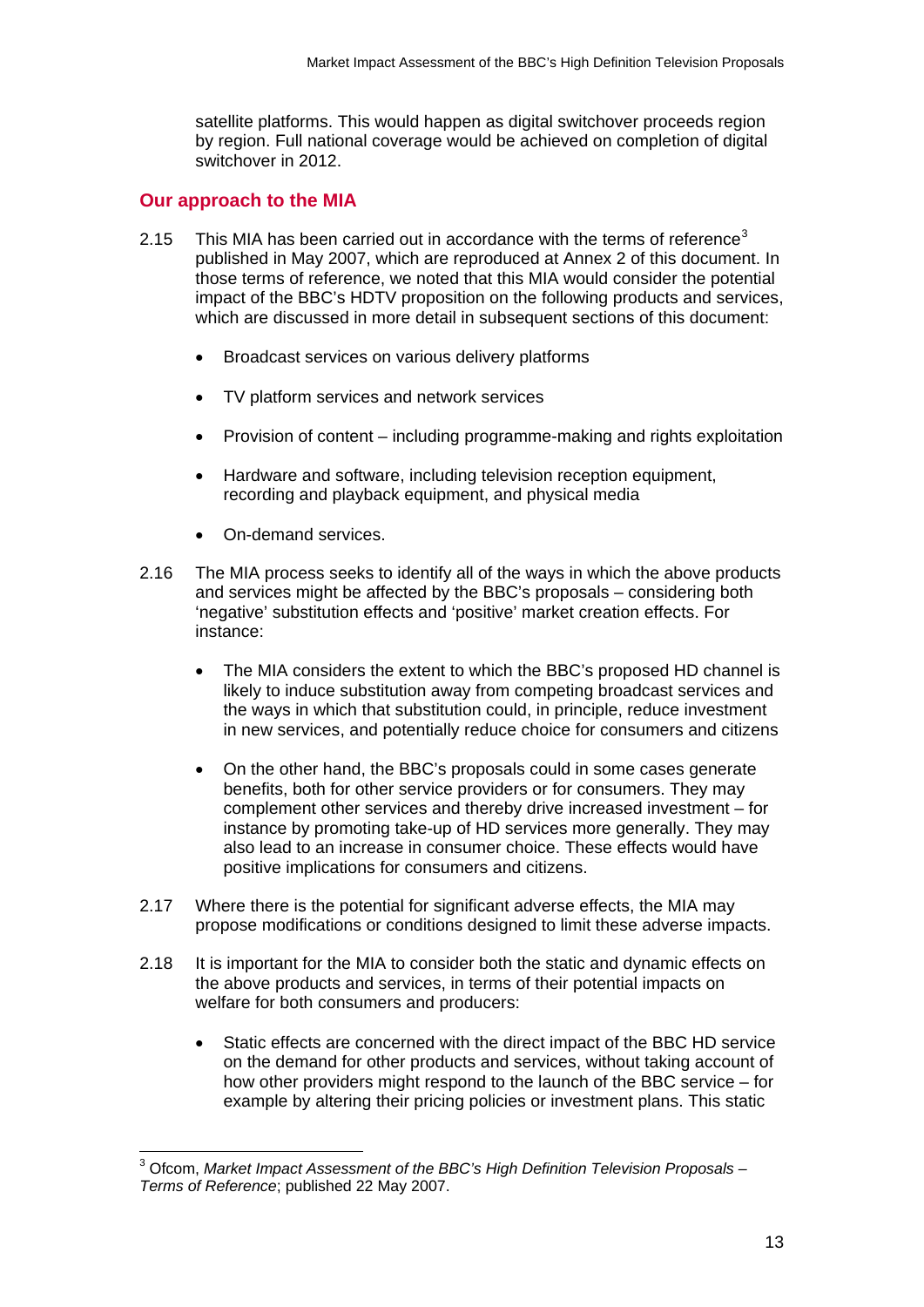<span id="page-13-0"></span>assessment relates to the change in consumer surplus<sup>[4](#page-13-0)</sup> and producer surplus associated with shifts in demand for competing services

- In practice, other service providers are likely to change their behaviour in response to the existence of the BBC service, and these dynamic impacts can have a significant longer-term impact on competition and market development. In particular, we are interested in the extent to which the BBC's HD proposals might impact on innovation and investment in HDrelated products and services by the commercial sector, and potentially in the longer term by the BBC itself. Were commercial providers to be deterred from seeking to offer competing services this would ultimately have the effect of reducing choice for viewers, to the detriment of the public interest as a whole. On the other hand, were the BBC proposal to promote HD investment in the commercial sector, then this could represent a positive market impact.
- 2.19 The relevant core analysis period for an MIA is to focus on the next five years. In our view, five years provides a reasonable balance between the need to consider the impact on nascent services as they evolve towards maturity, and the desire to avoid unduly speculative projections. However, because there are a number of significant issues around the evolution of DTT capacity to transmit HD services, we do need to give some consideration to longer term factors that are relevant beyond the end of digital switchover in 2012.
- 2.20 The assessment of the above effects is challenging because the BBC's HDTV channel would be provided in a newly emerging market, the future size and characteristics of which are difficult to predict. Although most industry stakeholders and commentators believe that HD take-up will increase over the coming years, there is no consensus about the extent of this take-up. As a result, there will inevitably be a considerable degree of uncertainty around any estimates of likely impacts.
- 2.21 There are several aspects to this uncertainty:
	- Firstly, in relation to the characterisation of the way in which the relevant products and services might develop in the absence of the BBC's HD channel (e.g. the pace at which HD channels are introduced by other broadcasters and over which platforms they are introduced). This "counterfactual" scenario provides the reference point against which we assess the incremental impact of introducing the BBC HD channel. We have handled this type of uncertainty by carrying out our assessment against a plausible central scenario, drawing on BBC Executive's projections and the views of other industry commentators and stakeholders, and then considering the implications of variants around this central case
	- Secondly, in relation to the scale of the static impact relating to the introduction of the BBC HD service (for example, how many new HD viewer hours relate to a switch in viewing away from commercial channels). Whilst consumer research can provide evidence to support our analysis, the lack of real consumer experience of the proposed BBC HD channel means that this evidence can be of limited value only

<sup>————————————————————&</sup>lt;br><sup>4</sup> This reduction in consumer surplus will need to be offset against the gross gain in consumer surplus from use of the BBC services – the latter will, by definition, exceed the former.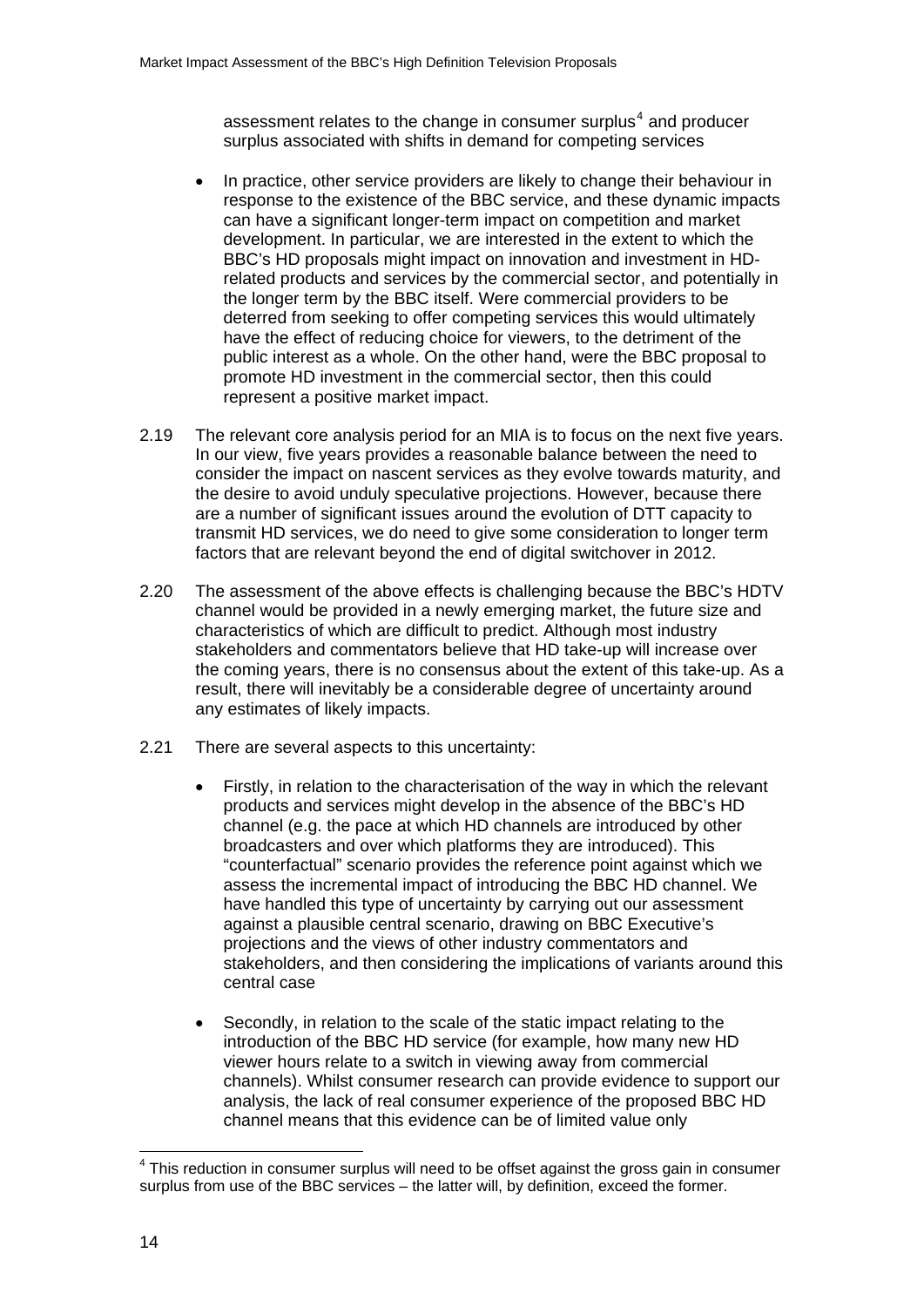<span id="page-14-0"></span>• Thirdly, in relation to the way in which other service providers might respond to the launch of the BBC HD channel. We have held discussions with the main service providers likely to be affected (broadcasters, platform providers, programme production bodies) to help us assess the nature and possible scale of these dynamic effects. However, it was clear that these stakeholders themselves regard the way the market might evolve – and the way in which they might therefore respond to the launch of the BBC HD channel – as subject to significant uncertainty.

#### **The sources of evidence for this MIA**

 $\overline{a}$ 

- 2.22 This MIA has been informed by a full stakeholder engagement programme, consumer research commissioned specifically for this MIA, and by Ofcom's desk research and analysis.
- 2.23 In order to engage fully with stakeholders, we published a stakeholder questionnaire at the start of the MIA process in May 2007. We received 13 written responses to that questionnaire in June 2007. Our review of these written responses was complemented by a series of meetings and discussions with interested stakeholders<sup>[5](#page-14-0)</sup> over June and July 2007. In the light of the uncertainty about the future take-up of HD services, we have placed significant weight on the views of these stakeholders who are the market participants most likely to be impacted by the launch of the proposed the BBC service. We are therefore grateful to all stakeholders who provided views and information to Ofcom – including the BBC Executive, who provided us with important information and insights throughout the MIA process.
- 2.24 We also commissioned Illuminas to carry out a survey of 400 existing subscribers to HDTV services, and the Illuminas research report is published alongside this Ofcom report. We focused our consumer research on this group, as we felt it would be the most effective means of assessing how the BBC HD channel launch might affect the behaviour of HD users. We recognise, however, that the respondents to our consumer research survey are likely to be early adopters of HD and other consumer propositions, and as a result their behaviours may not be representative of the UK population as a whole. We decided not to commission additional research focused on the likely behaviours of a representative sample of the population as a whole, as such research would overlap significantly with that already commissioned by the BBC Trust. This MIA has therefore drawn on the BBC Trust's consumer research, which focused on the attitudes and likely behaviours of the overall population, and also on separate research commissioned by the BBC Executive.
- 2.25 The above sources of evidence have informed Ofcom's own analysis of the possible market impacts. In line with the MIA methodology agreed between Ofcom and the Trust, we have sought to quantify effects where this is practical and proportionate. However, it is important to note that we have not carried out detailed modelling of the market impacts – largely because the nature of the issues raised by stakeholders suggested that detailed modelling would not be proportionate in this case. We have therefore carried out some

<sup>&</sup>lt;sup>5</sup> During the MIA process, Ofcom received submissions from and/or had discussions with the following organisations: BBC Executive, BSkyB, BT, Channel 4, DTG, Five, Humax, ITV plc, National Union of Journalists, Pace, Skillset, Thomson, Tiscali, UK Screen Association, Virgin Media.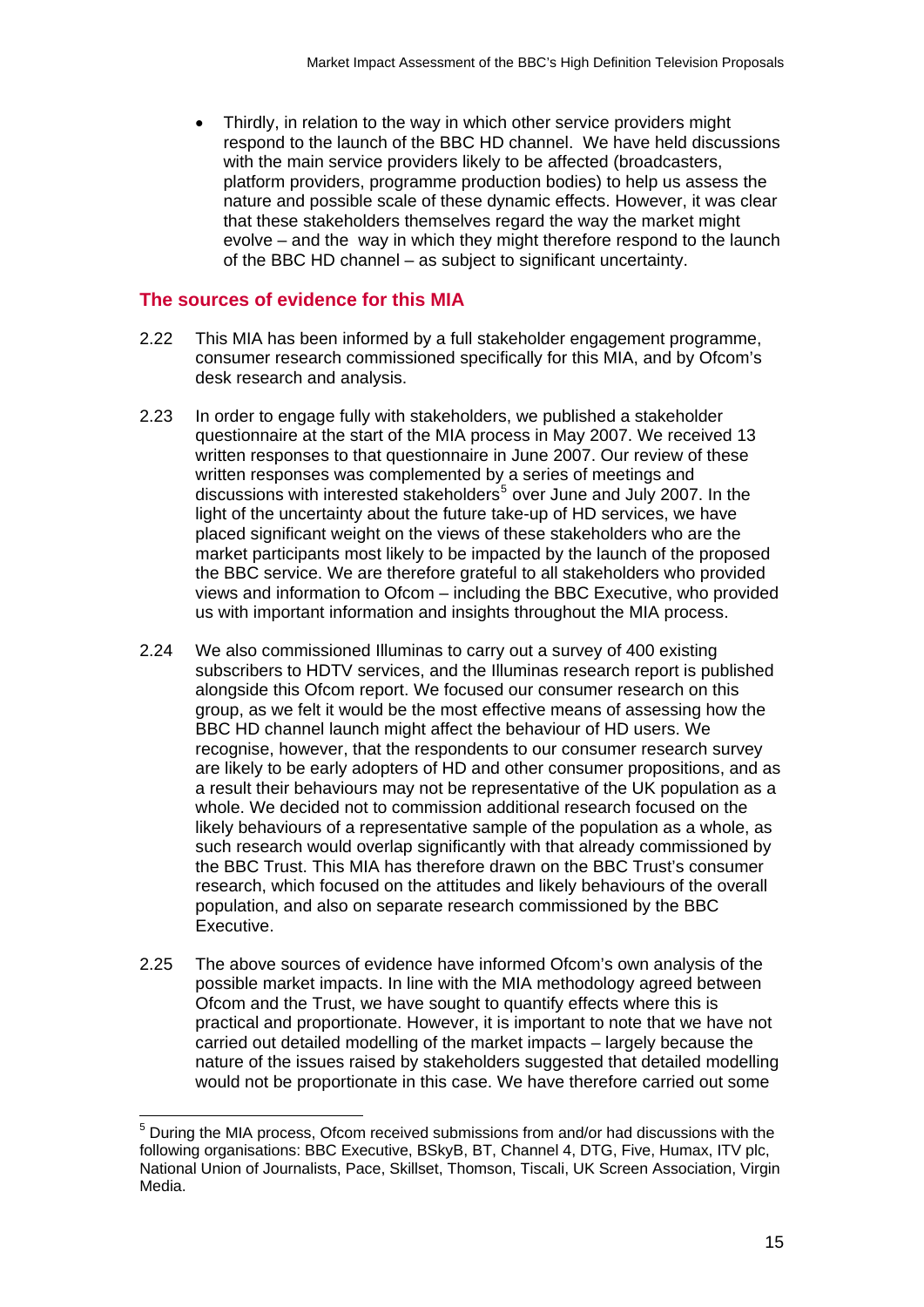quantification in order to illustrate the potential scale of the market impacts, and we have attached appropriate weight to qualitative, as well as quantitative, analysis.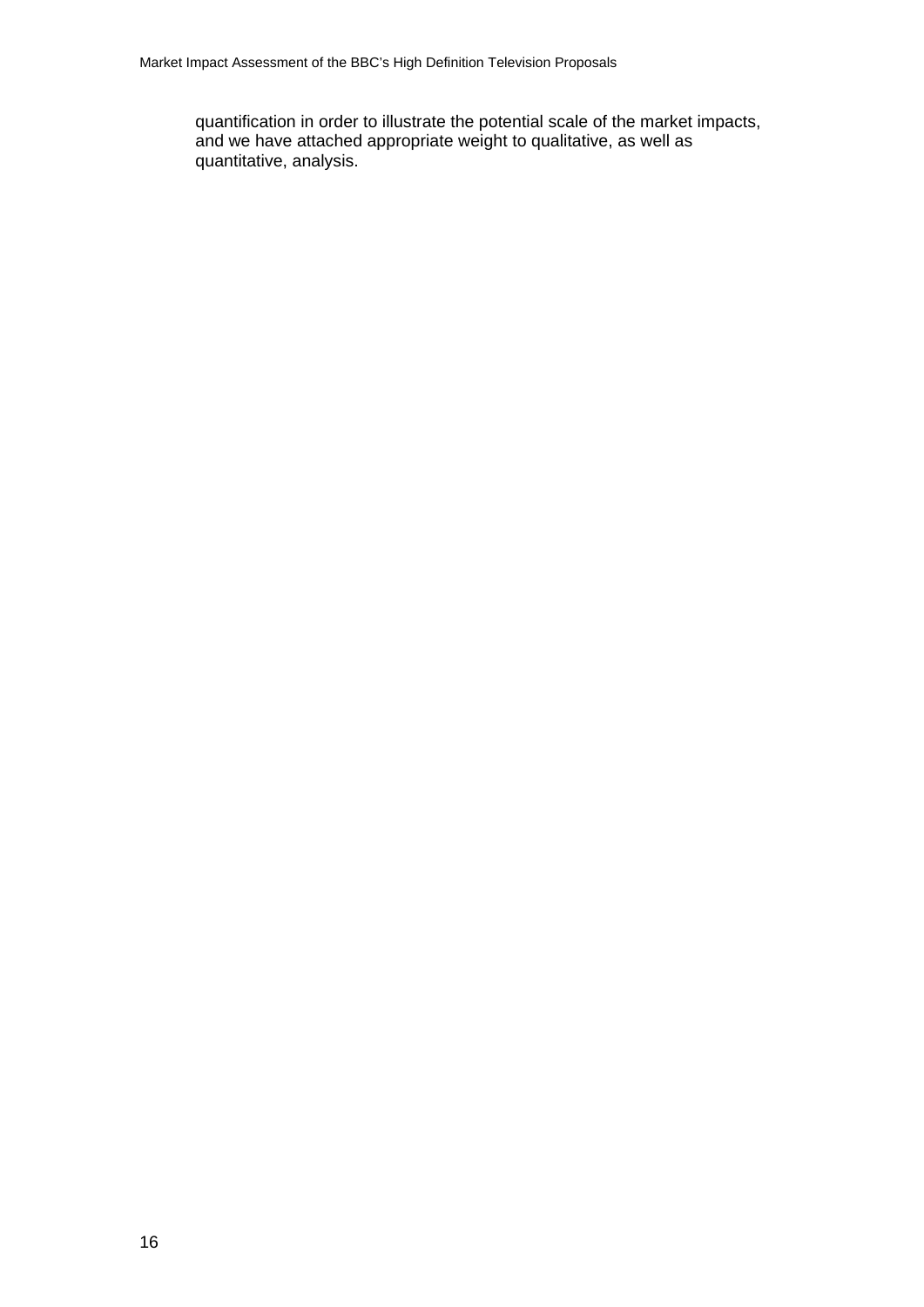## <span id="page-16-0"></span>**Section 3**

# Background and market developments

- 3.1 This section provides the background to Ofcom's analysis of the market impact of the launch of the BBC HD channel. This section explains:
	- The value chain for HD delivery, and the services that could be affected by launch of a BBC HD channel. These services were briefly discussed in the MIA Terms of Reference referred to in the previous section
	- The technical aspects of HD, and how it has been developing as a service in the UK. We outline the projections of HD take-up by the BBC Executive and third party industry commentators. The views of stakeholders about the development of HD within the UK are also described
	- The counterfactual against which we assess the impact of the BBC's proposed service.

#### **Value chain for HDTV services**

- 3.2 Figure 3.1 below illustrates the value chain for HDTV provision. In practice, a number of operators in the broadcasting industry are vertically integrated and operate at multiple layers of the value chain. For example, BSkyB is a vertically integrated wholesale channel provider, wholesale platform service provider and retail service provider.
- 3.3 The value chain comprises four basic layers:
	- **Content and production** this layer includes the companies or organisations which produce programmes/films, perform other creative services, and hold intellectual property rights for programme content / films. In this case, this is likely to include rights to broadcast events in HD, rights to broadcast HD video content, producing original content in-house or commissioning productions in HD. These providers often draw on companies who provide inputs into programme making (for instance, equipment manufacturers) and post-production companies (who provide services such as editing). This layer includes programme-making activity both within the main broadcasters (in-house production at the BBC and ITV) and external production through the use of qualifying and nonqualifying independent producers (e.g. RDF Media, Endemol and TalkbackThames). This layer also includes members of the UK Screen Association, who are involved in providing inputs into the production stage (such as post-production services, audio, visual and special effects, DVD, camera, lighting and equipment hire, new media outside broadcast and studios)
	- **Wholesale channel provision** this layer includes the companies/organisations which provide and control the TV channels/services which are ultimately retailed to viewers by retail service providers – for instance, bundling HD programmes together into channels and on-demand packages, and wholesale supply of content services e.g. wholesale supply of an HD channel to a platform provider. At this level, broadcasters such as the BBC both commission programmes, and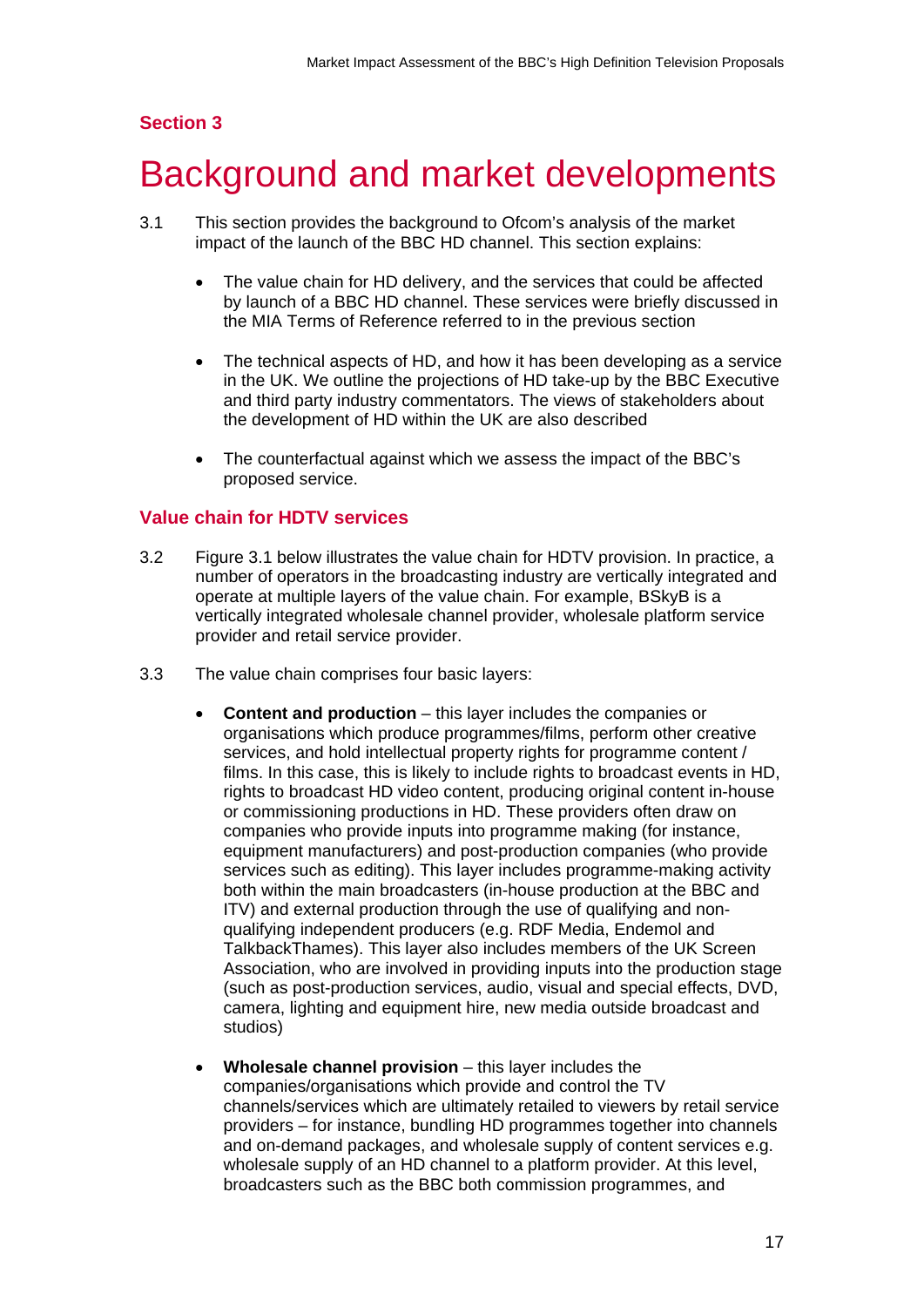acquire 'off the shelf content' and events rights which they then arrange into schedules. Similarly Tiscali, an IPTV supplier, chooses the content to be provided via its IPTV service

- **Wholesale platform service provision** this layer involves companies which operate wholesale TV broadcasting platforms and companies which provide technical capacity and transmission related services to retail service providers for TV channels and other content to be distributed to viewers/subscribers over those platforms. This layer includes the network providers such as Arqiva and NGW (who provide transmission capacity for the terrestrial network) and Astra (which provides the satellite capacity for Sky's services), BSkyB (which operates the satellite platform) and broadband network providers
- **Retail service provision** this layer involves companies that retail platform access services (e.g. provision of TV reception equipment) and content services (e.g. HD TV channels and on-demand packages) to consumers, and make arrangements for customer support services such as call centres. Retail supply involves the sale to end consumers of access to a platform and channel/on-demand content. This layer also includes the retail suppliers of access and channel/on-demand packages such as Sky and Virgin Media, and retailers of set top boxes.



#### **Figure 3.1: Illustrative value chain for HD services**

3.4 Demand and supply of related technology, such as set top boxes, HD Ready TV sets, HD DVDs and PVRs, could also be affected by the broadcasting of HD services, even though these are not part of the value chain. Similarly, television services are often bundled with telephone and broadband services in the retail packages offered to consumers – this may have implications for ease of switching.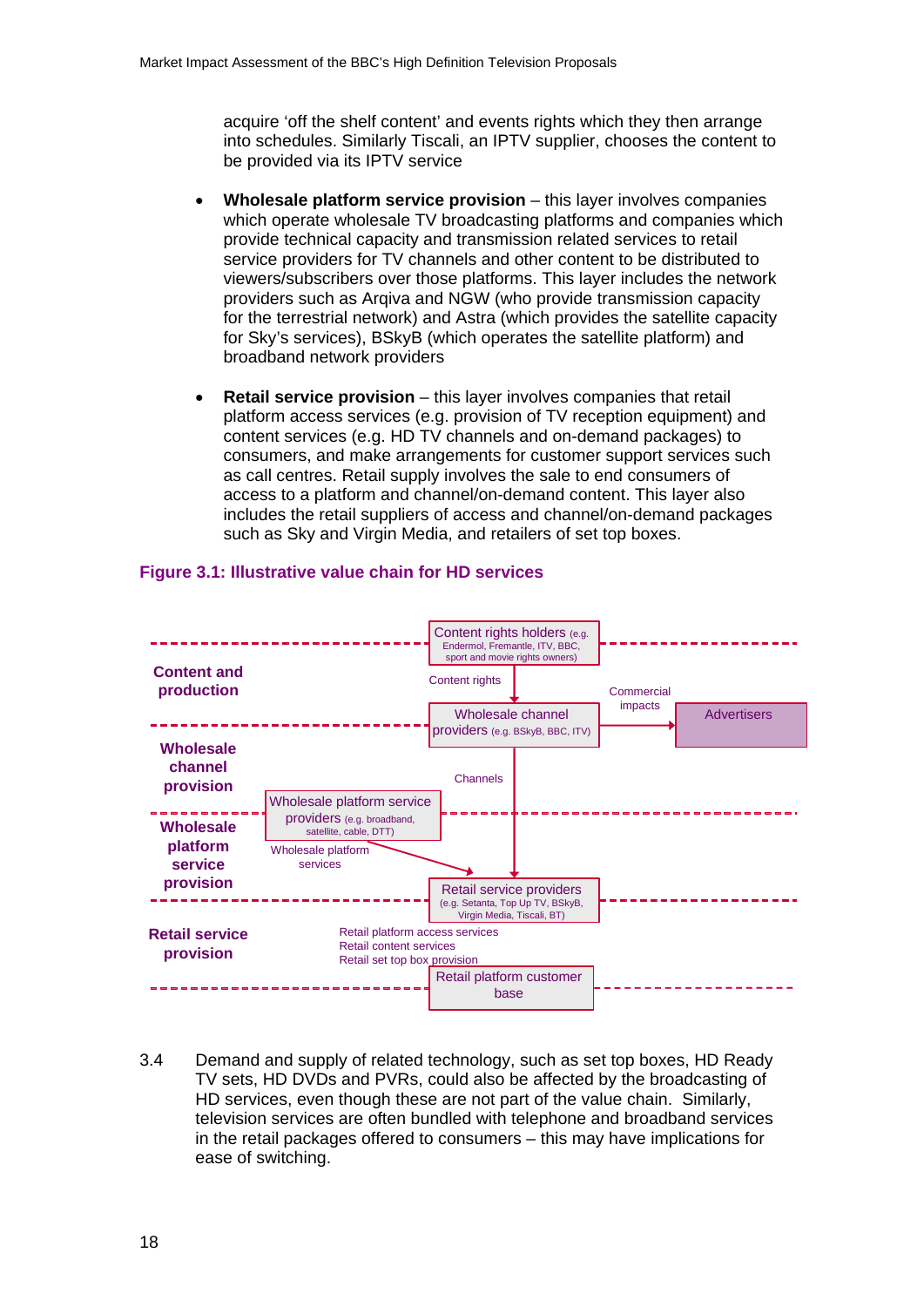3.5 Aside from the licence fee, which is used to fund BBC services, the services above are funded in a number of ways. First, many consumers pay directly for a set of TV services, i.e. they subscribe to TV services provided by Sky, Virgin Media, BT Vision and many others. This may be on a subscription or pay per view basis. Second, many channels receive their revenues from advertisers and sponsors. These channels broadcast programmes to attract viewers and sell time slots within and between programmes to advertisers who wish to reach those viewers. A third source of revenues is the income from phone calls relating to participation TV. Finally, programme makers sell programmes and programme formats to overseas markets.

#### **The relevant products and services**

- 3.6 The terms of reference for this MIA included the following list of the products and services which could be affected by the launch of the BBC HD channel:
	- Broadcast services on various delivery platforms
	- TV platform services and network services
	- Provision of content including programme-making and rights exploitation
	- Hardware and software, including television reception equipment, recording and playback equipment, and physical media
	- On-demand services.
- 3.7 Section 4 of this document considers the nature and scale of the potential impacts on the above products and services, all of which are relevant to the value chain for HD broadcasting. At this stage, it is useful to describe these relevant products and services more fully. It should be noted that all of these include both HD and SD provision:
	- **Broadcast services on various delivery platforms** this involves the provision of wholesale channel and wholesale content services. These service providers purchase content and programming from content providers which they then bundle into channels. Aside from the BBC, they also deal with advertisers and programme sponsors, inserting advertisements within the programme schedule. Some channels are provided to retailers (who sell on access to the platform and a suite of channels to consumers), whereas other channels are provided free to air and end consumers can access them as long as they have the required reception equipment. Broadcast services do not include the provision of on-demand services
	- **TV platform services and network services** the activities of companies who provide the physical means of broadcasting channels to end viewers and/or the physical capacity to enable the downloading of ondemand services. In other words, the providers of the terrestrial broadcasting platform, the satellite platforms, the cable platforms and broadband networks. This also includes the retailing of pay-TV services which are tied to a specific platform – such as subscription packages available on satellite, cable and IPTV platforms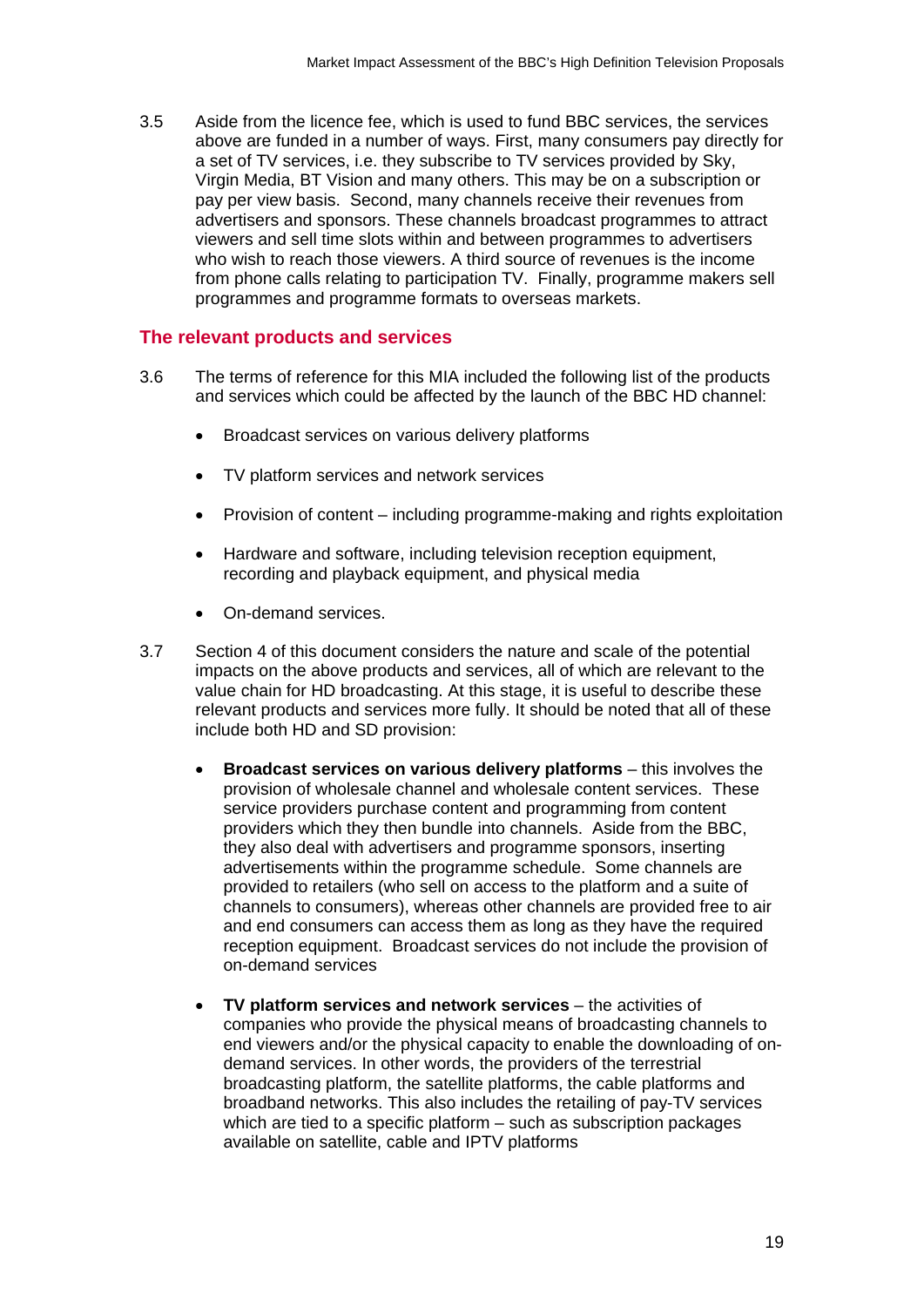- <span id="page-19-0"></span>• **Providers of content** – companies and individuals who own events rights and/or are involved in programme making. They may be independent companies or part of a company which is vertically integrated across several levels of the value chain (e.g. ITV, BBC). They often draw on the services of companies who provide inputs into programme making, for instance, manufacturers and leasers of professional camera equipment, make-up artists, and companies in the post production sector, who provide services such as colour correction and editing
- **Hardware and software including television reception equipment, recording and playback equipment, and physical media** – this includes supply of set top boxes, television sets, personal video recorders (PVRs) and related technology such as DVD players and DVDs themselves, games consoles and programmes
- **On-demand services** the provision of content to the end viewer which is not a scheduled broadcast. In other words, the viewer selects the content he or she wishes to view and this is then streamed at that moment, or downloaded as a file for them to watch as and when they choose.

## **Overview of HD Technologies**

3.8 Production and transmission of HD television has technology implications at every stage of the TV value chain. Choice of technology can not only affect the consumer proposition but also the costs incurred by the broadcasters and platform operators. An understanding of the underlying technologies used to produce and deliver HD services is therefore required before the extent of the impact can be considered.

## **HD formats**

- 3.9 The pictures of standard definition TV service broadcast in the UK are made up of 576 horizontal lines, each of which is refreshed 25 times per second. High definition TV uses more lines to increase the resolution of the picture, leading to pictures being sharper and more realistic. HD services are usually accompanied by multi channel "surround sound" audio rather than the simple stereo audio tracks broadcast with most SD services. The combination of improved pictures and immersive sound can dramatically improved the viewing experience.
- 3.10 There are two HD formats commonly in use today. In the first format, '720p', TV pictures are made up of 720 horizontal lines, each of which is refreshed 50 times per second. The second format, '1080i', has a higher resolution picture (1080 lines) but each line is refreshed 25 times per second. All HD equipment carrying an EICTA<sup>[6](#page-19-0)</sup> "HDTV" or "HDReady" logo is able to process and/or display both 720p and 1080i signals and consumers will often be unaware of which format is being used for a particular HD programme.
- 3.11 The BBC has not detailed whether different HD formats (720p or 1080i) will be used on different platforms. For the purposes of the MIA Ofcom has assumed that, even if different formats are used on different platforms,

 6 The European Information & Communications Technology Industry Association, see <http://www.eicta.org/>for details.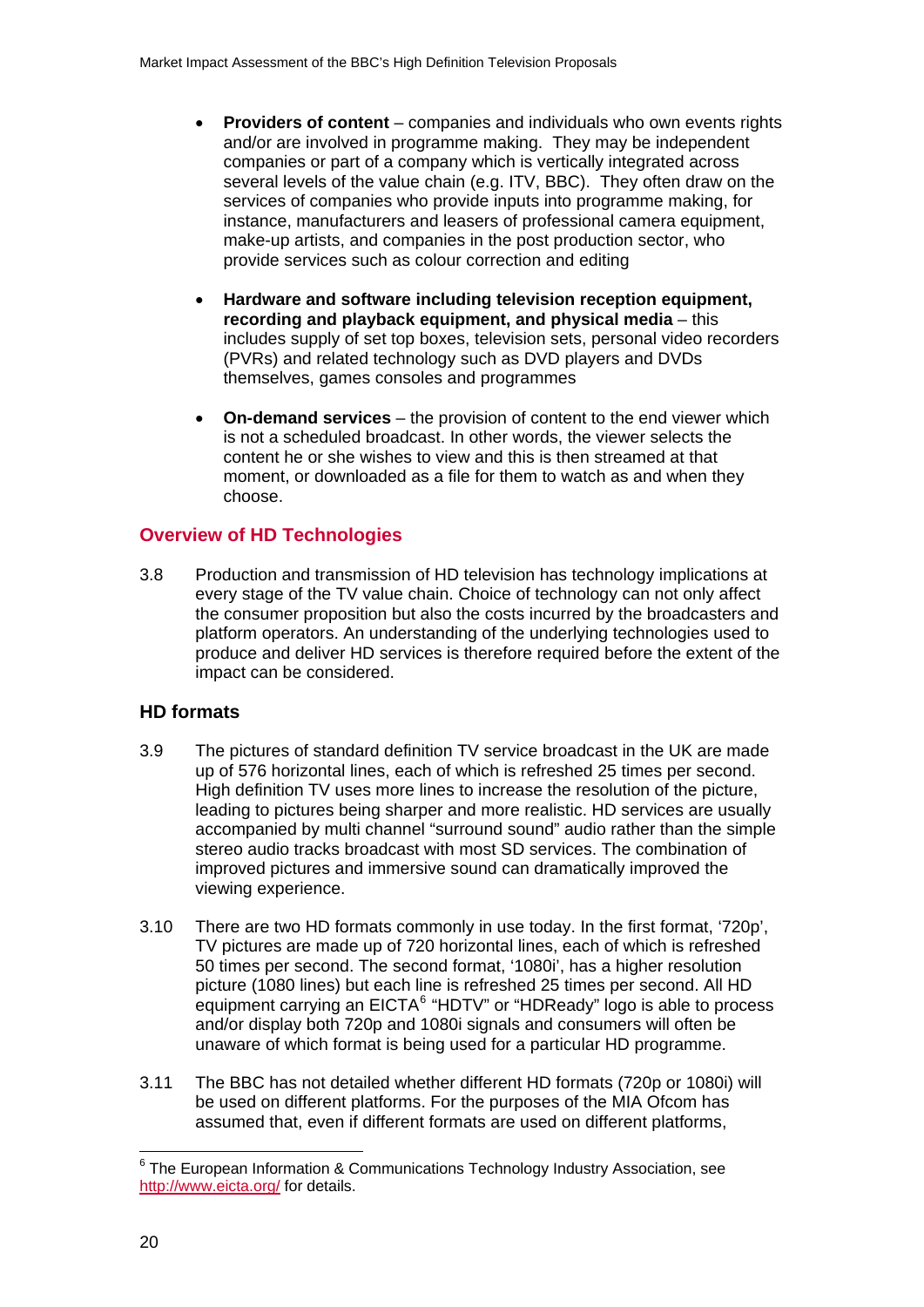consumers will not have a material preference for one format over another. Consequently, Ofcom has not considered the possibility that demand for the BBC HD services will differ between platforms as a result of the HD format being used.

- 3.12 A new HD format,'1080p' is emerging, which combines the higher resolution of 1080i with the higher refresh rate of  $720p - i.e.$  1080 lines, with each line refreshed at 50 times per second – and is already supported by some HD display manufacturers. There is potential that consumers will consider 1080p the "gold standard" for HD and actively seek out services and equipment that use it. However, 1080p is not compatible with existing HD set top boxes and its introduction would therefore have implications for existing HD customers. In the Service Description the BBC has not proposed to use 1080p for its HD channel and Ofcom has therefore not considered the impact of the BBC moving to 1080p as part of the MIA. Due to the potentially significant impact such a move may have on existing HD viewers and platform operators Ofcom believes that, if the BBC Executive does wish to move to the 1080p format in the future, the Trust should consider carefully whether a further PVT is required. It is important to note that we are not suggesting that a further PVT will definitely be needed – only that the Trust should reserve the right to launch a further PVT if the industry environment at the relevant time suggests that such a process is necessary.
- 3.13 It should be noted that whilst HD has proved popular in the US, the US SD services use a technology and screen resolution which is generally considered to be inferior to that used in the UK. Consequently, consumers in the UK are unlikely to consider the improvement gains from HD (when compared to SD) to be as great as consumers in the US.

#### **HD Production**

- 3.14 Producing television programmes in HD not only requires new HD compatible cameras and post production equipment, but also requires changes to the scenery, costumes and make up.
- 3.15 Due to the higher resolution of HD, imperfection in scenery, costume and make up are more likely to be noticed by viewers. Improving the quality of film sets can increase costs due to the increased time required and the need for higher quality materials. Additionally, creative and technical staff may require additional training and develop new techniques to ensure high quality HD productions.
- 3.16 New TV cameras are required to capture HD pictures. Pictures are generally captured at the highest resolution and frame rate possible for the purposes of future-proofing the content archive. The programmes can then be down converted to lower resolution for transmission i.e. 720p, 1080i or even SD. There is already a general shift towards replacing older equipment with HD capable equipment as part of the standard replacement cycle and Ofcom understands that the market is sufficiently mature that the premium for HD compared to SD equipment is already relatively small.
- 3.17 As well as recording new programmes with HD cameras, older film content (e.g. 35mm) can be re-mastered and transferred to HD. Many feature films made before HD was developed are now being transferred to the format. Whilst this approach provides a large archive on which broadcasters can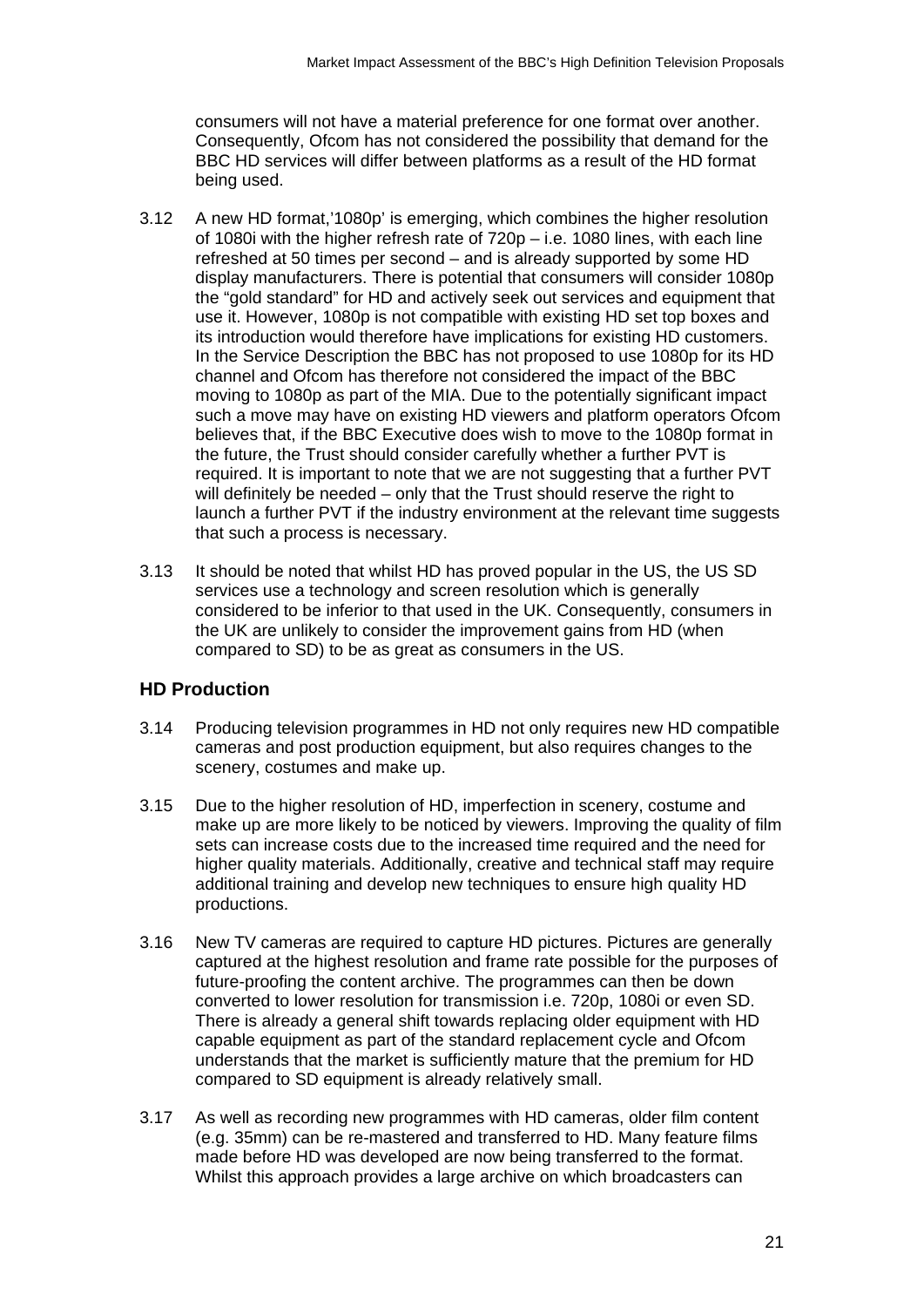<span id="page-21-0"></span>draw, there is some risk that older master copies will never be able to match the clarity and sharpness of new HD content and may devalue HD in the eyes of consumers.

## **Digital compression**

- 3.18 A very high data rate is required to digitally encode a television service, for example, an uncompressed SD TV signal requires a 270 Megabits per second (Mbps) data stream. In order to distribute the service in a cost effective manner, the digital stream must be compressed to remove redundant information, so that only the minimum data required to recreate the picture within a set top box is sent.
- 3.19 The MPEG2 compression system has been used on all the UK's digital TV platforms since they launched almost 10 years ago. Using MPEG2, the 270Mbps standard definition digital TV signal can be compressed down to around 3Mbps. However, due to the much higher resolution of HD pictures, less compression can be achieved and using MPEG2 HD services require around 18-20Mbps of transmission capacity.
- 3.20 In the last two years, a new, more efficient, compression technology has been introduced, commonly known as MPEG4<sup>[7](#page-21-0)</sup>. Using MPEG4 a HD service can be compressed down to around 15Mbps, and it is hoped that with improvements in encoder design this can be reduced to less than 10Mbps in the next few years.
- 3.21 MPEG4 is not backward compatible with existing set top boxes which contain MPEG2 decoders. Therefore, in order to process services compressed with MPEG4, consumers must purchase a MPEG4 compliant set top box.

## **Digital Transmission**

- 3.22 In addition to compression, a digital transmission system is required to carry a digital data stream on a radio channel. This technology is implemented at the transmitter sites to 'modulate' the digital data onto the radio carrier, and complementary technology is required in the consumer's set top box to extract the digital data from the received radio signal.
- 3.23 The same transmission technologies have been used in the UK for almost 10 years. DVB(Digital Video Broadcasting)-S was developed for satellite, DVB-C for cable and DVB-T for DTT. However, due to technology improvements it is now possible to design and build more efficient transmission systems for a similar cost. An improved transmission standard (DVB-S2) has already been implemented by Sky on satellite, primarily for use with HD services. Work is ongoing to develop a new standard for DTT (DVB-T2, which could enable a 30% minimum improvement in bandwidth efficiency compare to DVB-T), and has just started for a new standard for cable.

## **HD capacity**

3.24 The number of TV services that can be carried on a given radio channel (e.g. a satellite transponder or a DTT multiplex) is a function of the level of compression and the efficiency of the transmission system used. Choice of

The full name is MPEG4 H264 AVC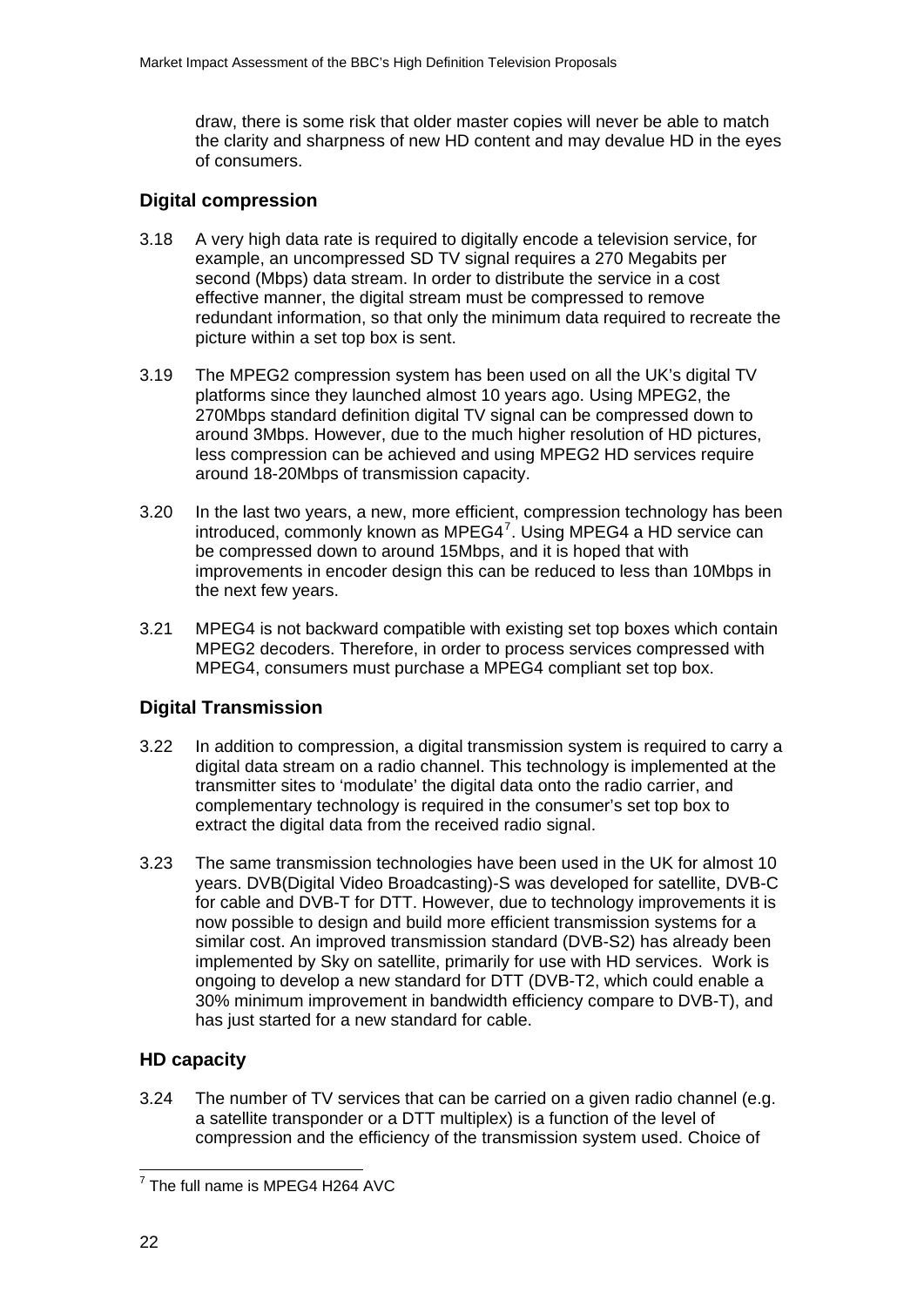compression and transmission standards is therefore an important consideration when introducing HD services onto existing digital platforms.

- <span id="page-22-0"></span>3.25 Given the high data rates required to transmit HD services and the importance of choosing appropriate compression and transmission technologies to maximise capacity and minimise costs it is important to consider the approach the BBC proposes to adopt on the different digital platforms.
- 3.26 On satellite the BBC would be responsible for securing sufficient satellite transponder capacity and choosing the compression and transmission technology<sup>[8](#page-22-0)</sup>. On cable, the BBC would need to reach a commercial carriage agreement with Virgin Media, who in turn will need to allocate sufficient capacity on its network and use compression technologies compatible with its HD set top boxes.
- 3.27 The DTT platform is currently more capacity constrained than satellite or cable and as a result the introduction of HD is more complicated. Existing capacity constraints have led the BBC to propose the launch of the four-hour overnight HD service in 2008 with the expectation that consumers would use a digital video recorder to time shift their viewing. However, the BBC has proposed to offer the nine-hour service if sufficient capacity were to become available in the future. The new transmission technology (DVB-T2), which is currently being developed by the DVB standards group, may help to ease some of the capacity constraints on DTT. However this technology is not expected to be commercially available until Summer 2009 at the earliest. Introduction of DVB-T2 on the UK DTT platform has significant implications for the MIA and the PVT, and is considered further in section 4.
- 3.28 The high bit rates currently required to transmit HD services limits the ability for Internet Service Providers (ISPs) to deliver HD over ADSL based broadband connections. Broadband speeds in excess of 10Mbps are currently required to deliver HD in real time and these speeds can only be supported by a small percentage of telephone lines. Alternative solutions are possible, including downloading HD programmes to set top box or PC hard drives at lower bit rates before they are viewed.

## **Consumer equipment**

1

- 3.29 To display HD signals properly a consumer requires a TV display with a minimum of 720 horizontal lines. Displays that carry the "HDReady" logo are compatible with both 720p and 1080i HD services and are compatible with the BBC's proposed service.
- 3.30 Most integrated digital TVs, even those that carry the HDReady logo, cannot receive HD broadcasts from satellite, cable or DTT without an additional, external set top box carrying the "HDTV" logo. The HDTV logo shows that a set top box can support MPEG2 and MPEG4 compression and the 720p and 1080i HD formats. However, the specification only requires support for DVB-T or DVB-S and DVB-S2 or DVB-C. Currently support for DVB-T2 is not specified (this is primarily because the DVB-T2 specification is not yet ready

<sup>&</sup>lt;sup>8</sup> One important consideration for the BBC is that the choice of transmission technologies are compatible with the technologies supported by Sky's HD set top boxes as well as the new HD PSB Freesat boxes.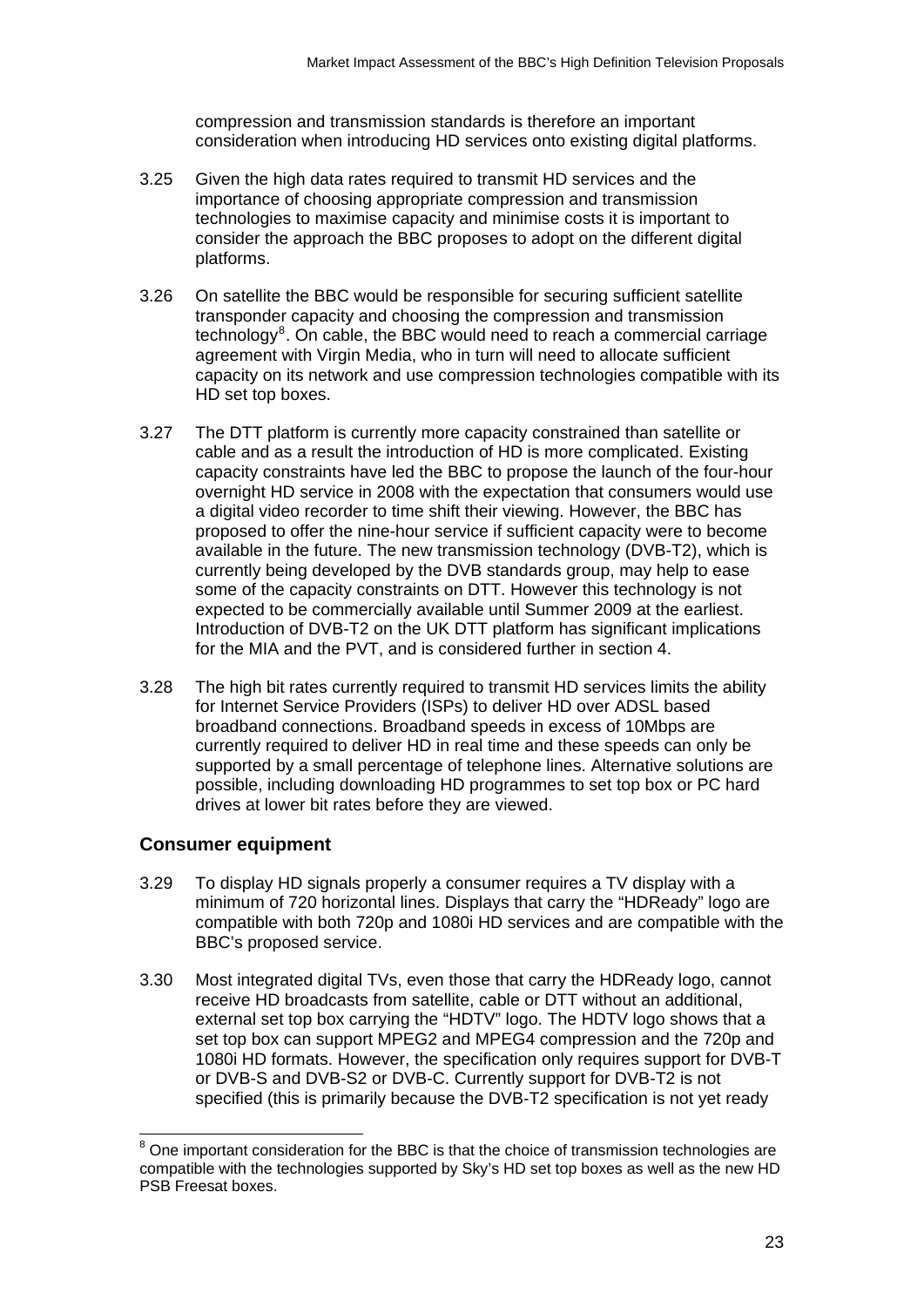for commercial implementation) and so a set top box carrying the HDTV logo would not be able to receive a HD service broadcast using DVB-T2 transmission technology.

3.31 In addition to watching live HD programming consumers may also wish to record it for later viewing. It is not possible to record HD services using a standard VCR (unless the content is first down converted to standard definition). It is expected that the majority of consumers will record programmes using a Personal Video Recorder (PVR) which contains a large computer hard disk. Because of the high bit rate associated with HD programmes larger hard disks than those used in existing standard definition PVRs will be required to store the same number of hours of programming. If consumers want to make permanent copies of programmes writable high definition DVDs (HD-DVD and Blu Ray) can be used, subject to rights restrictions enforced with copy protection technology.

## **Current provision of HD in the UK**

3.32 Consumers are rapidly taking up HD-related equipment and services, albeit from a low base. By the end of Q1 2007, 3.15m HD Ready TV sets had been sold in the UK, with 2.3m of those being sold in the preceding 12 months. A total of 7.5m TV sets have been sold in the UK in the past 12 months, so the proportion of these that are HD Ready (2.3m – roughly 30%) is significant. Figure 3.2 below shows HDTV set sales, from GfK research published at the HD Masters 2007 conference.



## **Figure 3.2: HD-ready TV set sales (cumulative)**

#### Source: GfK

- 3.33 However, although many HD Ready TVs contain integrated digital receivers for SD services, they do not contain the necessary equipment to allow for the reception of HD services. In order to receive HD services on a HD Ready TV, set the consumer will generally be required to purchase (or acquire) an additional HD compatible set top box.
- 3.34 HD services are currently available on the satellite and cable platforms, through subscription services offered by Sky and Virgin Media. The nature of these two pay TV services and their current customer base, are summarised in Figure 3.3 below. It is useful to note here that a Sky subscriber could purchase an HD set top box and, after they have completed their minimum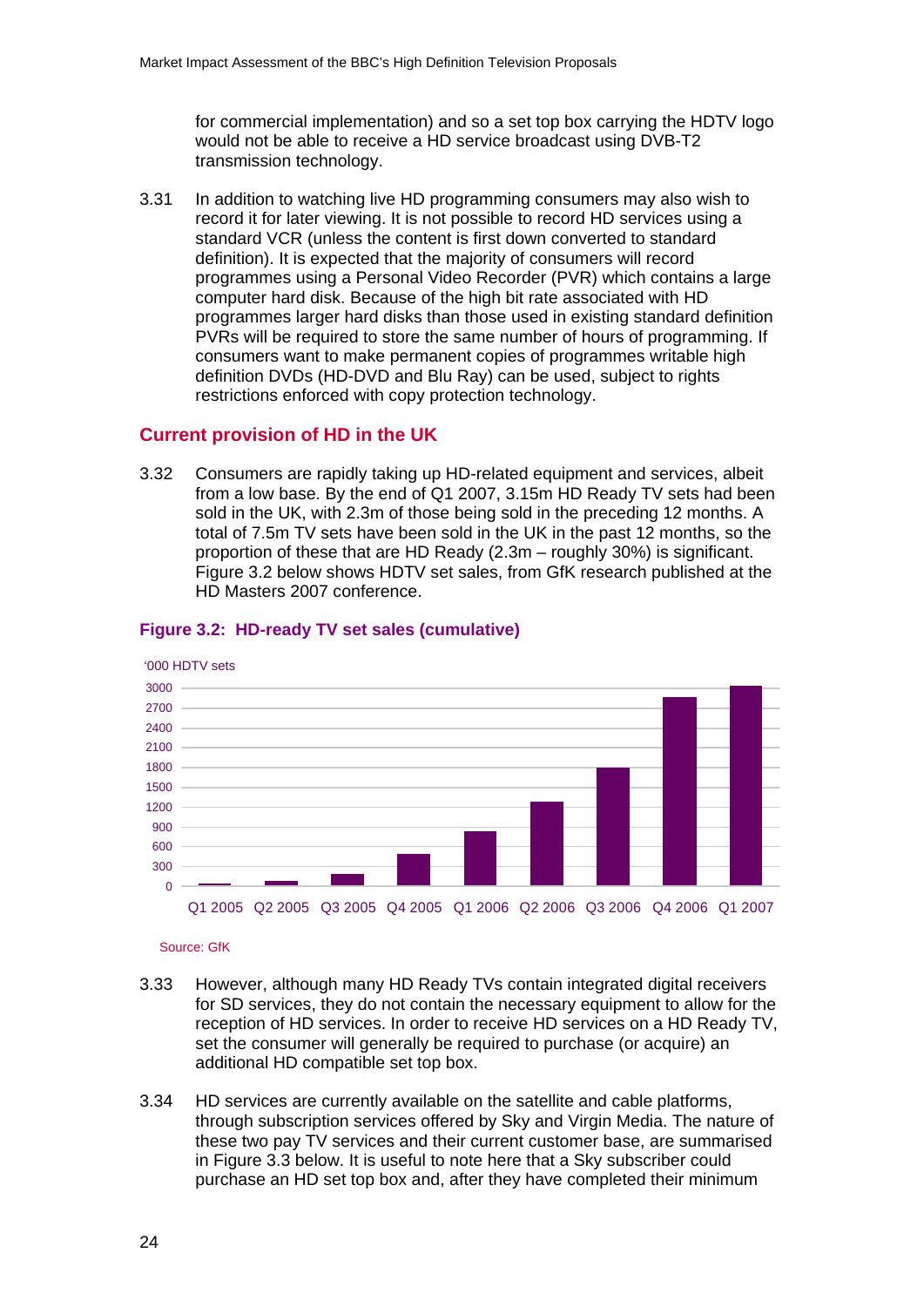contract term, could cancel their subscription to the pay HD channels but keep the set top box and still receive the BBC HD trial channel. With Virgin Media, HD content can be accessed via the V+ personal video recorder (PVR). If a Virgin Media customer were to stop subscribing to the V+ service, they would have to change to a basic box and would no longer be able to receive on-demand HD content or the BBC HD trial channel. HD content can also be received via some types of games consoles and via high definition DVDs (if a Blu-Ray or HD-DVD player has been purchased).

|                                                                                                                                                                                                                                | <b>Sky Digital - SkyHD</b>                            | Virgin Media - V+                                                                          |  |  |  |
|--------------------------------------------------------------------------------------------------------------------------------------------------------------------------------------------------------------------------------|-------------------------------------------------------|--------------------------------------------------------------------------------------------|--|--|--|
| <b>Platform</b>                                                                                                                                                                                                                | Digital satellite                                     | Digital cable                                                                              |  |  |  |
| <b>Availability</b>                                                                                                                                                                                                            | 98%                                                   | Approx 55%                                                                                 |  |  |  |
| <b>Minimum subscription</b>                                                                                                                                                                                                    | 12 months                                             | 12 months                                                                                  |  |  |  |
| <b>Start up costs</b>                                                                                                                                                                                                          |                                                       |                                                                                            |  |  |  |
| <b>Equipment costs</b>                                                                                                                                                                                                         | Sky+ box - £299 (or £399 without<br>HD package)       | V+ set-top box - free                                                                      |  |  |  |
| <b>Installation cost</b>                                                                                                                                                                                                       | £30 (or free with multi-room<br>subscription)<br>£150 |                                                                                            |  |  |  |
| Monthly HD subscription costs (in addition to standard TV package)                                                                                                                                                             |                                                       |                                                                                            |  |  |  |
| <b>Extra monthly cost</b>                                                                                                                                                                                                      | £10                                                   | £0-£5 depending on package                                                                 |  |  |  |
| <b>HD box features</b>                                                                                                                                                                                                         |                                                       |                                                                                            |  |  |  |
| Sky Sports HD1 and 2, Sky Box<br>Office HD1 and 2, Sky Movies HD1<br>and 2, Sky One HD, Sky Arts HD,<br><b>HD content available</b><br>National Geographic HD, Discovery<br>HD, The History Channel HD, BBC<br><b>HD</b> trial |                                                       | BBC HD trial, selected on-demand<br>movies and TV (HD movies cost up to<br>£4.50 for 24hr) |  |  |  |

#### **Figure 3.3: HD services on satellite and cable platforms**

Source: BSkyB, Virgin Media

3.35 During the MIA process, we were told that Sky HD is Sky's fastest selling product ever. In Q2 2007, Sky reported that it had 292,000 subscribers to its HD services, with Virgin Media announcing that it had 167,000 V+ subscribers (although V+ customers may have subscribed in order to enjoy the PVR functionality, rather than the HD service). HD subscriber numbers over time are set out in Figure 3.4 below.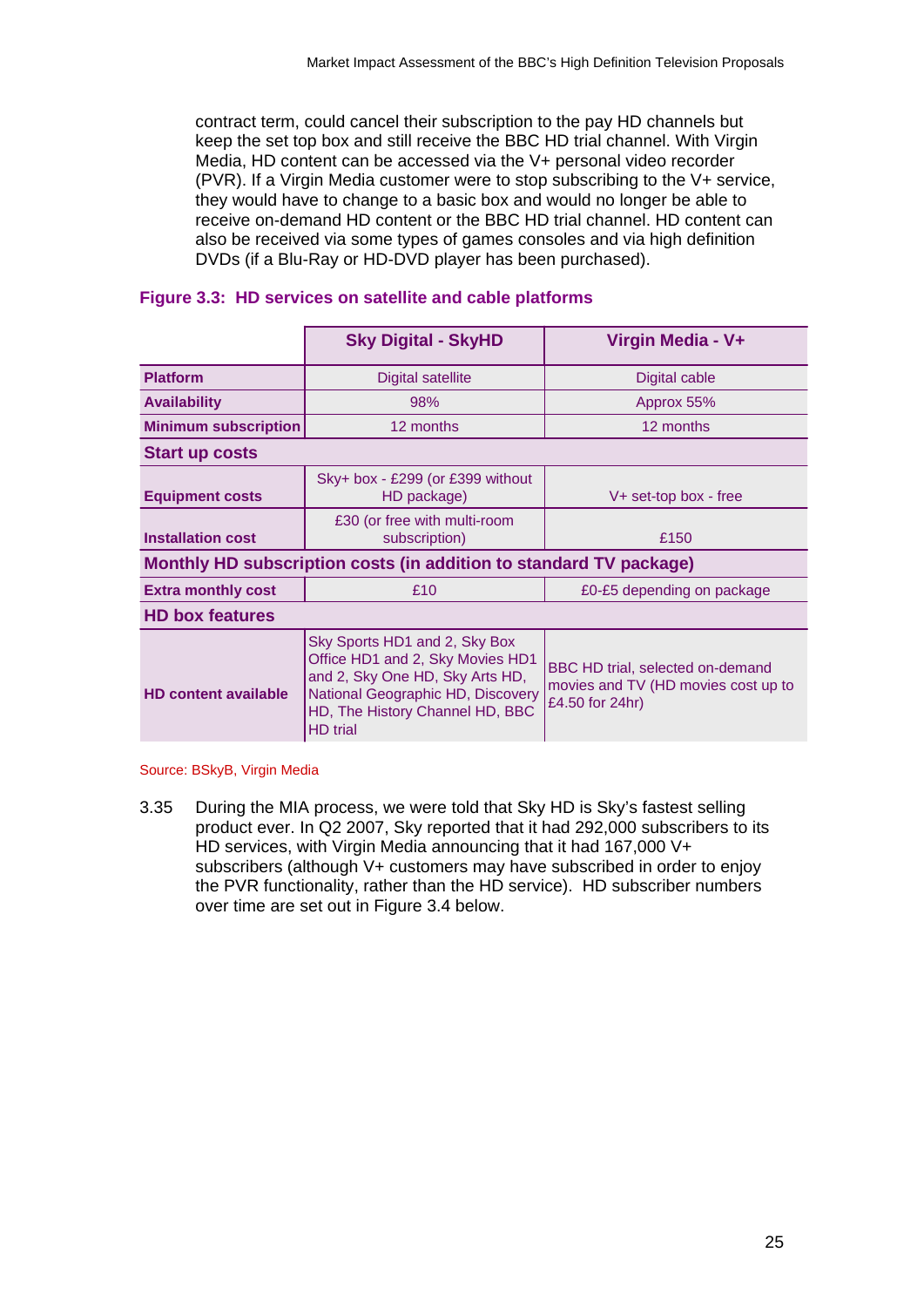|         | <b>BSkyB</b> | <b>Virgin Media</b> |
|---------|--------------|---------------------|
| Q2 2006 | 38,000***    | 34,000*             |
| Q3 2006 | 96,000       | 40,000              |
| Q4 2006 | 184,000      | 79,000**            |
| Q1 2007 | 244,000      | 150,000             |
| Q2 2007 | 292,000      | 167,000             |

#### **Figure 3.4: HD subscribers on satellite and cable platforms (cumulative)**

\* HDTV service launched in old Telewest areas Feb 2006

\*\* HDTV launched in NTL areas and rebranded from NTL:Telewest to Virgin Media during this quarter. HDTV STB rebranded to V+

\*\*\* Sky HD service launched 22 May 2006

#### Source: BSkyB, Virgin Media

- 3.36 There has been limited availability of HD services on the DTT platform. The PSBs operated a small scale closed user group trial in London during 2006/7, but the DTT platform has no permanent HD services. HD services are also not available on broadband TV (IPTV) services operated by BT Vision and Tiscali TV, although IPTV boxes may be HD compatible in some cases.
- 3.37 On the production side, many production and post production companies are switching to HD equipment. There has been some acceleration in production of programming in HD, primarily targeted at sales to international markets.

#### **Forecasts of HD take-up by the BBC Executive and third parties**

- 3.38 Although it was launched in the 1980s in Japan and in the late 1990s in the US, HD is a relatively new service in the UK, having only been formally launched on the pay TV platforms last year. We note that there is much debate within the industry about the degree to which HD will replace standard definition broadcasting. This section outlines some of the recent data and forecasts published on this topic.
- 3.39 In a document published in April 2007 about the European Market for HD set top boxes and chipsets, Screen Digest said that "migration to high definition television is an ongoing and inevitable process". It suggested that the necessary conditions are now in place for a "global and sustainable lift off of HDTV:
	- HD ready sets are spreading rapidly into households, surfing on the flat TV wave;
	- Standardised technologies throughout the technical chain
	- Enough HD content already available to be broadcast
	- Compression codes such as AVC and VC-1 reducing transmission costs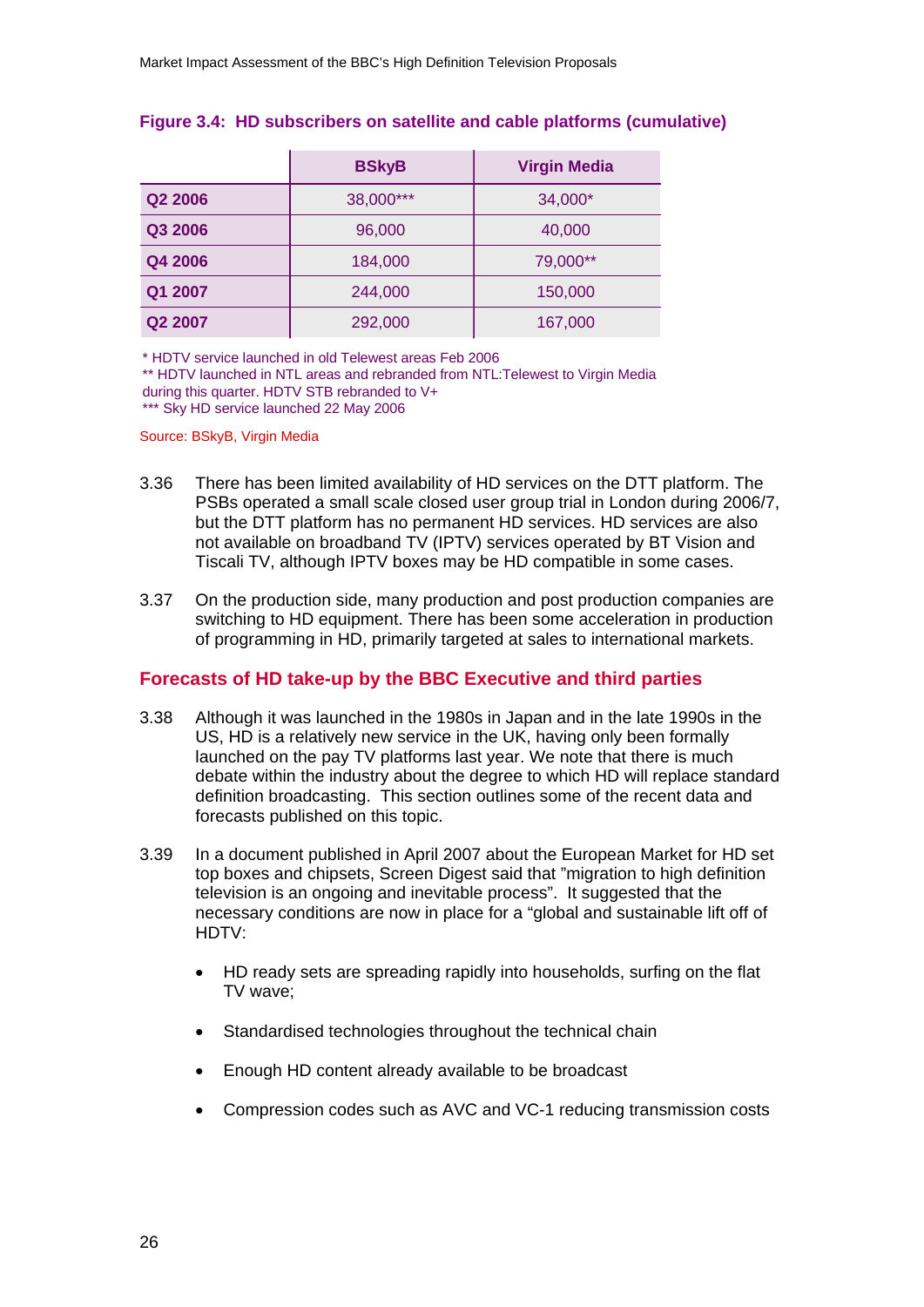- <span id="page-26-0"></span>• All other consumer electronics products migrating to HD quality too (including home video players, games consoles and camcorders), raising consumers' quality expectations
- Economies of scale through global market for HDTV hardware and content".<sup>[9](#page-26-0)</sup>
- 3.40 In its January 2007 global analysis of HDTV $10$ , Informa notes that there have been "teething problems" surrounding take off in Europe, as compared to Asia and the USA. They suggest that this "is not due to consumer disinterest but more commonly problems with the supply of reception equipment. In addition, the limited availability of content and the high cost of equipment have also hindered adoption of the technology". Informa also points out that "One contributing factor to more limited European activity is the fact that the European analogue standard offers comparatively better picture quality than the US and other TV markets".
- 3.41 On the other hand, Informa also notes that "within 20-30 years high-definition will likely be the industry's default standard. So, for the entire industry, it is a case of 'when' to invest in HDTV, not 'if'". It also suggests that with "Japan and the US already up and running, Europe is the next great challenge for HDTV, and after a few teething problems, it is now on course to become a prominent feature of the European TV landscape." However, Informa points out that there are "two major factors that could hold back HD in Europe (and elsewhere). While the sale of HD-ready TVs is gathering momentum, there is a lack of critical mass of content to view on them…Mass market HDTV will require a broader range of content to be made available". They add that technology may also limit the speed of deployment and that "HD has remained bandwidth intensive. This has enabled satellite DTH players to take the lead but has restricted the ability of cable and telecom operators to compete."
- 3.42 As part of its application to the BBC Trust to launch an HD service, the BBC Executive commissioned Spectrum Strategy Consultants to consider the potential take-up of a BBC HD channel. This involved providing forecasts of households upgrading to HD over the next few years. The BBC Executive's PVT application suggests that there will be growing demand for HD services in the UK. It notes the growth in pay TV HD subscriptions since the introduction of those services by Sky and Virgin, and further the growth in sales of HD Ready television sets in 2006, pointing out that over five times as many HD-Ready television sets (2.4 million) were sold in the year to December 2006 compared with 2005<sup>[11](#page-26-0)</sup>.
- 3.43 The BBC Executive believes that this trend in sales will continue as the price of HD equipment declines. The BBC Executive suggests that "Increasing numbers of consumers are viewing SD programmes on relatively expensive, new HD Ready TV sets, with an expectation of improved picture quality… Consumer dissatisfaction could result when SD's inferior picture quality

1

<sup>&</sup>lt;sup>9</sup> 'High Definition set top boxes and chip sets - The European Market' Screen Digest April 2007

<sup>10 &#</sup>x27;HDTV: A Global Analysis (2<sup>nd</sup> Edition)' – Informa UK January 2007<br><sup>11</sup> Paragraph 1.2.3 'BBC Management's PVT application for a High Definition Television channel' BBC Management. This particular statistic itself is footnoted as sourced from GfK research - January 2007.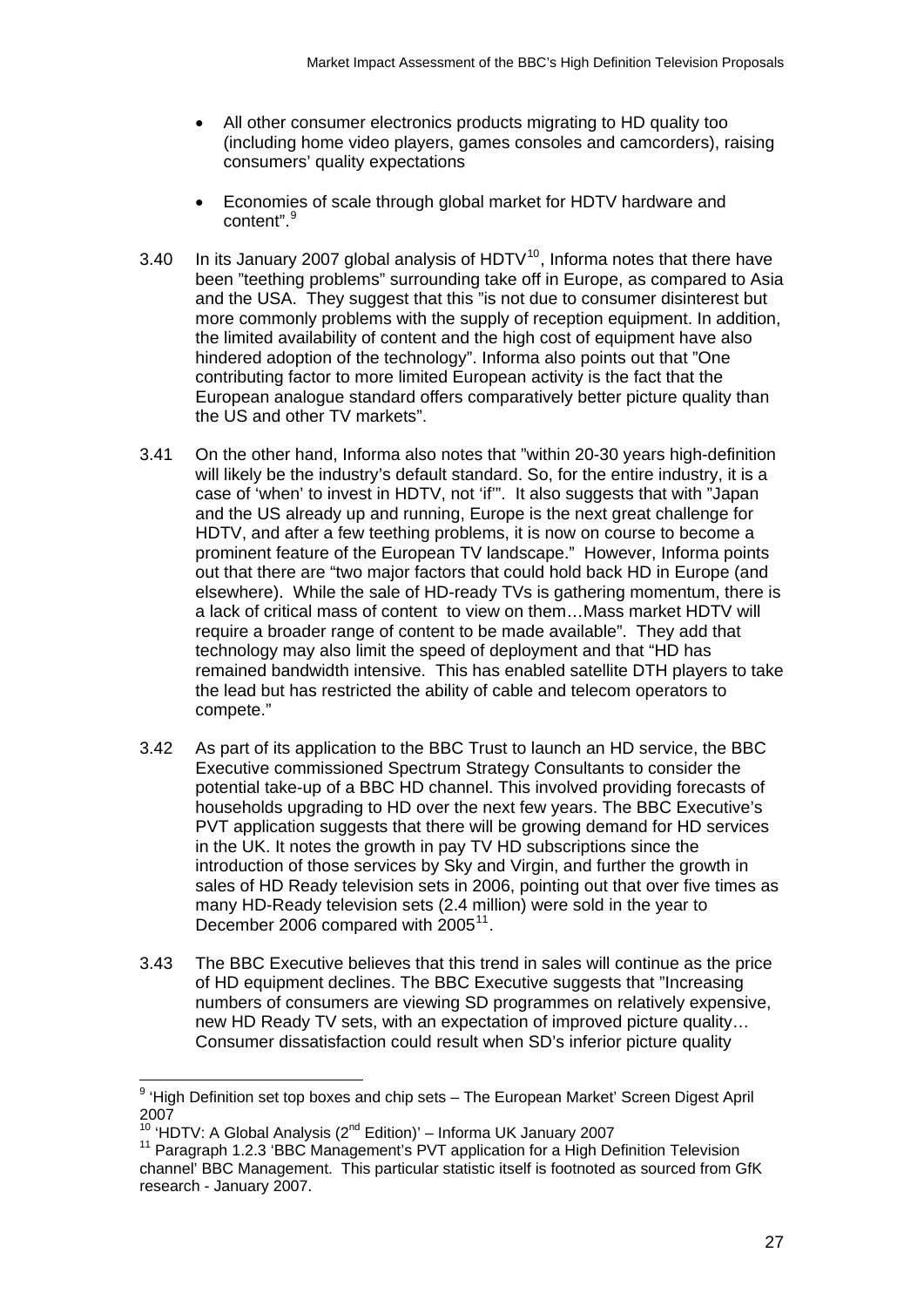<span id="page-27-0"></span>becomes apparent (through lack of detail and crispness) on larger, flat-panel LCD and plasma screens"<sup>[12](#page-27-0)</sup>. The BBC Executive also suggests that, by 2010, "11 million UK households should have HD-Ready TV sets and 12% of homes are expected to have subscribed to premium HD services. Key events such as the Beijing Olympics in 2008, the World Cup in 2010 and the London Olympics in 2012 will, if broadcast in HD continue to boost sales".[13](#page-27-0)

3.44 Figure 3.5 below summarises the forecasts of HD penetration (i.e. the proportion of UK homes with an HD Ready TV set and HD set top box enabling them to receive HD content) discussed above – namely those of Screen Digest, Informa and the BBC Executive / Spectrum.

#### **Figure 3.5: Forecasts of HD penetration as a percentage of all households**



Source: Screen Direct, Informa, Spectrum Strategy Consultants; BBC/Spectrum forecasts refer to percentage of TV households; BBC/Spectrum forecasts assume that the nine-hour BBC HD channel launches across satellite, cable and DTT

## **Views of stakeholders about HD within the UK**

- 3.45 As noted in Section 2, Ofcom received several written submissions from and had further discussions with – interested stakeholders. These submissions and discussions provided useful perspectives on the possible development of HD services within the UK. Due to the fact that some of the responses were confidential, we do not directly attribute comments to individual stakeholders in this document. Rather, and where relevant, we report the broad industry grouping in which the relevant stakeholders could be categorised.
- 3.46 Most stakeholders told us that HD would be the next major change in television technology and pointed out that consumers were increasingly purchasing HD Ready TV sets. For instance, an equipment manufacturer noted that the volumes of HD-ready TV sets sold in the UK indicated that the trend towards HD broadcasting is beneficial to consumers. However, it was also pointed out that the HD market is complex from a technology perspective, and that the organisation was watching developments closely to see how things developed. We were also told that the price of HD set top

 $\overline{a}$ 

 $12$  Paragraph 2.7.6 'BBC Management's PVT application for a High Definition Television channel' BBC Management.

 $13$  Paragraph 2.7.5 'BBC Management's PVT application for a High Definition Television channel' BBC Management.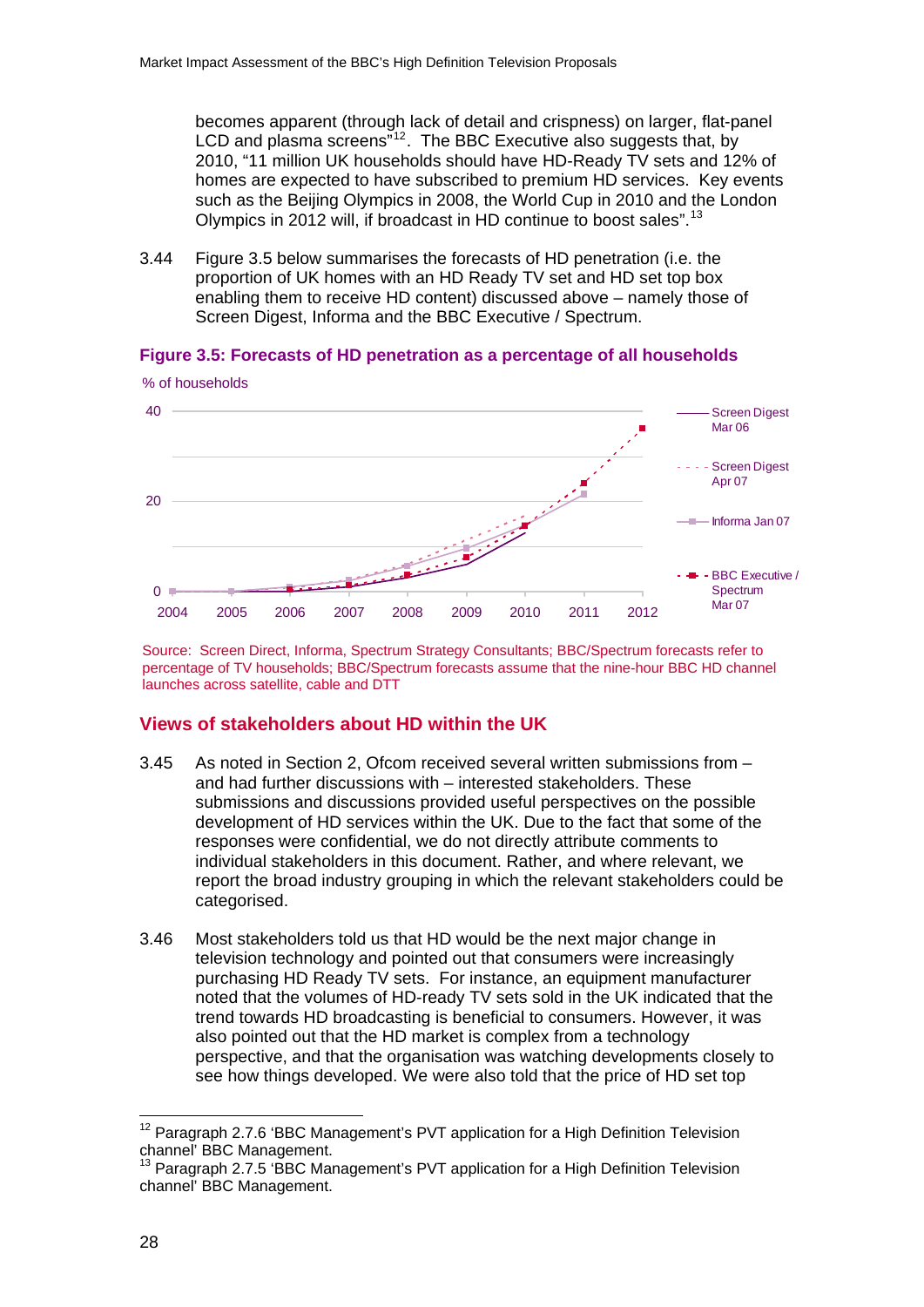boxes was falling significantly, and that, by the second half of 2008, there is likely to be less than a 10% difference in cost between an SD STB and an HD STB (standard boxes).

- 3.47 Stakeholders in the production sector and in equipment manufacturing noted that HD is becoming the global standard for television production and broadcast. On the production side, many expressed the view that content production is increasingly moving towards HD – partly due to demand from international markets, and because equipment replacement cycles mean that SD production equipment will become increasingly rare.
- 3.48 The same stakeholders pointed out that consumers are also increasingly accessing HD content through games consoles and on DVD. These stakeholders felt that mass consumer demand for HD is inevitable and with it comes high expectations of quality accessibility and choice. Some of them argued that the UK would lag behind other markets (e.g. the USA and Japan) unless a strong HD proposition is developed, and others noted that US operators such as DirecTV are planning in excess of 100 national channels of HD content.
- 3.49 The UK broadcasters and platform operators generally agreed with these views. They told us that HD represents the next generation of TV broadcasting, and tended to agree with the BBC Executive's broad assumptions about the direction of likely consumer demand for and international supply of HD television. In terms of growth of HD households, one stakeholder told us that – although it is unclear how fast HD will become mainstream – there is no sign that growth will slow. Another projected that the number of HD enabled households will rise from around half a million in 2007 to around five million in 2012 (assuming the launch of a BBC HD channel, and on the assumption that no HD services are launched on DTT).

#### **Defining the scenario without the BBC HD channel**

- 3.50 The above discussion has highlighted the significant uncertainty around the future trajectory of HD take-up. This poses challenges for this MIA – as it is difficult to define the counterfactual against which we assess the impact of the proposed BBC service. For Ofcom to analyse the impact of launch we need to compare forecasts of the state of the world with the BBC HD channel, against a counterfactual without a BBC HD channel. This MIA assesses the impact of the BBC service against the counterfactual in which the BBC does not launch the HD channel – but in which other drivers towards HD (including HD production and HD broadcasting by other players) continue to develop.
- 3.51 Making projections always has a number of challenges, but as HD has only recently launched within the UK and is a new technology and service, this is more challenging than usual. However, it is not necessary for Ofcom to devote considerable effort to developing robust projections for the future of HD take-up for the purpose of this MIA. This is because the counterfactual represents a reference case against which we examine the *changes* that might be brought about by the BBC HD channel; the scale of these changes may not be overly sensitive to the precise specification of the counterfactual. For the purposes of this MIA, it has therefore been sufficient to develop a characterisation of the counterfactual case which has been informed by the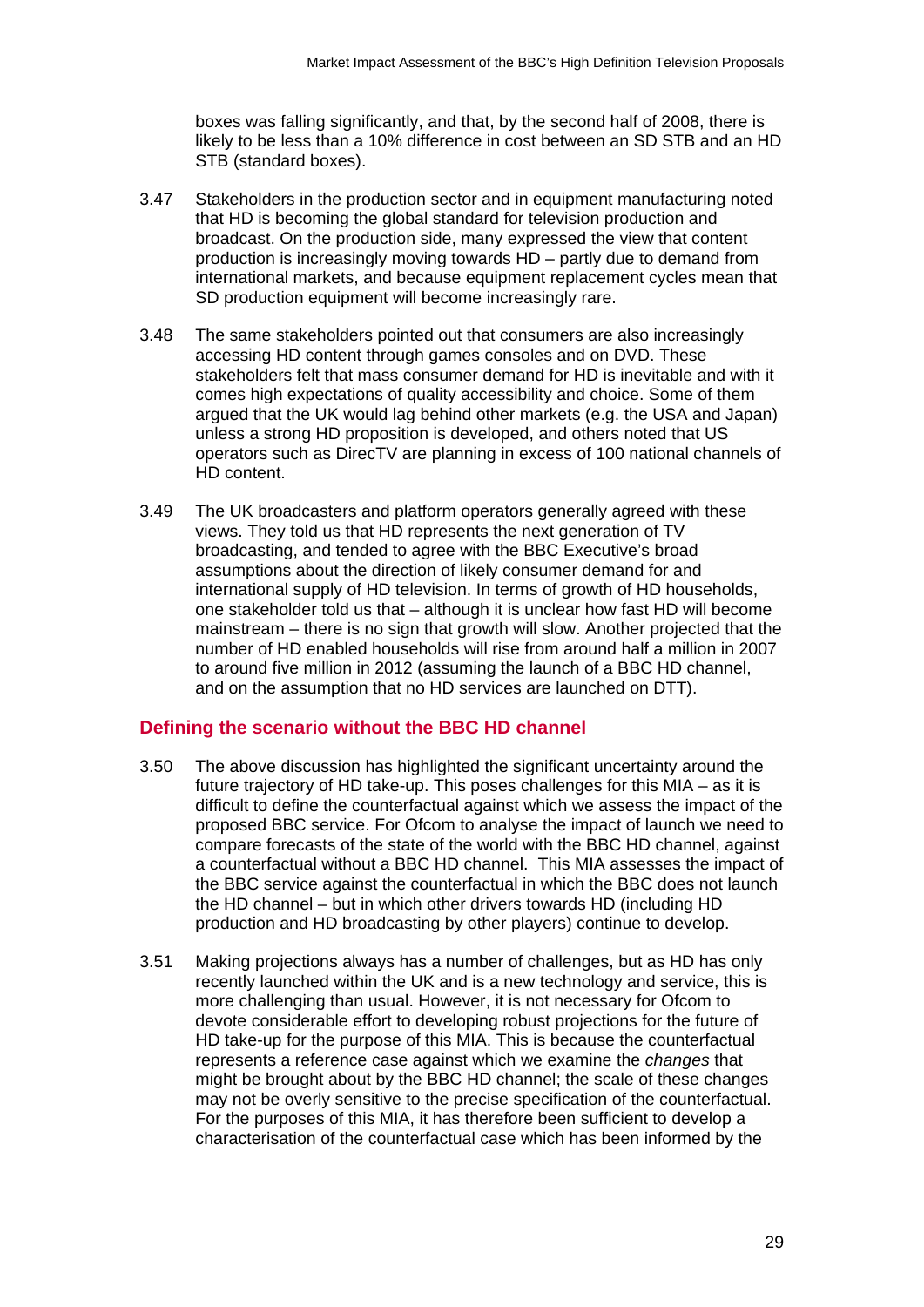BBC Executive's own projections<sup>[14](#page-29-0)</sup>, though taking into account of the views of other commentators and stakeholders in the process.

- <span id="page-29-0"></span>3.52 In addition, we have considered the ways in which our assessment might alter in the event that the counterfactual scenario was significantly different to this reference case. In essence, we have focused our analysis around a central scenario which we consider plausible (but which does not represent an Ofcom view of the world), and we have then considered the way in which our assessment of BBC HD channel launch might change under two alternate scenarios.
- 3.53 Very broadly, the three scenarios are: very high demand for HD services; a lower scenario in which demand grows but HD remains a niche proposition; and a central scenario where demand is in the middle of these two extremes. The three scenarios are outlined in Annex 3, and they all specifically exclude the existence of a BBC HD channel. Figure 3.6 below summarises the key characteristics of the scenarios and the differences between them.

1

 $14$  It is important to note that the BBC Executive's projections include the BBC HD channel; we have therefore not used the projections directly in order to develop our assumptions for the counterfactual used in this MIA.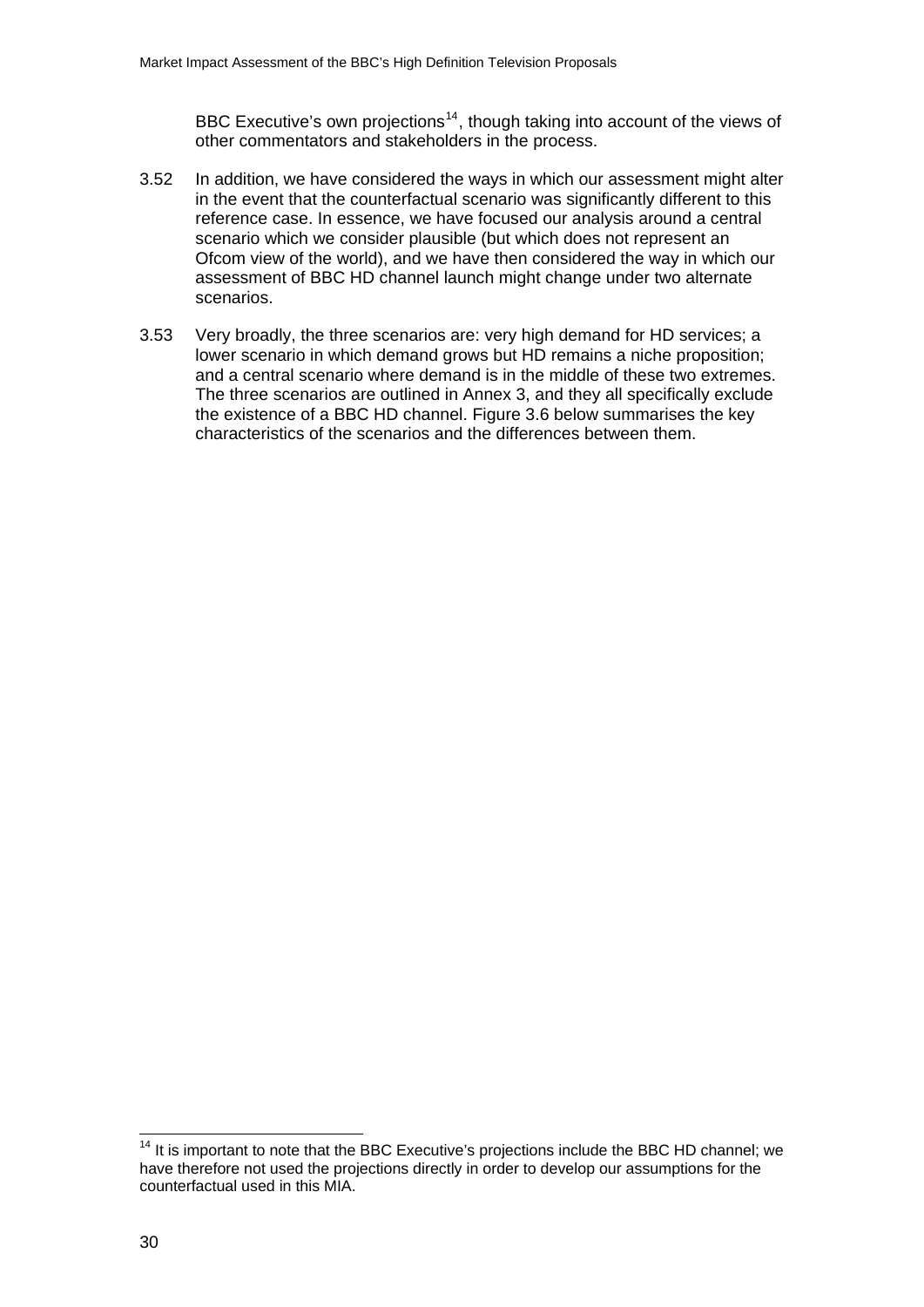## **Figure 3.6: Illustrative assumptions underlying counterfactual scenarios without the BBC HD channel**

| Assumption                                              | Lower                                                                                                                                                                    | <b>Central Scenario</b>                                                                                                                                                                                                 | Higher                                                                                                                                                                                                                  |  |
|---------------------------------------------------------|--------------------------------------------------------------------------------------------------------------------------------------------------------------------------|-------------------------------------------------------------------------------------------------------------------------------------------------------------------------------------------------------------------------|-------------------------------------------------------------------------------------------------------------------------------------------------------------------------------------------------------------------------|--|
| General<br>demand<br>for<br>high<br>definition services | HD is a niche proposition. 10%<br>of households upgrade to HD by<br>2012.                                                                                                | HD is popular but not mass market. Around 30% of<br>households upgrade to HD by 2012.                                                                                                                                   | HD is very popular. Over 50% of households upgrade to<br>HD by 2012 - most between 2008 to 2010.                                                                                                                        |  |
| Channel switching                                       | Those upgraded to HD switch for<br>HD versions of SD content. Only<br>minor switching for HD content<br>per se.                                                          | HD households switch for HD versions of SD content<br>& of remaining viewing hours – 20% switches to HD<br>content.                                                                                                     | HD households switch for HD versions of SD content & of<br>remaining viewing hours - 50% switches to HD content.                                                                                                        |  |
| HD channels                                             | Pay TV platforms carry non-BBC<br>HD content.                                                                                                                            | Pay TV platforms carry non-BBC HD content.                                                                                                                                                                              | Pay TV platforms carry non-BBC HD content.                                                                                                                                                                              |  |
|                                                         | No other HD channels launch.                                                                                                                                             | Free to air HD channel launches in 2008 with PSB<br>Freesat. Further free to air HD channel launch in<br>2010.                                                                                                          | A number of free to air HD channels launch in late 2008.<br>Other HD channels – some are simulcasts of SD channels<br>but others new channels.                                                                          |  |
| Platforms                                               | PSB Freesat launches in 2008 -<br>no HD channels.                                                                                                                        | PSB Freesat launches in 2008 with one free to air<br>HD channel. Further free to air HD channel launch<br>in 2010.                                                                                                      | Freesat launches in 2008 with one free to air HD channel.<br>A number of other free to air HD channels launch by end<br>2012.                                                                                           |  |
|                                                         | IPTV and DTT have no HD<br>channels.                                                                                                                                     | DTT capacity carry no HD channels in the absence<br>of BBC launch                                                                                                                                                       | DTT - expands capacity and carries free to air HD<br>channels from DSO.                                                                                                                                                 |  |
|                                                         | Sky maintains current package<br>Virgin carries non-BBC HD<br>content                                                                                                    | Sky & Virgin carry free to air HD channels as they roll<br>out.                                                                                                                                                         | Sky and Virgin - carry the free to air HD channels plus<br>other commercial HD channels.                                                                                                                                |  |
|                                                         |                                                                                                                                                                          | IPTV providers do not attempt HD launch within<br>period due to capacity constraints.                                                                                                                                   | IPTV - expands capacity to take HD services before end<br>of period. HD channels are subscription to cover cost of<br>capacity expansion.                                                                               |  |
| Analogue customers - upgrade<br>to digital              | Most<br>analogue<br>customers<br>upgrade to DTT. HD is not a big<br>rationale for platform choice.<br>Second largest proportion goes<br>to Freesat and pay TV platforms. | Analogue customers mainly upgrade to DTT. Freesat<br>is next popular choice of platform. Others go to pay<br>TV platforms                                                                                               | Analogue customers mainly upgrade to Freesat as it has<br>more HD channels than DTT.                                                                                                                                    |  |
| <b>Platform Switching</b>                               | Only minor switching for HD as<br>demand<br>(value<br>for<br>end<br>consumers) is low.                                                                                   | Platforms with larger HD service offer benefits over<br>those with little or no HD. But costs of switching are<br>weighed up against incremental benefits and<br>switching purely for HD is unlikely to be significant. | Platforms with a more significant HD service will offer<br>much more value to end consumers. Hence switching for<br>HD is more significant. Platforms such as Sky, Freesat<br>and Virgin gain relative to IPTV and DTT. |  |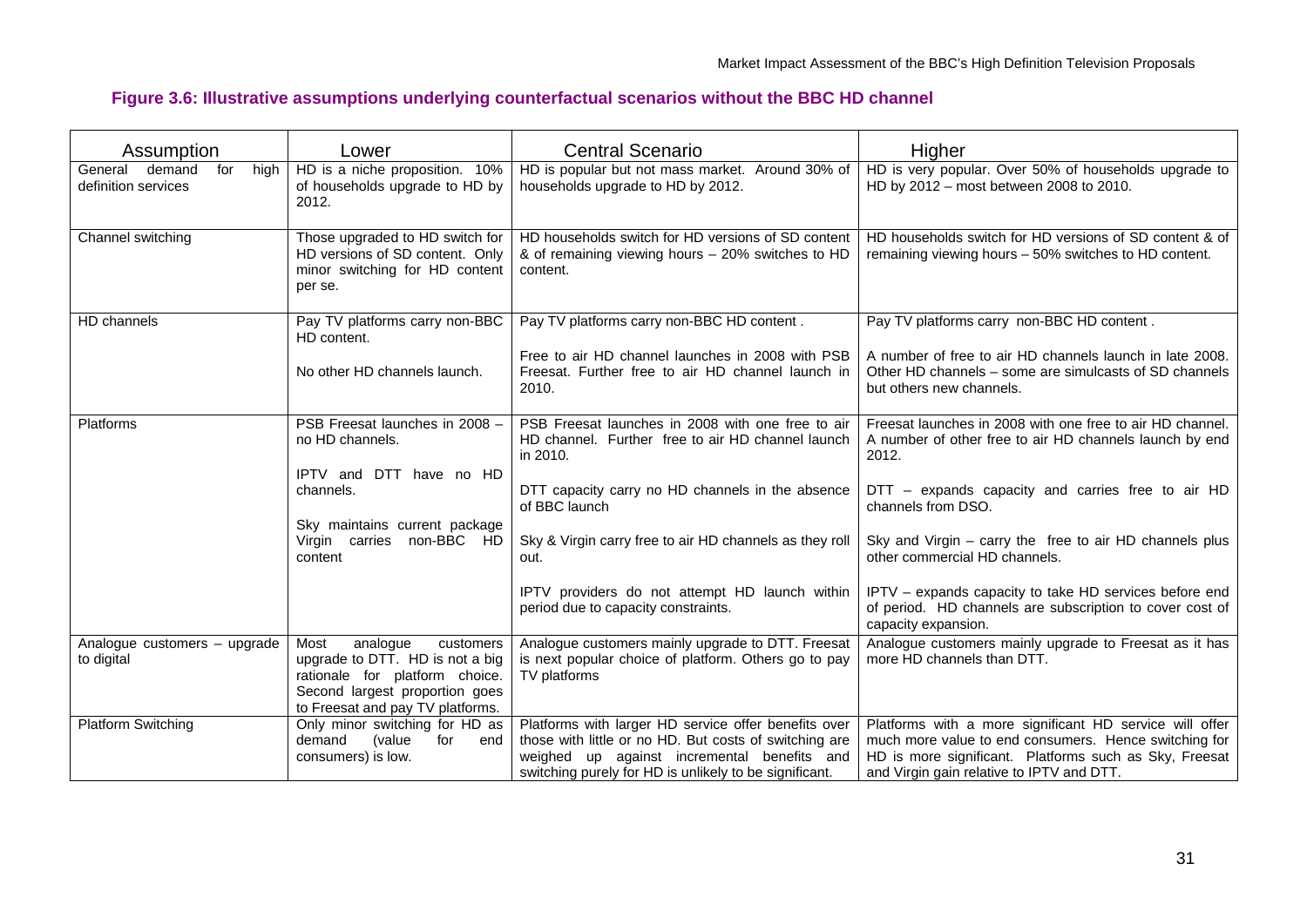## <span id="page-31-0"></span>**Section 4**

# Impact on relevant products and services

#### **Contents of this section**

- 4.1 This section reports the main analysis and findings of this MIA. We start by providing an overview of stakeholder views on the possible market impacts of the proposed BBC HD channel. We then move on to a more detailed consideration of the market impacts in each of the following areas, incorporating stakeholder feedback and quantitative analysis where appropriate:
	- Platform take-up
	- Broadcast services
	- Content provision
	- HD-related hardware and software
	- On-demand services.
- 4.2 The analysis in this section focuses on the impacts under the central scenario described in Section 3. However, we also consider sensitivity analysis around the higher and lower scenarios, to assess whether our conclusions and recommendations are materially affected by alternative assumptions about market developments.

#### **Overview of stakeholder views**

- 4.3 We have placed significant weight on the views expressed by stakeholders, as the stakeholders with whom Ofcom has engaged during this MIA are those that would be expected to experience the market impact of the BBC's proposals. We consider stakeholder views in more detail within each of the five areas listed above, but provide an overview of stakeholder feedback here.
- 4.4 All industry stakeholders were largely supportive of the BBC's proposed HD channel, although they raised some concerns about limited and specific aspects of the BBC's proposals. Stakeholders argued that the channel launch would have some important positive impacts – in terms of promoting the take-up of HD equipment and services, and reducing the costs of HD production in due course.
- 4.5 Broadcasters suggested that the BBC's HD channel may prompt some channel substitution, whereby viewers switch from other commercial channels to the BBC's HD channel – however, the broadcasters felt that this impact would probably not be significant in scale. This modest negative impact could be offset by other impacts. In the case of the retail pay TV providers on the satellite and cable platforms, the BBC HD channel could increase the attractiveness of their HD packages (even though the BBC channel itself would be free to view). In the case of the Public Service Broadcasters (PSBs), the launch of the BBC HD channel on the DTT platform, taken together with the subsequent launch of HD channels by other PSBs on DTT, could help to defend the position of the DTT platform, on which PSBs have a larger share of viewer attention, against competition from satellite and cable platforms. The PSBs linked this defensive rationale with the need for the DTT platform to have capacity to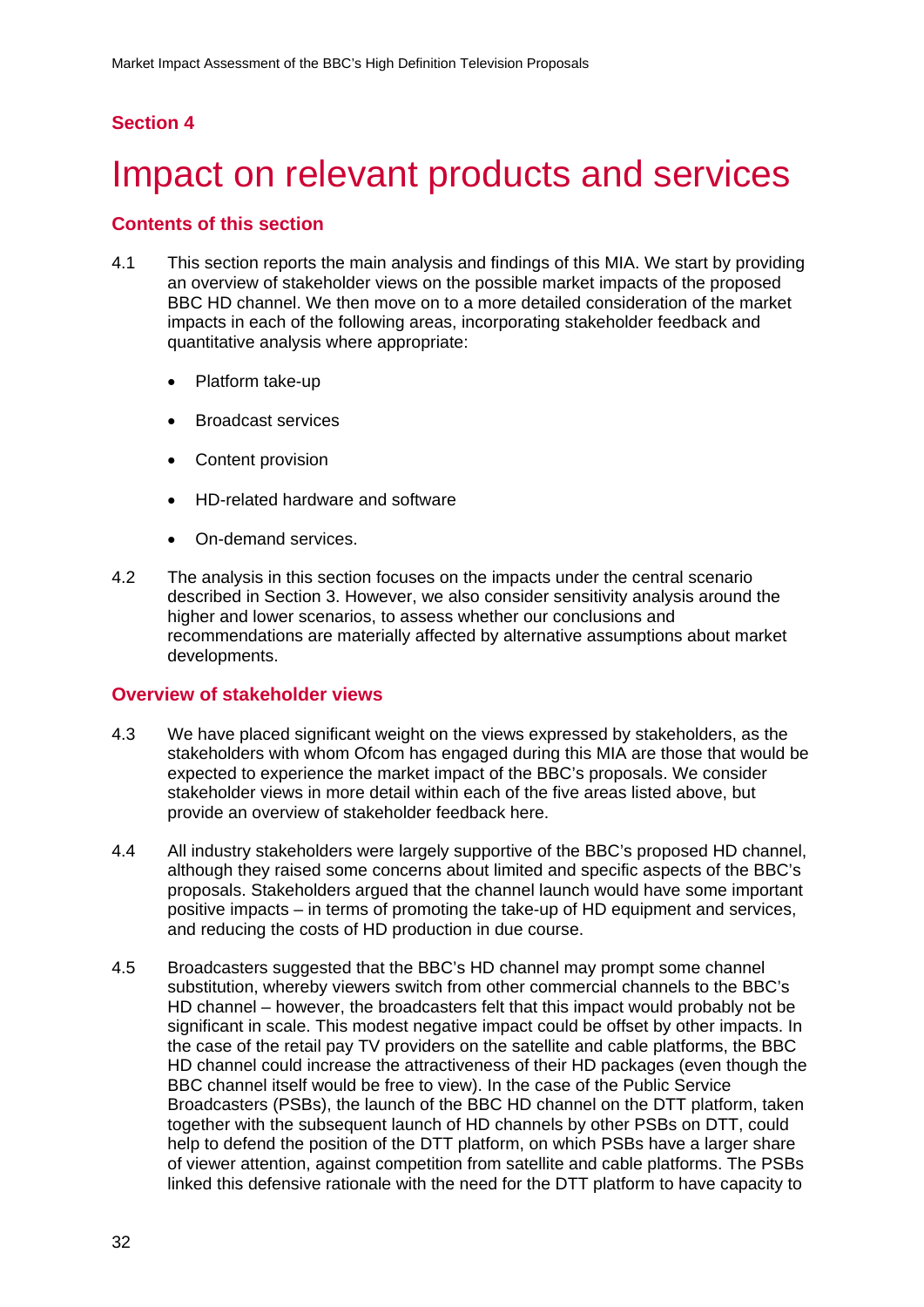broadcast a number of HD channels, although in general terms their support for the BBC's HD channel was not conditional on specific actions being taken to create additional DTT capacity for HD.

- 4.6 Representatives of the programme production sectors considered that the BBC HD channel launch would accelerate the shift towards an HD production ecosystem and so improve the scale economics of HD production to the advantage of all. Hardware manufacturers, along with broadcasters, believed that the BBC's proposal would help to move consumers onto MPEG4 boxes, thereby limiting the number of MPEG2 legacy boxes on the DTT platform in light of an anticipated migration to MPEG4 in due course.
- 4.7 IPTV and network providers noted that there could also be capacity problems on IPTV – earlier consumer demand for HD created by the BBC service might create difficulties for IPTV providers, as they currently lack the infrastructure to carry HD services over broadband networks. They suggested that the BBC engages in dialogue before a BBC HD service is launched on internet platforms.
- 4.8 All of the above issues are explored in more detail in the rest of this section.

## **TV platforms and network services**

#### **Potential impacts on platform services**

- 4.9 Viewers access TV services on a number of platforms analogue and digital terrestrial, satellite, cable and IPTV. Given the popularity of the BBC and its strong brand in the UK, the launch of the BBC HD channel is likely to increase consumer knowledge and demand for HD services, and could affect the choices consumers make about the platforms they use to access TV services – both in terms of upgrading from analogue to digital, and potential switching between digital platforms.
- 4.10 These platform choices could raise market impacts in two ways:
	- Some consumers may alter their choice of platform, switching from platforms with fewer HD services to those with a relatively larger amount of HD services. This could impact on the relative position of different digital TV platforms
	- Broadcasters have differential viewing shares on different platforms, and so consumers' platform take-up decisions will impact on the position of individual broadcasters in terms of their audience share.
- 4.11 We consider the second impact later in this section, and focus on the platform takeup decision here.

#### **Stakeholder views on platform impacts**

- 4.12 Stakeholders identified three main areas of platform impact:
	- The relative position of the DTT platform both in the short term while there is a differential BBC HD service between DTT and other platforms, and in the medium to longer term with this medium to longer term effect depending on whether the DTT version of the BBC HD channel is the full nine-hour version or the four-hour overnight version
	- The impact of the BBC HD channel in helping to drive take-up of PSB Freesat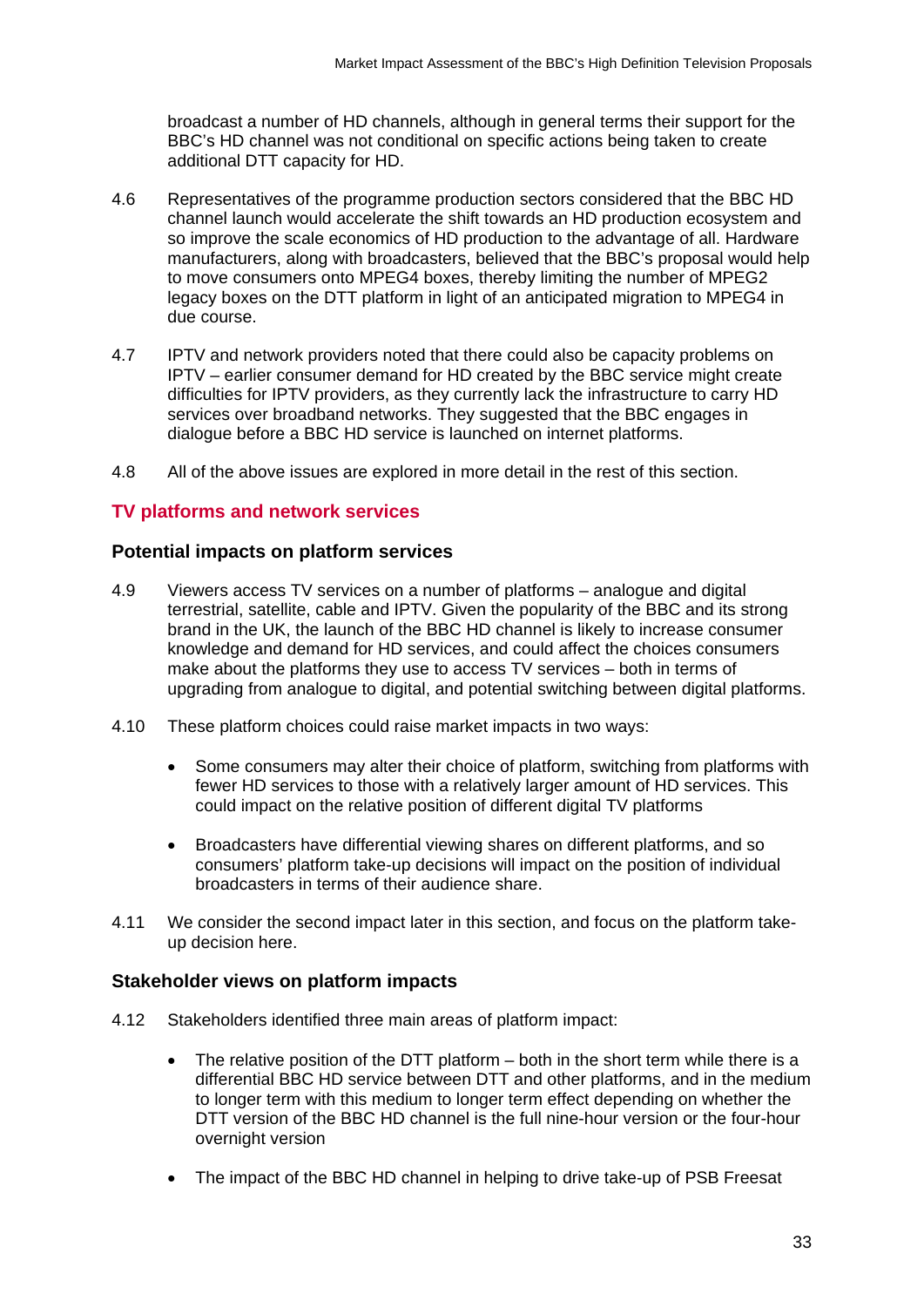- The relative position of IPTV platforms, which currently lack the infrastructure to make HD services available to the majority of the population.
- 4.13 The broadcasters noted the risk of DTT platform erosion in the period where the nine-hour service is available on other platforms, but not on DTT. One broadcaster expressed the view that the launch of a full BBC HD channel across satellite and cable, with an apparently weaker overnight offering on DTT, could help build awareness and interest in HD generally, but could also drive the take up of viewing on satellite and cable platforms at the expense of DTT. Similarly, another suggested that a platform with an HD service with a few hours of programmes could not compete effectively with platforms providing several HD channels.
- 4.14 Many broadcasters raised concerns about the DTT platform in the medium to longer term, suggesting that there could be significant risks to the future of the DTT platform if it is perceived to have fallen behind other platforms in terms of HD provision. The same broadcasters noted the issues relevant to Ofcom's Digital Dividend Review (DDR), and argued that the public service broadcasters should be given access to DDR spectrum in order to ensure that HD services are delivered on the DTT platform. These broadcasters noted that the BBC's HD channel, when taken together with the likely response of other PSBs in accelerating their move into HD broadcasting, could help to maintain the DTT platform in the longer-term as long as the DTT platform has sufficient capacity – whether through existing or newly released spectrum – to carry a number of HD services.
- 4.15 However, some other respondents suggested that platform switching is unlikely to be significant. Various respondents noted that the consumer decisions to migrate from free to air TV to pay TV are complex, and it is unlikely that an overnight BBC HD channel on the DTT platform (in contrast with a full service on pay platforms) would have any significant impact on the decision by a consumer to migrate from free to air to subscription television. Some suggested that the short term impact of the BBC launch is unlikely to lead viewers to switch platforms, or to influence the decisions of analogue viewers when switching to digital.
- 4.16 Some broadcasters argued that the BBC HD channel could promote platform competition through encouraging take-up of PSB Freesat which is likely to be less capacity-constrained than DTT (although some stakeholders argued that it would be important that the BBC does not give undue prominence to Freesat when promoting the HD channel). Moreover, broadcasters (along with hardware manufacturers) believe that the BBC's proposal would help to move consumers onto MPEG4 boxes, thereby limiting the number of legacy MPEG2 boxes that would need to be replaced in any future migration to MPEG4.
- 4.17 IPTV and network providers noted the potential capacity issues on internet platforms: streaming HD channels over broadband is not possible on the majority of DSL lines at present, and so IPTV providers would not be able to deliver the BBC HD channel to the majority of their customers. These providers commented that, if the BBC HD channel became a "must have" proposition for consumers, then there is a risk that consumers may switch from IPTV to platforms that can carry more HD channels. In addition, network providers may need to invest in more advanced network infrastructure on a more rapid timetable than would have been the case without BBC entry, in order to handle the additional network traffic that could result from consumers choosing to download BBC HD on-demand content. However, the IPTV service providers that responded did not express significant concerns in this regard.
- 4.18 Other specific issues were raised, including: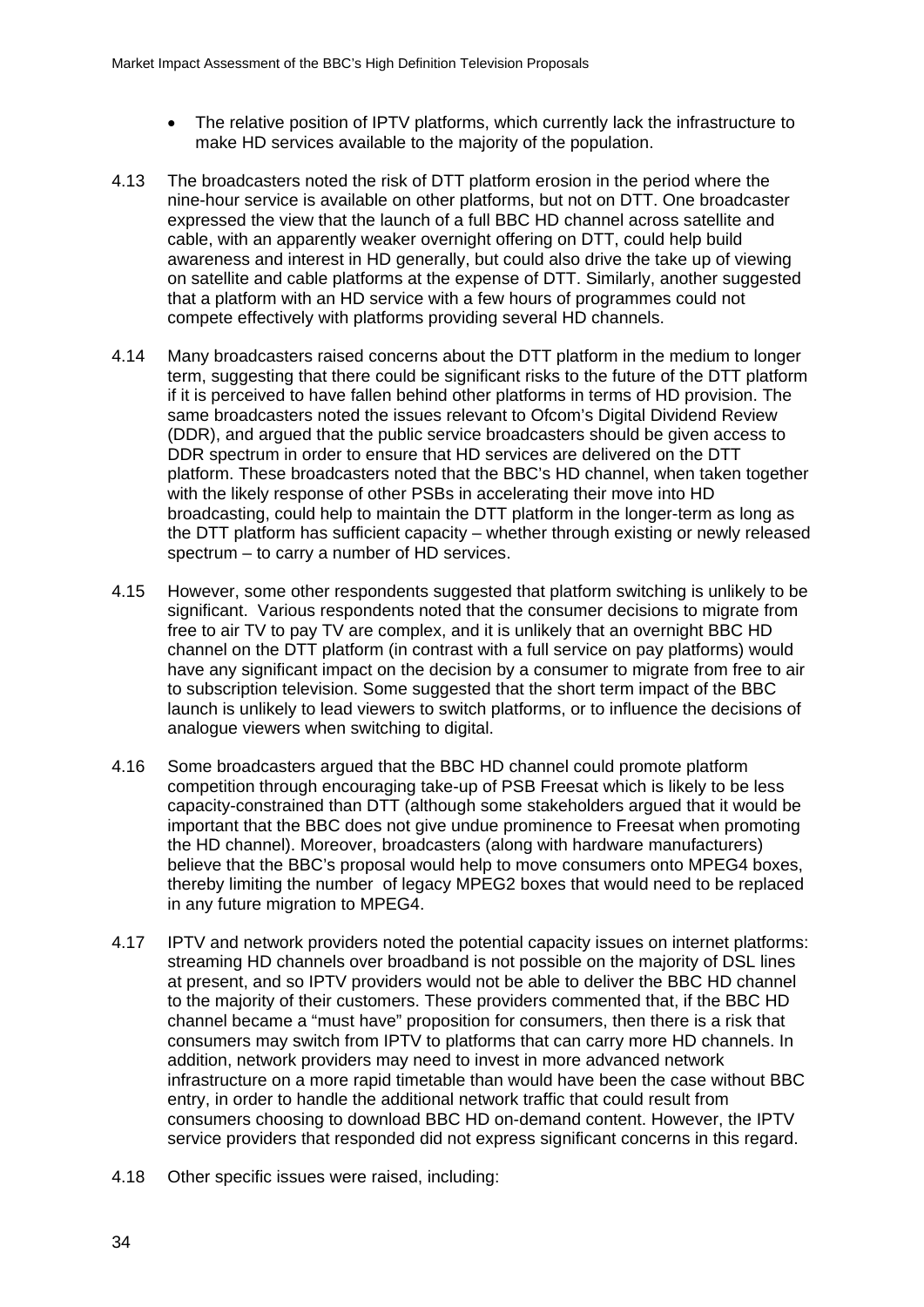- One stakeholder argued that the BBC should not be gifted additional DTT capacity in order to allow it to launch the HD channel, and that if such additional capacity were available then it should be made available to all broadcasters on a competitive basis
- Another suggested that the overnight DTT version of the service should be made available on all platforms, commenting that the overnight version would embody a de facto (limited) preview capability not available on the nine-hour version, as to do otherwise would be to discriminate against the pay platforms.

## **Assessment of static impacts on platform services**

4.19 There could be several static impacts on TV platforms if the BBC launched an HD channel. We consider these impacts in the context of the potential set of HD services available on each platform (which will impact on their relative attractiveness), and which is summarised below in Figure 4.1.

| Platform      | Central scenario without<br><b>BBC entry (Assumed</b><br>services)                                                                                                                                                                                                                                                                                  | Central scenario with BBC HD entry                                                                                                                                                                                                                                                                                                                                       |
|---------------|-----------------------------------------------------------------------------------------------------------------------------------------------------------------------------------------------------------------------------------------------------------------------------------------------------------------------------------------------------|--------------------------------------------------------------------------------------------------------------------------------------------------------------------------------------------------------------------------------------------------------------------------------------------------------------------------------------------------------------------------|
| <b>DTT</b>    | No HD channels                                                                                                                                                                                                                                                                                                                                      | Option 1: The overnight BBC HD<br>channel.<br>Option 2: Early on in the MIA period -<br>the overnight BBC HD channel.<br>Later in the period BBC HD channel<br>becomes nine-hour.                                                                                                                                                                                        |
| Freesat       | A number of free to air non-<br><b>BBC HD channels</b>                                                                                                                                                                                                                                                                                              | A number of free to air non-BBC HD<br>channels plus nine-hour BBC HD<br>channel.                                                                                                                                                                                                                                                                                         |
| Pay satellite | Various dedicated HD<br>channels: Sky One HD; Sky<br>Arts HD; National<br>Geographic HD; Discovery<br>HD; The History Channel<br>HD; Sky Box Office HD (2)<br>screens); and with the<br>requisite premium channels<br>- Sky Sports HD (2<br>channels) and Sky Movies<br>HD (2 channels).<br>A number of free to air non-<br><b>BBC HD channels.</b> | Various dedicated HD channels: Sky<br>One HD; Sky Arts HD; National<br>Geographic HD; Discovery HD; The<br>History Channel HD; Sky Box Office<br>HD (2 screens); and with the<br>requisite premium channels - Sky<br>Sports HD (2 channels) and Sky<br>Movies HD (2 channels).<br>Plus the nine-hour BBC HD channel<br>and a number of other free to air HD<br>channels. |
| Pay cable     | HD on-demand programmes<br>(150 hours of content)                                                                                                                                                                                                                                                                                                   | HD on-demand programmes (150<br>hours of content)                                                                                                                                                                                                                                                                                                                        |
|               | A number of free to air non-                                                                                                                                                                                                                                                                                                                        | A number of free to air non-BBC HD                                                                                                                                                                                                                                                                                                                                       |

#### **Figure 4.1: HD services available on different platforms in the central scenario**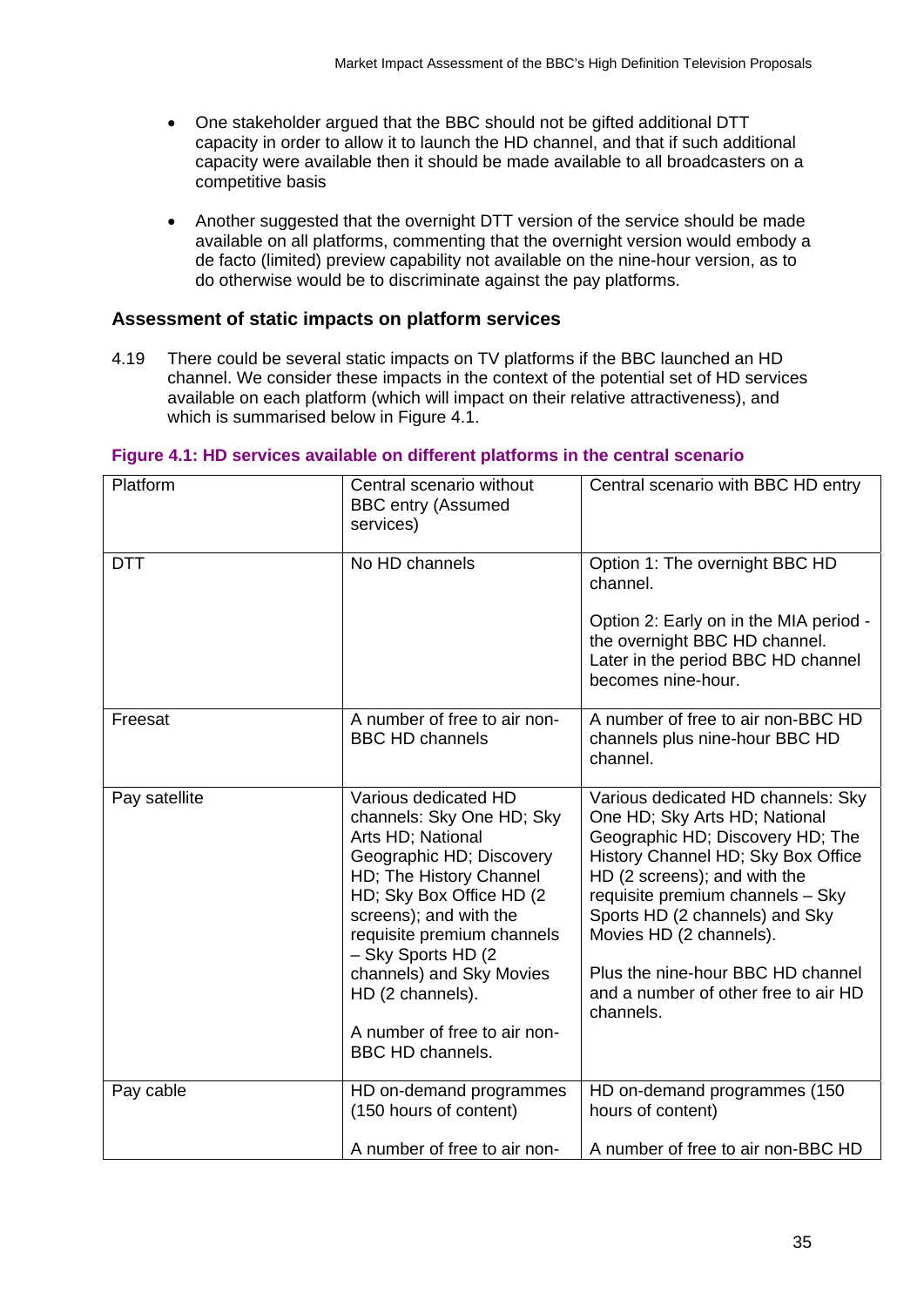|             | <b>BBC HD channels</b> | channels            |  |
|-------------|------------------------|---------------------|--|
|             |                        | The BBC HD channel. |  |
| <b>IPTV</b> | No HD service          | No HD service       |  |

- 4.20 We have also attempted to quantify the potential scale of the impacts in this area. Given the interplay between the impacts on platforms and broadcast services, we summarise the quantitative analysis after our discussion of broadcast impacts below.
- 4.21 In our judgement, the most relevant static impacts are likely to be as follows:
	- In the short-term, the BBC HD channel launch could increase the number of viewers for the cable and satellite platforms at the expense of the DTT platform, in the period during which there is a differential BBC HD service between DTT and other platforms. For example, it could affect the choice of upgrade path for customers who will have to upgrade from analogue to digital platforms over the next five years. Whilst stakeholders noted this possible impact, they suggested that it may not be significant in the core MIA period to 2012, and so we do not expect material levels of short-term platform switching as a result of BBC HD launch
	- If the differential BBC HD service across platforms is sustained, as in DTT Option 1, in which the overnight DTT channel is not replaced by a nine-hour service on DTT, then the longer-term impact on the DTT platform may be somewhat more negative. As noted above, many stakeholders indicated that this could prompt more material switching between DTT and other platforms in the medium to longer-term
	- In contrast, if the overnight DTT service is replaced by the nine-hour service under DTT Option 2, then consumers would receive the same BBC HD channel across satellite, cable and DTT, and so the relative position of the DTT platform would not suffer. In addition, when this impact is combined with some of the dynamic impacts considered below (relating to the acceleration of other PSBs' plans for HD channel launch), the overall impact on the DTT platform is likely to be positive. There could also be a further positive impact on the DTT platform under Option 2, as the marginal consumer value of the launch of a nine-hour BBC HD channel on DTT (where there are currently no HD channels, and where consumers are likely to have a higher propensity to consume BBC content) may be higher than the value of the same channel on other platforms which already carry more HD services
	- Under both DTT scenarios, there is likely to be some negative impact on IPTV platforms, as there may not be any HD service on IPTV in the immediate future. The IPTV platforms may therefore see a modest decrease in the number of customers, when compared with the central scenario without BBC entry. As noted above, IPTV providers raised some concerns in this area, but did not indicate that the concerns were sufficiently significant to justify blocking the launch of the BBC HD channel
	- Overall, there may be some broader positive impacts on other TV platforms. For instance, the BBC HD channel launch could promote take-up of the PSB Freesat platform. In addition, as the BBC HD channel is likely to be a valuable addition to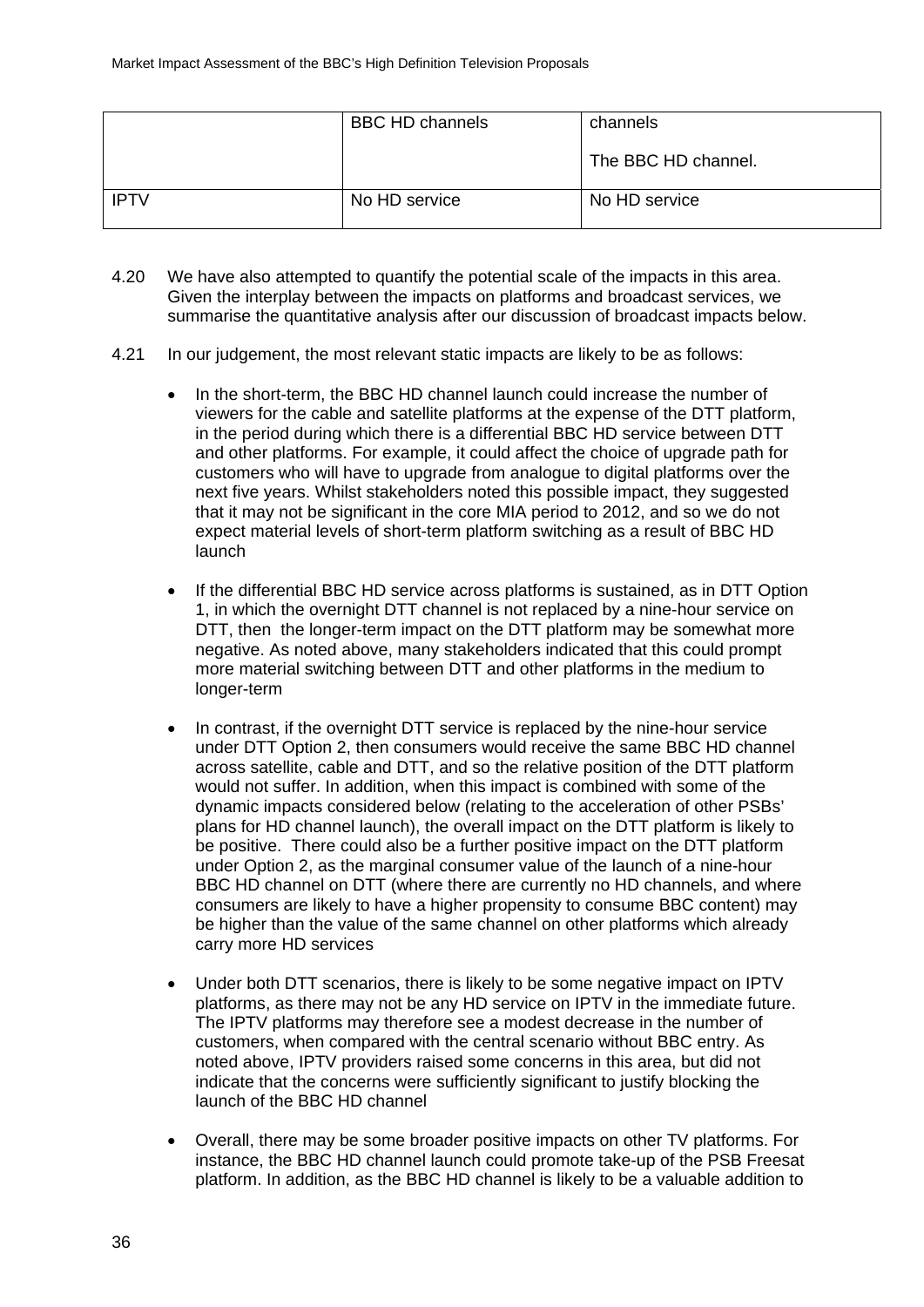the HD proposition on pay satellite and cable, the channel launch may help to promote subscriptions to pay HD packages – since viewers will need to subscribe to the HD package in order to receive a set top box capable of receiving HD programmes (although the BBC HD channel would still be free to view, for example if a viewer ceased their HD subscription but kept the HD set top box).

- 4.22 There are therefore likely to be positive impacts on all platforms, except IPTV where HD is unlikely to be available in the near future. On DTT, the positive impact is dependent on Option 2 being viable, i.e. where the BBC HD service switches from a four-hour overnight service to the nine-hour service later in the MIA period. For cable and (non-Freesat) satellite platforms, there could also be a positive incremental impact on HD subscriptions on these platforms.
- 4.23 Turning to the specific issue regarding the overnight service being available on DTT but not on other platforms, we have not been presented with any compelling evidence suggesting that this would give rise to a significant negative market impact. Our analysis of the BBC's application and our discussions with stakeholders suggest that the reach of the overnight service may be relatively low, and that the character of the service is unlikely to lead to consumers switching away from pay TV platforms in order to access the overnight service. For instance, our consumer research into channel switching – discussed further below – suggests that the overnight version of the BBC HD channel is likely to have little or no impact on viewing of other HD channels. We therefore view the BBC Executive's plans for the overnight DTT service as an attempt to work within the constraints of existing DTT capacity, rather than a decision that is likely to have a negative market impact on other digital TV platforms. We note, however, that there may be some additional public value generated by distributing the overnight service across platforms in addition to the nine-hour service – the extent of this public value is a matter for the BBC Trust to consider in the PVA.

## **Assessment of dynamic impacts on platform services**

- 4.24 We have also considered the longer run dynamic impacts of BBC HD entry on platforms and networks involved in supplying TV services to UK customers.
- 4.25 The static impacts suggest that there may be some modest incremental benefits to the pay TV and Freesat platforms from BBC HD launch, but that the position of the DTT platform is more complex. In particular, there are potential issues regarding the position of the DTT platform in the medium to longer term if it is not possible to carry a significant number of HD services on DTT; but the position of DTT is likely to be stronger if it is possible to carry the nine-hour BBC HD channel and other HD channels on DTT. There may also be beneficial dynamic impacts on DTT, relating to the adoption of new technologies for DTT transmission – such as new compression and transmission technologies.
- 4.26 A specific secondary effect of the BBC HD launch on DTT may be that the number of homes that are equipped with an MPEG4 capable DTT set top box will increase faster than if there were no BBC HD service. This will potentially allow the earlier, commercially viable, introduction of MPEG4 SD channels and/or the conversion of MPEG2 channels to MPEG4 - this could increase spectrum efficiency as more channels will be offered in the same bandwidth. We note that any move to MPEG4 would be subject to a separate Ofcom decision-making process. Nonetheless, we note that this could be a positive impact of the BBC HD channel launch, albeit one which has costs attached – in terms of the cost incurred by consumers in upgrading to MPEG4 set top boxes. There are also a number of issues around the impact of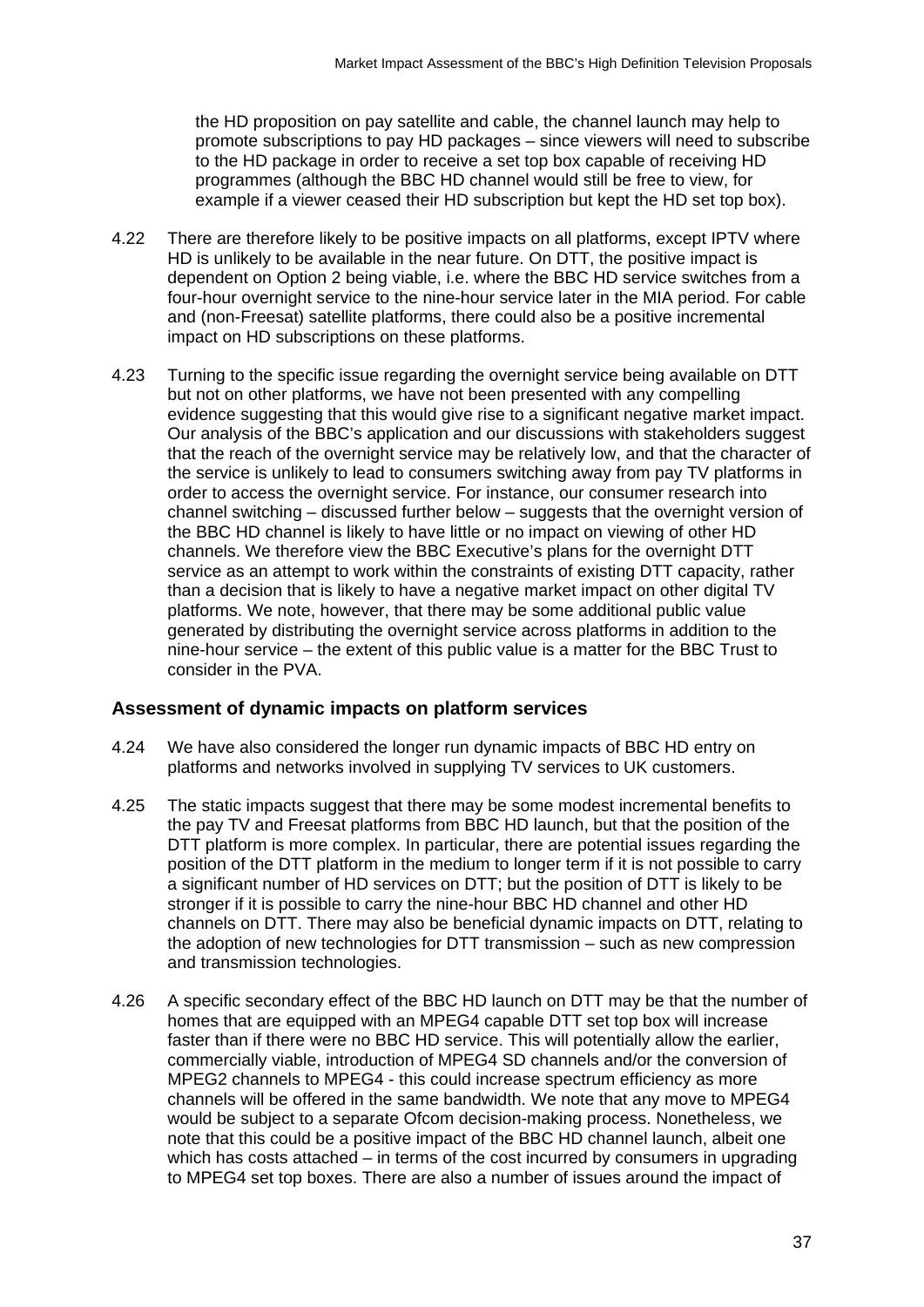other technology developments on the DTT platform, in particular around the adoption of the DVB-T and DVB-T2 transmission technologies – these are considered further below.

- 4.27 In addition, and as discussed further below in our discussion of impacts on broadcast services, the BBC HD channel launch could have an impact on other broadcasters' plans to launch HD channels across platforms. Our discussions with stakeholders suggested that the BBC HD channel launch is likely to accelerate other broadcasters' plans for HD broadcasting. They noted that this could have a positive impact by helping to maintain the attractiveness of the DTT platform in the longer-term as long as the DTT platform has sufficient capacity, whether on existing multiplexes or through a new multiplex using released DDR spectrum, to carry a number of HD services.
- 4.28 Two arguments made by stakeholders, and noted earlier in this section, also need further consideration:
	- One stakeholder argued that the BBC should not be gifted additional DTT capacity in order to allow it to launch the HD channel, and that if such additional capacity were available then it should be made available to all broadcasters on a competitive basis
	- Several stakeholders argued that the broadcasters should be granted access to digital dividend spectrum in order to ensure that several HD services are delivered on the DTT platform.
- 4.29 In our view, these issues are not ones that can be resolved in this MIA rather, they are of more direct relevance to Ofcom's work on the DDR. Any decisions about the future allocation of the spectrum released at DSO will be made in the context of the DDR, and so we do not draw conclusions on these issues here. However, we note that if the BBC Executive gains access to additional spectrum (through whatever means), then there will be an opportunity cost associated with the use of this additional spectrum. This opportunity cost would need to be taken into account by the BBC Trust in making its decisions about the BBC's activities, as it is a cost that would need to be balanced against the public value of the proposed service.
- 4.30 Our analysis has also highlighted that IPTV may be at a relative disadvantage to other platforms which have sufficient capacity to deliver HD services. The BBC Executive intends to make the HD channel available on IPTV. However, the timing of such launch is uncertain, and may not be feasible until significantly into the future. Nonetheless, as and when the capacity issues are resolved at some future point, the potential negative market impacts described above (arising from the lack of capacity for HD on IPTV platforms) could be alleviated. Although we recognise that a technical solution to this issue may not be forthcoming in the near future, and that its timing is outside of the BBC's control, we recommend that the BBC Trust and BBC Executive engage further with industry stakeholders about the appropriate timetable for delivering HD on IPTV, with the objective of launching the HD channel on IPTV as soon as it is technically and financially feasible to do so.

## **Implications of technology developments on the DTT platform**

4.31 The UK DTT platform is currently capacity constrained and, as a result, it is harder to secure sufficient capacity to launch HD services on DTT than on satellite and cable. Ongoing developments in new technologies may go some way to addressing these constraints, but their use and the timing of their introduction have implications for the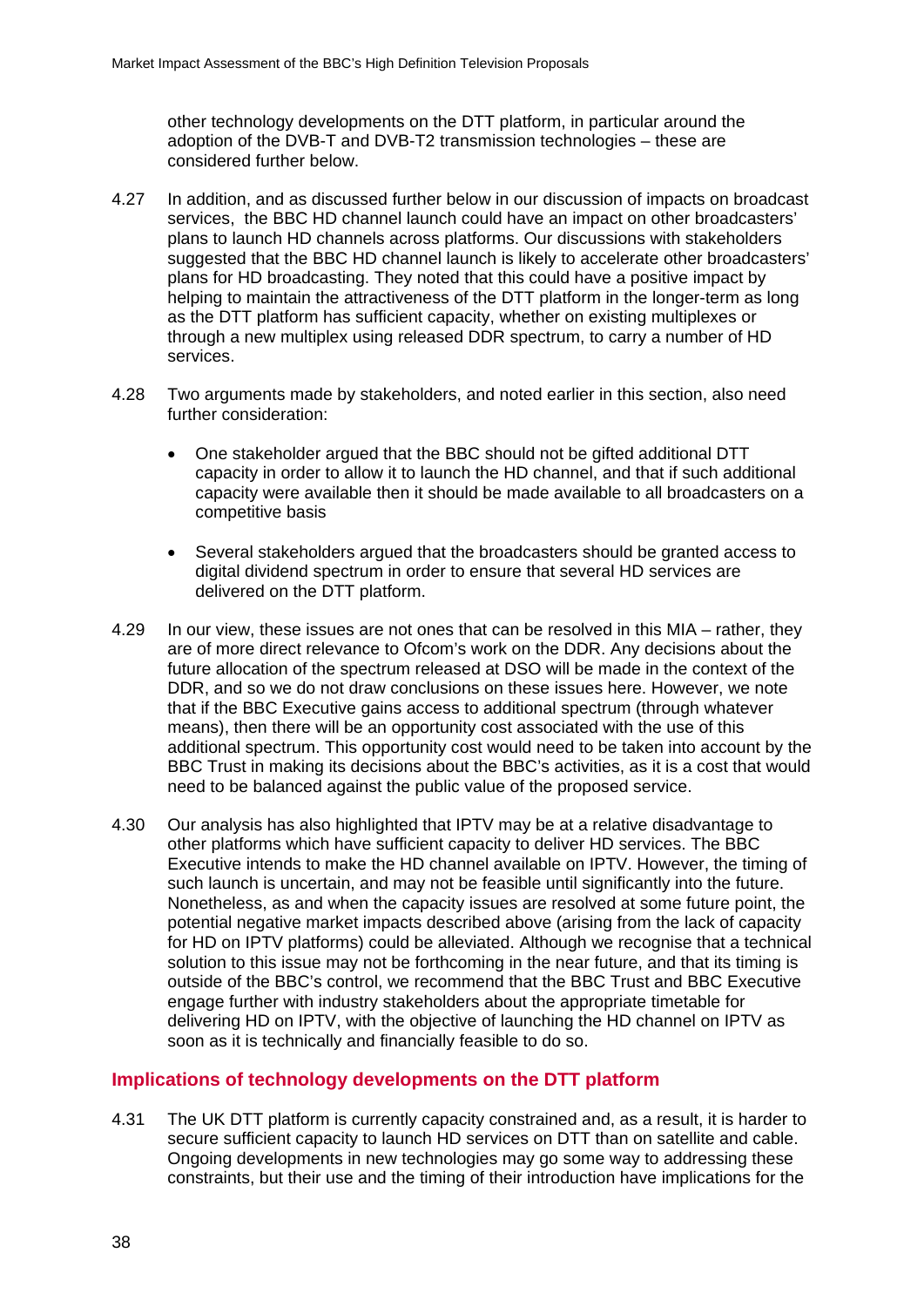<span id="page-38-0"></span>BBC's proposed HD service. The potential impact on the markets is considered below and Ofcom suggests that the broader implications should be considered by the Trust in the overall Public Value Test.

## **DTT Transmission Technologies**

1

- 4.32 The six digital multiplexes that make up the DTT platform currently use a transmission technology called DVB-T. This technology allows the binary data streams associated with the digital TV services to be transmitted via a UHF radio channel. Equipment containing DVB-T technology is installed at each transmitter site and it is also included in every DTT set top box (or iDTV) where it extracts the binary data stream from the received radio signal<sup>[15](#page-38-0)</sup>.
- 4.33 One of the key performance characteristics of any transmission technology is its bandwidth efficiency i.e. the maximum reliable bit rate that can be transmitted on a given radio carrier. DVB-T was designed over 10 years ago and allows up to  $24M$ bps<sup>[16](#page-38-0)</sup> of data to be carried on a 8MHz wide radio carrier. However, since its introduction improvements in silicon chip technology and reducing costs mean that it is now possible to design a new transmission technology which has a higher bandwidth efficiency.
- 4.34 The industry body which designed DVB-T in the 1990s is now working on a new standard called DVB-T2. The commercial requirements against which the technologies are being developed call for a 30% (as a minimum) improvement in bandwidth efficiency compared to DVB-T. Technical work is ongoing, but it is thought that DVB-T2 will be commercially available in the relatively near future, although not before mid 2009.
- 4.35 Due to its increased bandwidth efficiency, DVB-T2 could help ease some of the capacity constraints currently experienced on DTT and thereby make the introduction of HD easier. However, consumers with existing DVB-T set top boxes will not be able to access services transmitted in DVB-T2, although DVB-T2 set top boxes would support reception of services broadcast on multiplexes still using DVB-T. Moreover, the technology is such that a whole multiplex must be converted to DVB-T2 (it is not possible to use a mixture of DVB-T and DVB-T2 on a single multiplex). Introducing DVB-T2 on an existing multiplex therefore requires all the digital TV services currently on that multiplex to be moved to other multiplexes to ensure that consumers with DVB-T receivers can continue to view them. The services on a DVB-T2 enabled multiplex can only be received on set top boxes that support DVB-T2. Given that a new set top box is required to receive DVB-T2 transmissions, there may be some merit in introducing support for the latest compression technologies (e.g. MPEG4) and HD at the same time.
- 4.36 When it developed its service description, the BBC Executive envisaged providing its four-hour DTT service on an existing DVB-T multiplex (multiplex B). However, launching a service on a DVB-T multiplex and with set top boxes which only support DVB-T has implications for (i) the future optimisation of DTT spectrum utilisation, (ii) the introduction of future HD services and (iii) interoperability of consumer equipment. The first two of these points are relevant to this MIA, and whilst the third

 $15$  It should be noted that transmission technologies are discrete from compression technologies (such as MPEG2 and MPEG4), although there maybe some benefits in introducing them onto a digital TV platform at the same time.

 $16$  In the UK most multiplexes use DVB-T in a mode where only 18Mbps is carried in each radio channel. This reduction in bit rate allows greater coverage to be achieved from each transmitter.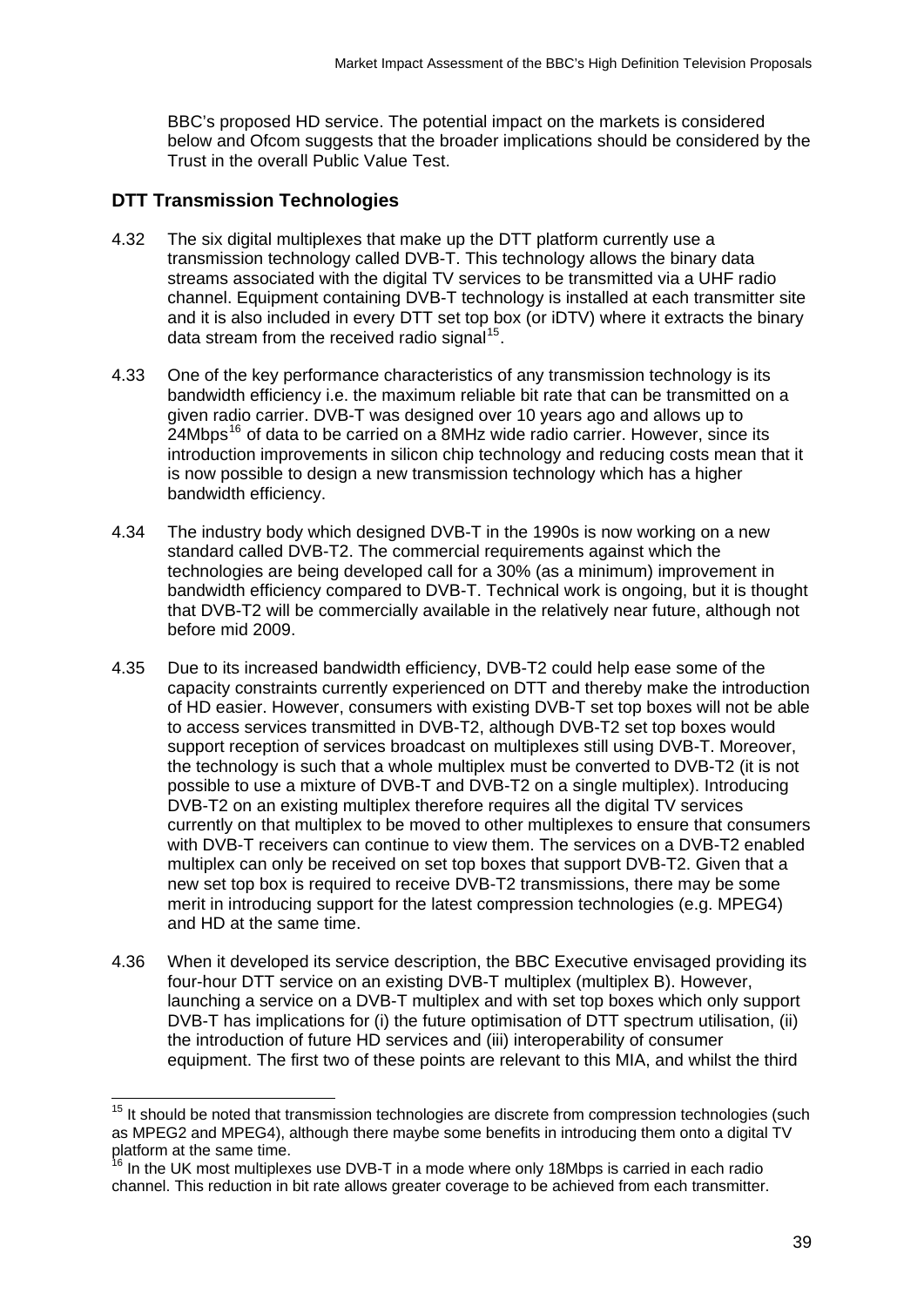relates to public value we have set out the issues as we see them below as they have potential implications for market impacts.

## **Options for addressing technology developments**

- 4.37 In the light of the technology developments outlined above, it appears to us that the BBC Executive has three options for taking forward the HD service on DTT:
	- Option A: The BBC Executive moves ahead with the current plan launching the overnight service using DVB-T, and then continuing to roll out the nine-hour service when feasible, using DVB-T
	- Option B: The BBC Executive delays any launch on DTT until DVB-T2 is available, and the service is then launched using DVB-T2
	- Option C: The BBC Executive launches the overnight service using DVB-T, but delays launch of the nine-hour service, until it can be rolled out using DVB-T2.

#### **Consumer issues and market impact**

- 4.38 Each of these options has benefits and costs attached to it. In considering these options, it is important to note that the BBC proposes to launch its four-hour DTT service in 2008 using DVB-T technology and consumers will require a set top box that supports HD, MPEG4 and DVB-T to receive it. Set top boxes that contain DVB-T2 are not expected to be commercially available until summer 2009 at the earliest and so, if new HD services are launched on a DVB-T2 equipped multiplex at some point in the future, any consumers who purchased a DTT HD set top box before DVB-T2 was introduced would not be able to receive the new HD services (transmitted over DVB-T2) without first replacing their set top box.
- 4.39 In the light of the above, the main benefit of Option A is that it would enable DTT consumers to access the BBC HD service on the most rapid timetable. However, there is a potential risk of consumer confusion that may result, as consumers who acquire DVB-T set top boxes would not be able to access any future HD services that use DVB-T2. Although the BBC HD service would use DVB-T, other HD providers might use DVB-T2 – as a result, consumers with DVB-T only boxes would continue to be able to access the BBC HD channel (assuming it continued to be transmitted using DVB-T), but would not be able to access other HD services.
- 4.40 The BBC Executive could try to mitigate against this risk by providing consumer information that clearly states that the DVB-T HD set top box may only be able to access the BBC HD channel, and may not be able to receive future HD services on DTT. Nonetheless, in the limit, there is a risk that this could create a degree of consumer resentment, reduce consumer confidence in the market and consequently reduce demand for HD equipment and services. The introduction of the BBC HD channel in this way could therefore have a negative impact on the HD market, and particularly on DTT.
- 4.41 In the longer term, and in addition to the above, the introduction of a BBC HD service on a DVB-T multiplex could hinder the subsequent introduction of a number of other HD services on DTT, because it would prevent the conversion of that multiplex to DVB-T2. This could significantly reduce the long term appeal of the DTT platform relative to other platforms (which are able to carry a number of HD channels).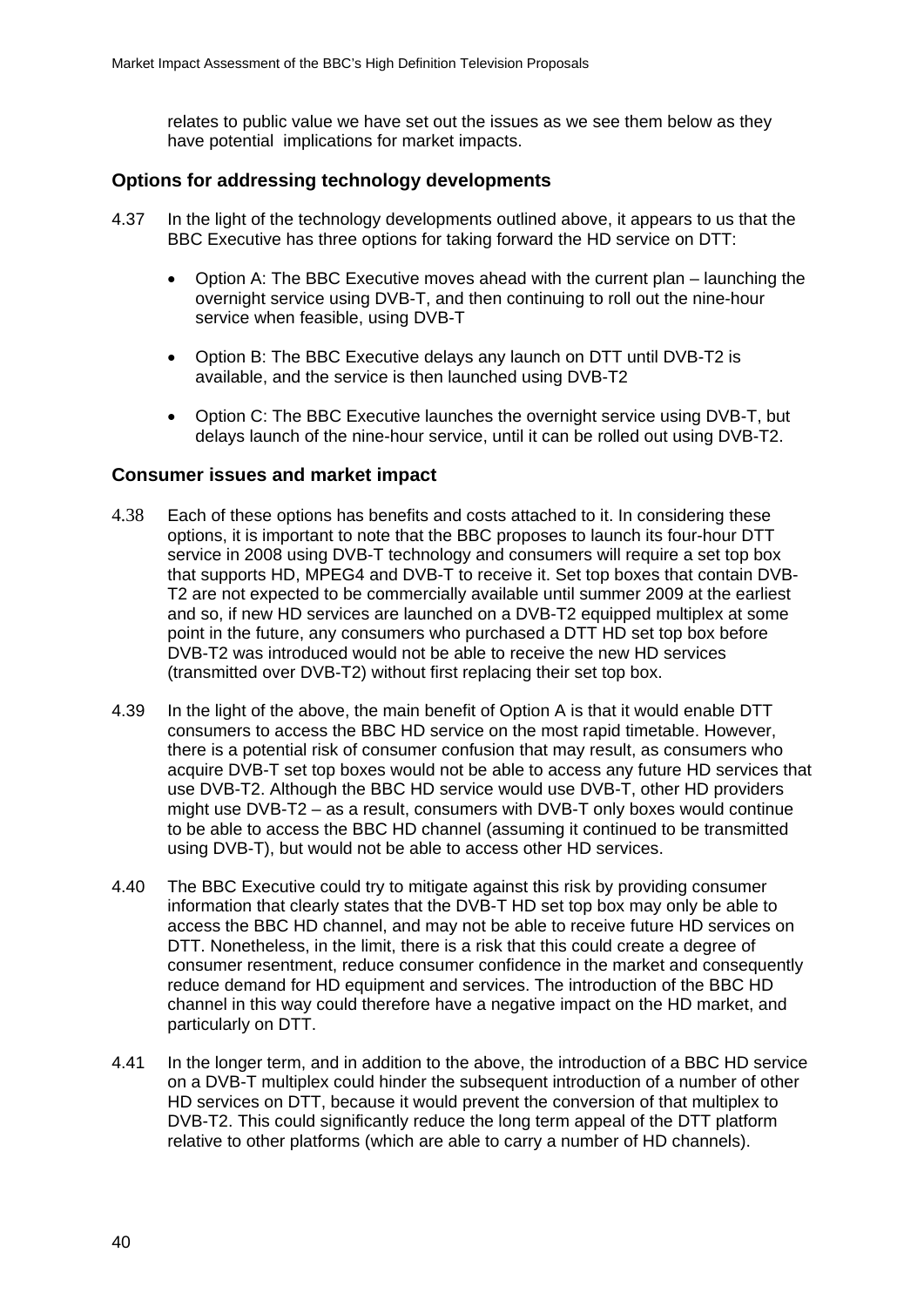- 4.42 Option B would be intended to address these issues. One way to avoid any potential consumer confusion would be to delay the launch of the BBC HD service on DTT until DVB-T2 was available and to ensure all DTT HD set top boxes were capable of supporting DVB-T and DVB-T2 (even if the BBC service were using DVB-T for an interim period). This approach might also allow sufficient capacity for a number of HD channels to be launched on DTT in the future – as noted earlier, the increased bandwidth efficiency of DVB-T2 could help ease some of the capacity constraints currently experienced on DTT.
- 4.43 The potential downside of Option B is that it would mean there was no BBC HD channel on DTT for a period, while there were HD services (including the BBC HD channel) on other platforms. This could increase any negative market impact associated with the differential HD service between DTT and other platforms. However, as noted above, many stakeholders did not think that having a four-hour service on DTT whilst other platforms had a nine-hour service would represent a significant disadvantage for DTT in the next 1 to 2 years, as overall demand for HD was likely still to be relatively low in this period. This could mean that a delay in launching any HD services on DTT until DVB-T2 technology is available may not have a significant impact on competition between platforms. Moreover, even if there is some impact , it may be possible to mitigate this if the BBC Trust and BBC Executive provide clear statements regarding the timeframe within which the HD channel would be available on DTT.
- 4.44 Option C could be seen as a compromise between the above approaches as it would allow the BBC to launch a version of the HD channel on DTT as soon as possible, but would still allow an upgrade path to DVB-T2 (and therefore potentially a path to a greater number of HD services on DTT). However, there remains the risk of consumer confusion – as noted above in relation to Option A. Indeed, this confusion could actually be greater than in Option A. This is because, under Option C, consumers with DVB-T set top boxes would no longer be able to access the BBC HD channel after DVB-T2 became available (since the DVB-T transmission would cease at that point).
- 4.45 We note that the precise choice between the above options is a decision for the BBC Trust. In taking this decision, we recommend that the Trust is particularly careful in balancing the potential public value and market impact considerations associated with each of the above options. Overall, we recommend that the Trust ensures that its decisions take full account of evolving technologies for DTT transmission, and that it ensures that the outcome of the PVT process does not create barriers to the delivery of a number of HD services on the DTT platform.

## **Impact on broadcast services**

## **Potential impacts on broadcast services**

- 4.46 BBC channels are very popular across all TV platforms, and the BBC has strong brand value in the UK. Therefore, the BBC HD channel may attract a significant share of viewing amongst those who have upgraded, or will in future upgrade, to HD. This could create market impacts, as there could be a reduction in the revenues generated by commercial broadcasters from advertising, sponsorship and subscriptions if the BBC HD channel attracts viewers away from commercial channels.
- 4.47 The nature of any static market impact on broadcast services depends on what the viewers of the BBC HD channel would otherwise have been watching: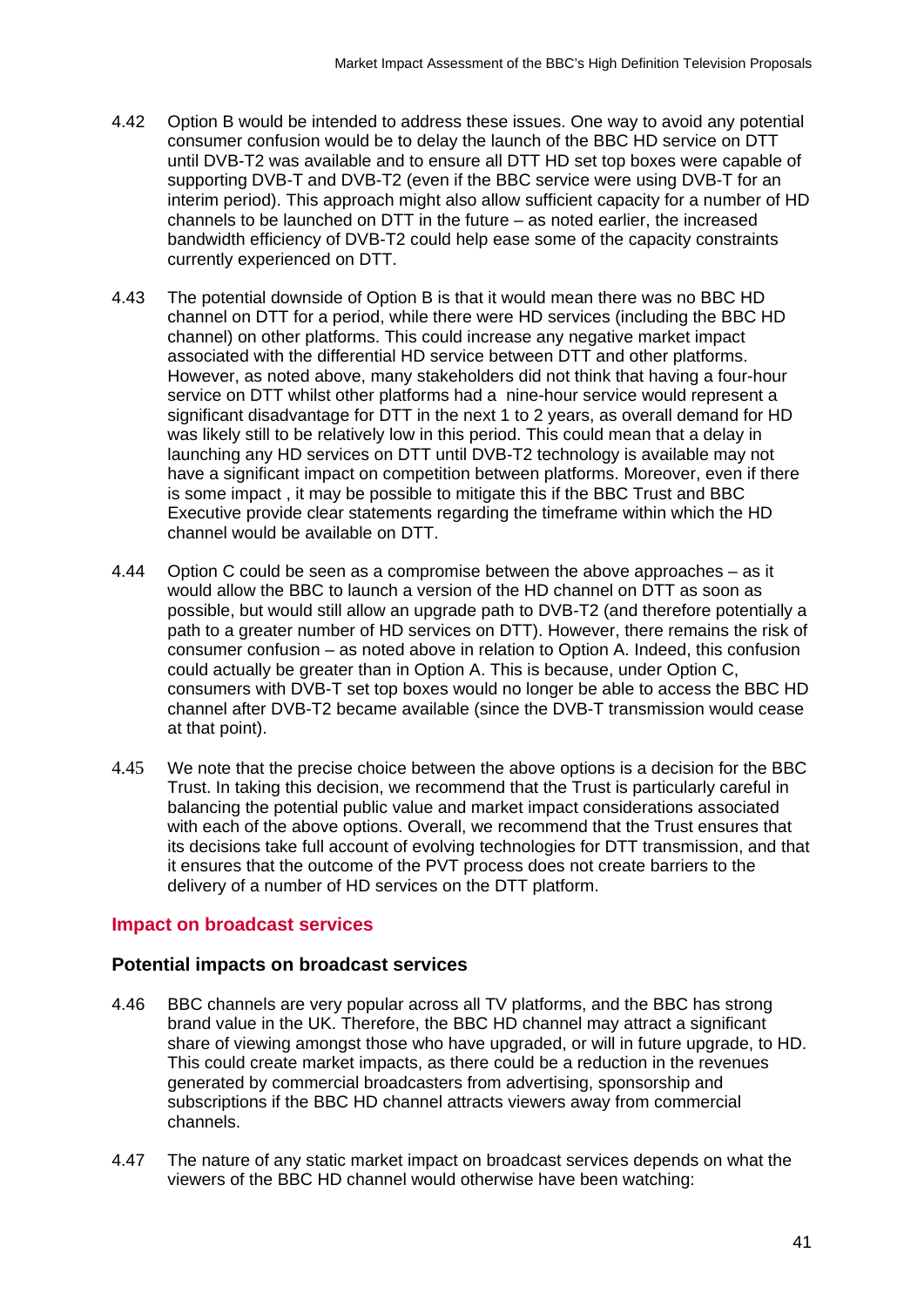- <span id="page-41-0"></span>• If all of the viewing to the BBC HD channel arises from diversion away from existing BBC SD channels, then there is no direct market impact
- However, if BBC HD viewing is not purely diversion away from BBC SD channels, and if overall viewing hours remain the same, then an overall gain in viewer hours by the BBC would, by definition, reduce viewer hours for commercial channels. This creates a direct market impact – if commercial TV viewing falls then the value of TV advertising to advertisers may also fall. This could lead to a reduction in the advertising revenues of the commercial channels
- Alternatively, if the BBC HD channel increases total viewing by increasing demand for TV services in general, then any negative impact of its launch on the commercial channels would be somewhat mitigated
- There is also an indirect potential impact arising from the fact that channel viewing shares differ on different platforms as a result of the different channel line-up. For example, the BBC and other PSB share of viewing on satellite and cable tends to be lower than on DTT and analogue terrestrial TV. If the full version of the BBC HD channel prompts platform switching towards DTT, for instance, we would expect an increase in viewing hours for the PSBs at the expense of pay TV channels<sup>[17](#page-41-0)</sup>. Conversely, a differential BBC HD service across platforms could lead to a switch away from DTT to satellite and cable platforms, and could therefore reduce the viewing hours to the PSBs' channels. Similarly, any consumer switching towards or away from subscription platforms could impact on the revenues that broadcasters earn from subscriptions.
- 4.48 The dynamic market impacts on broadcast services could also be significant. As discussed further below, these mainly relate to the pace at which other (non-BBC) broadcasters decide to launch HD services. If the BBC HD channel launch leads to an acceleration in the rate of launch of HD channels, then this could be an important consideration.

## **Stakeholder views on broadcast impacts**

- 4.49 In its PVT application, the BBC Executive suggested that most of the viewing of the BBC HD channel would be diversion away from existing BBC SD channels – and so there would be little market impact. Overall, other broadcasters tended to agree with the BBC Executive's position on viewer substitution, particularly in the short term. They told us that the BBC HD channel could gain viewer share from commercial broadcasters in the period before other terrestrial broadcasters launch their own HD services, and that there could be a similar shift in pay TV homes as viewers choose to spend relatively more time watching channels broadcast in HD than in SD. However, one broadcaster also noted that any impact of the BBC HD channel on viewing shares would probably be limited, as, in the early years following channel launch, relatively few people will be able to receive HD; and in later years, as HD enabled households increase, other PSBs will be incentivised to provide HD services.
- 4.50 One broadcaster raised concerns about the potential indirect impact arising from potential platform switching, noting that the differential service on the DTT platform may prompt switching away from DTT, and thereby lead to audience share erosion

<sup>1</sup>  $17$  This does not automatically imply an increase in advertising revenues, since advertising rates vary by platform.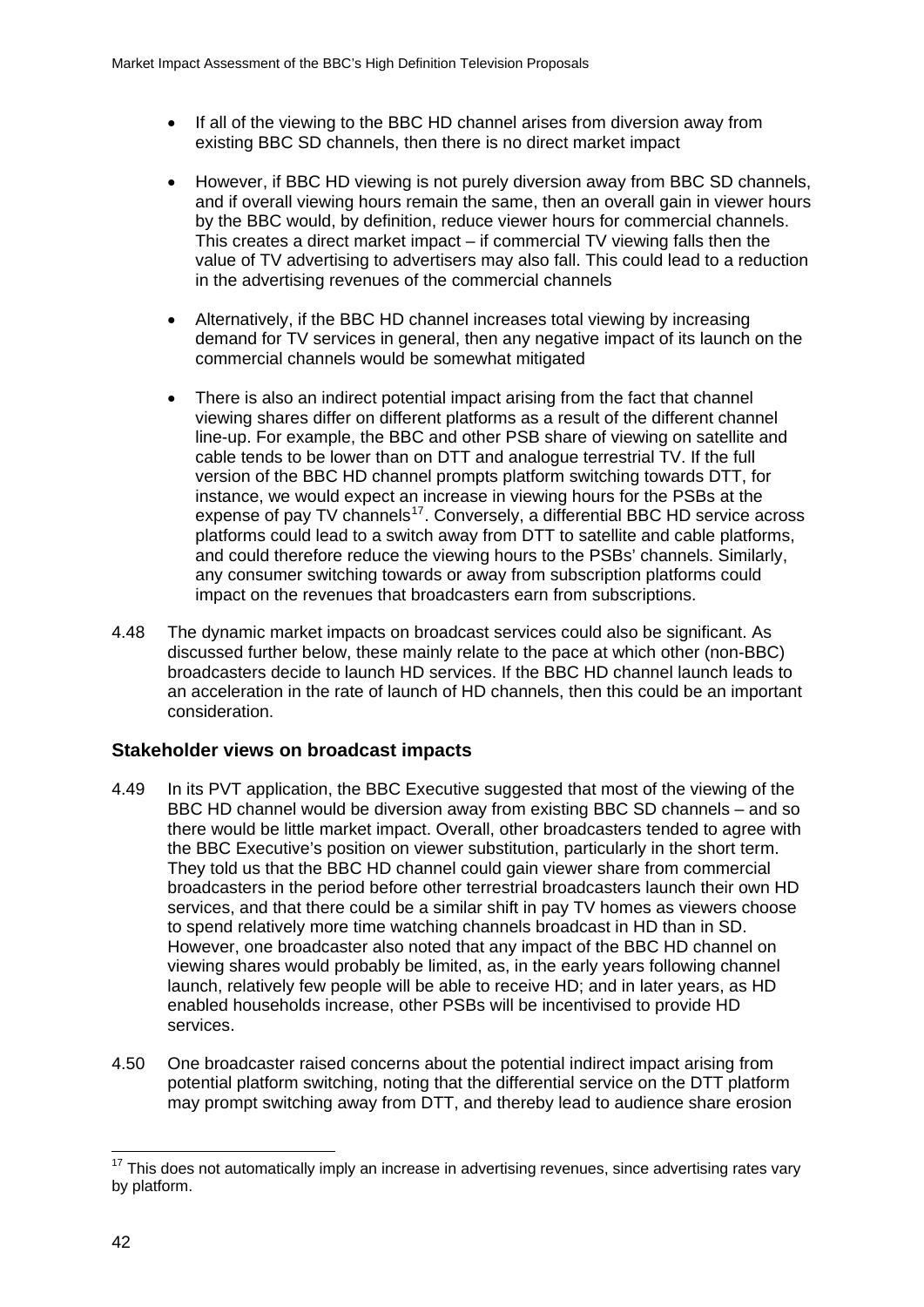across the broadcaster's portfolio of channels. Nonetheless, the same broadcaster told Ofcom that the scale of this impact is unlikely to be large.

- 4.51 While there was general support for the idea that channel substitution may not be significant in the short-term, some broadcasters argued that developments in platform capacity could increase the extent of channel substitution in the longer term. Specifically, it was argued that if the BBC is able to launch the full nine-hour HD service on DTT, but others find that they are unable to do so because of a lack of access to the necessary DTT capacity, then the BBC HD channel could stimulate more material channel substitution on the DTT platform away from commercial SD channels towards the BBC HD channel.
- 4.52 In addition to the above arguments relating to overall viewer substitution, another broadcaster wanted assurance regarding the service description for the BBC HD service – particularly regarding the amount of movies shown on the channel. In the view of this stakeholder, if the BBC were to show significant amounts of films, it could prompt switching to the BBC HD channel away from premium HD services.
- 4.53 Several stakeholders also argued that the BBC's HD channel launch could accelerate the pace at which other broadcasters launch their own HD channels, noting that this impact has both positive and negative dimensions:
	- Some noted that, by driving take-up of HD services, the BBC HD channel could drive the incentives of other broadcasters to begin to provide HD services, and could help clarify the business model and commercial logic for such a move.
	- However, some broadcasters also pointed out that this could raise commercial broadcasters' cost bases in the short-term. This is because HD services can be costly, both in respect of programming and broadcast distribution costs, with unclear potential for incremental revenue over and above SD broadcasting.

#### **Evidence from consumer research on broadcast services**

- 4.54 The consumer research, carried out by Illuminas for this MIA, provides useful evidence on the above issues. The Illuminas research investigated the viewing habits of households who are currently HD enabled, and found that most subscribers (87%) choose (the trial) BBC HD over BBC1 in the event that a programme is available on both channels. As a result of starting to watch (the trial) BBC HD, subscribers report:
	- An overall increase in TV viewing especially amongst younger/ mid-age and more recent subscribers
	- An increase in viewing of other HD channels
	- A decrease in viewing BBC and non-BBC SD channels.
- 4.55 Illuminas found that for most HD customers questioned, the programme is the main driver of TV viewing, not picture quality. The qualitative research found that:
	- The HD channel is preferred and most will always check whether the programme is being shown on an HD channel before they start watching
	- But most will not choose to watch a programme because it is in HD, rather than a programme they like.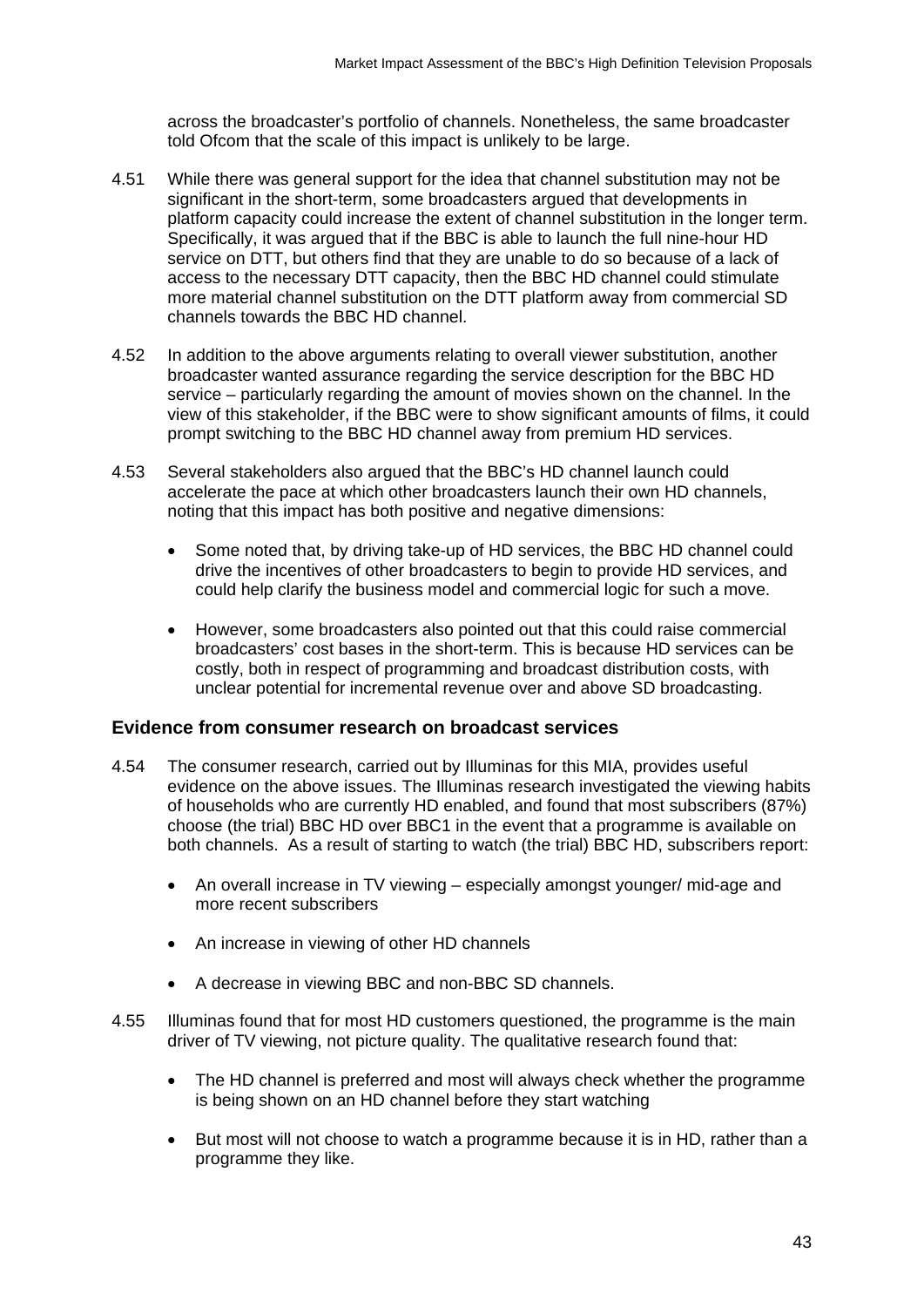4.56 Illuminas also found that most subscribers have decreased their viewing of SD TV channels since getting HD. The main reduction in viewing has been in those channels that are also now available on HD. Overall, the consumer research concluded that, although there is likely to be some switching away from SD channels, the majority of the impact would be on BBC SD channels. This is demonstrated in Figure 4.2 below.

|                                 | TV usage<br><b>before</b><br>getting<br><b>HDTV</b> | <b>Current TV</b><br>usage<br>including all<br><b>HDTV</b><br>channels | <b>Predicted TV</b><br>usage if the<br>nine-hour<br><b>BBC HD</b><br>channel is<br>launched | <b>Predicted TV</b><br>usage if the<br>overnight<br><b>BBC HD</b><br>channel is<br>launched |
|---------------------------------|-----------------------------------------------------|------------------------------------------------------------------------|---------------------------------------------------------------------------------------------|---------------------------------------------------------------------------------------------|
| Total hours viewed              | 23.0                                                | 25.6                                                                   | 26.8                                                                                        | 26.1                                                                                        |
| Hours viewed in SD              | 23.0                                                | 17.3                                                                   | 16.6                                                                                        | 16.5                                                                                        |
| Hours viewing BBC SD            | 8.1                                                 | 7.0                                                                    | 6.7                                                                                         | 6.5                                                                                         |
| Hours viewing other SD channels | 15.0                                                | 10.3                                                                   | 9.9                                                                                         | 10.0                                                                                        |
| Hours viewed in HD              | 0.0                                                 | 8.3                                                                    | 10.2                                                                                        | 9.6                                                                                         |
| Hours viewing BBC HD            | 0.0                                                 | $1.2*$                                                                 | 2.3                                                                                         | 1.8                                                                                         |
| Hours viewing other HD channels | 0.0                                                 | 7.1                                                                    | 7.9                                                                                         | 7.8                                                                                         |

## **Figure 4.2: Summary of impact on viewing of HDTV and the current and proposed BBC channels**

Source: Illuminas; \* represents usage of the current BBC HD trial channel

- 4.57 This suggests that the introduction of the BBC HD channel would have only a modest impact on consumers' viewing choices – it could increase viewing hours overall, and any reduction in viewing of SD channels is likely to be primarily focused on the BBC channels. It is also important to note that, while HD households watch significantly fewer hours of commercial SD channels than non-HD households, most of this impact seems to be due to the take-up of HD services in general – and not due to the BBC HD channel in particular.
- 4.58 These results should be treated with some caution, given that respondents are reporting their perceptions of their own behaviour, which may differ from their actual behaviour. Further, many current HD subscribers have had HD for less than a year, and can be classed as 'early adopters' – and so their behaviour may not reflect the behaviour of the population as a whole. However, it may be reasonable to assume that early adopters will be more interested in HD services than the population as a whole. If this assumption is accurate, then the modest market impact implied by our consumer research would translate into an even more modest impact amongst the population as a whole.

#### **Assessment of static impacts on broadcast services**

- 4.59 The above evidence suggests that HD enabled viewers are likely to behave in the following ways as a result of the BBC HD channel launching in the central scenario:
	- They are likely to primarily switch to watch HD versions of BBC SD content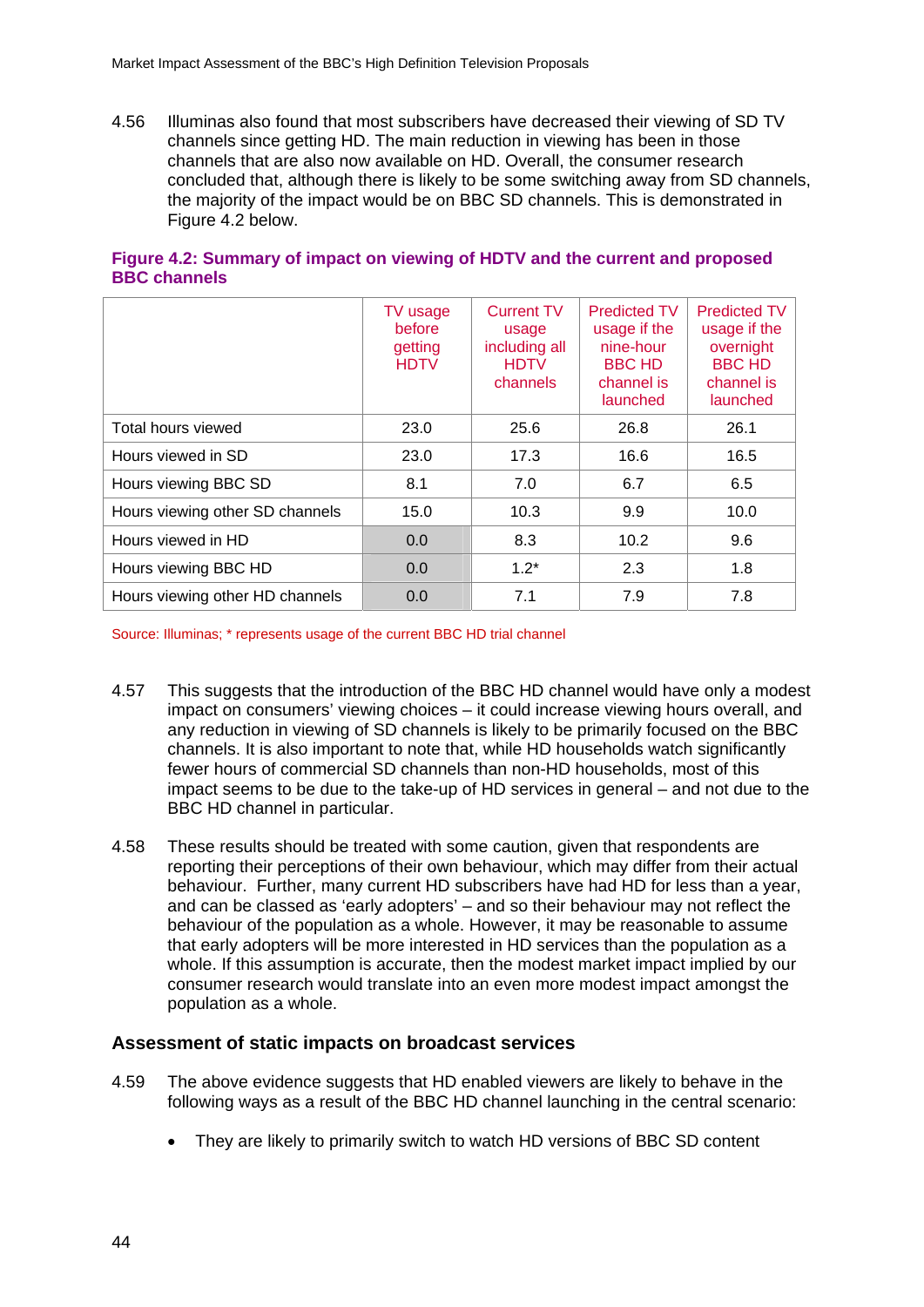- They are likely incrementally to increase the share of their overall viewing that goes to HD channels. This is because the BBC HD channel is likely to increase the overall demand and value that viewers place on HD services. Some increase in overall viewing is possible
- The incremental increase in HD viewing is likely to be spread between BBC HD and other HD channels. In the illustrative quantitative analysis discussed below, we assume that the HD channels each gain the same absolute amount of extra viewing.
- 4.60 These changes in viewing are likely to have the following implications:
	- The first of the changes will not have any effect on commercial SD or HD channels – it is purely a substitution in BBC viewing
	- The combined effect of the latter two changes could be an incremental decrease in the viewing of commercial SD channels, and as a result an incremental fall in advertising and sponsorship revenues of the SD channels, although this is likely to be modest
	- If the BBC HD channel leads to an increase in the number of HD households, compared with the scenario in the absence of BBC HD launch, then there may be some diversion from commercial SD channels to commercial HD channels. However, we would not expect total commercial revenues to change significantly.
- 4.61 We have also considered the view that channel switching may be more significant in the longer term if the BBC HD channel were the only HD service available on the DTT platform. If these circumstances were to arise, then some stakeholders have argued that they could lead to more material channel substitution on the DTT platform from commercial SD channels to the BBC HD channel. We recognise the merit of this view, but believe that the impact may not be material – the view is not shared by all stakeholders, and it is not consistent with our consumer research finding that programme choice is driven much more by content rather than picture quality. Nonetheless, we note the potential significance of this issue, and reiterate our earlier recommendation that the current PVT process should be concluded in such a way as to ensure that the launch of the BBC HD channel does not create barriers to the delivery of a number of HD services on the DTT platform.

## **Assessment of dynamic impacts on broadcast services**

- 4.62 An assessment of the longer term dynamic impacts of BBC HD channel launch on wholesale channel provision needs to consider how other broadcasters respond to the launch of the BBC HD channel. It appears that the most likely reaction to the BBC HD launch – and one that was noted by all broadcasters who responded to Ofcom during the MIA process – would be for commercial broadcasters to accelerate the launch of their own HD channels.
- 4.63 The commercial case for HD channel launch requires that the incremental benefits of upgrade (through increased advertising, sponsorship or subscription revenues) outweigh the incremental costs of upgrade. Channel operators would have to be reasonably convinced that viewers would be attracted to the HD channel, as there can be significant costs to upgrading a channel to HD (for instance in terms of bandwidth requirements, and greater production costs). It is important to note that the HD upgrade decision for a broadcaster may not necessarily be about enhancing absolute returns, but about avoiding or minimising the reduction in profits that might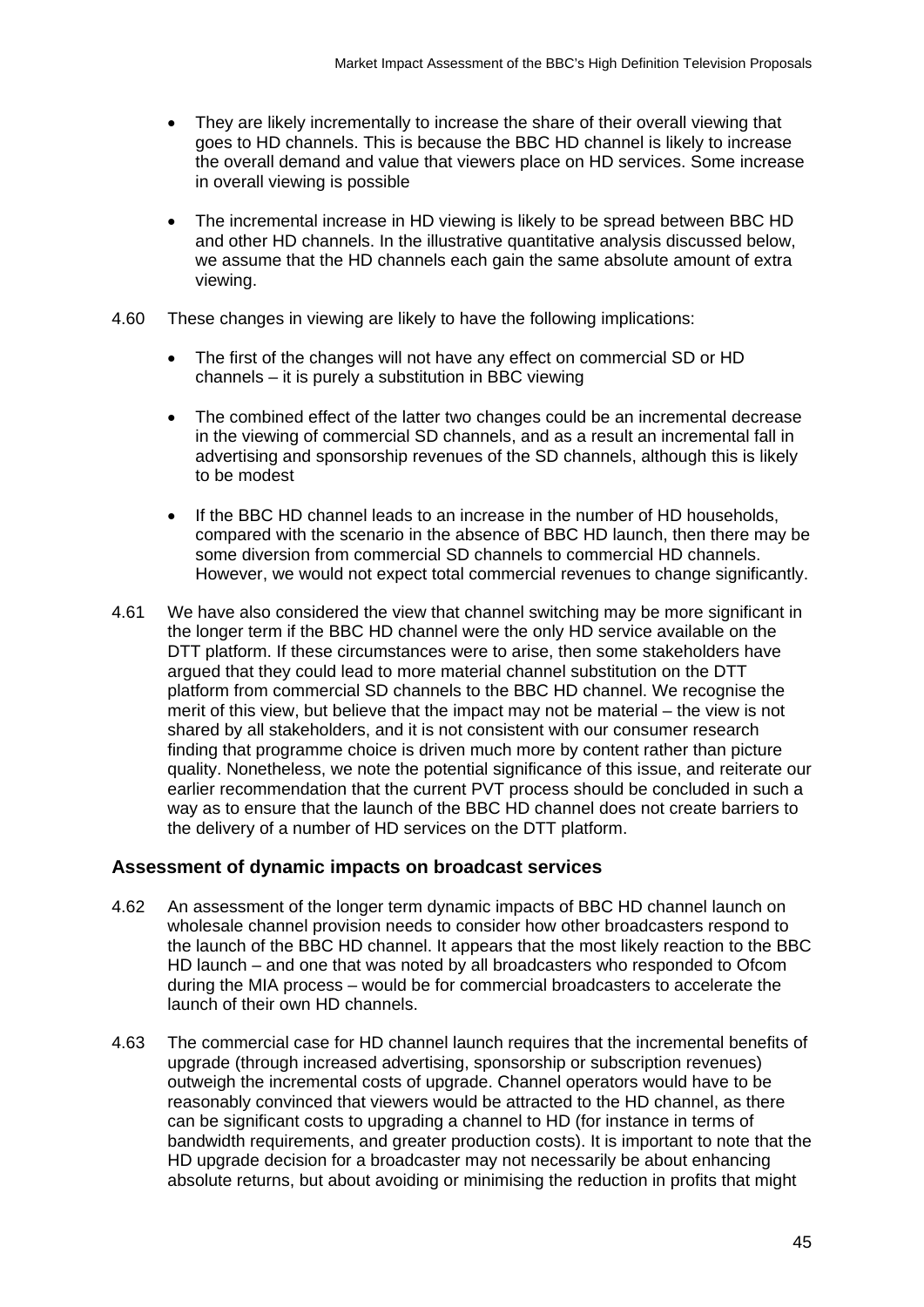result if the broadcaster does not launch an HD service. In other words, the HD upgrade decision for a broadcaster could be a defensive move.

- 4.64 The stakeholder views reported earlier tend to support this notion all stakeholders who expressed a view on this issue agreed that the BBC HD channel launch would accelerate the pace at which others launch HD channels. The launch of the BBC HD channel and the incremental increase in demand for HD services, may increase the benefits of upgrading to HD broadcast within the time period of the MIA. Some commercial SD channels for whom the commercial logic for upgrade would previously have been marginal may now find that the benefits outweigh the costs. By and large, it was suggested that HD channel launch by commercial free to air broadcasters would largely be a defensive move – intended to minimise a reduction in profits, rather than necessarily enhancing returns. In other words, even if revenues are falling, the opportunity cost of not launching an HD channel may be greater than the cost of launching HD.
- 4.65 Ultimately, if the launch of the BBC HD channel changed the upgrade decision for a large number of SD channels, this would (assuming that HD picture quality has an incremental value to consumers over SD picture quality) at face value result in potentially greater benefits to consumers and viewers. However, market impacts are not as straightforward. If platform providers or broadcasters reduce the number of SD channels in order to accommodate more bandwidth-hungry HD channels, then this could reduce channel choice. Whether this were beneficial overall to viewers would depend whether the incremental value of the new HD channels outweighed the value of the channels removed from a platform. However, it seems unlikely that enough SD channels would upgrade purely as a result of BBC HD entry for this to be classed as a potential market impact over the period of the MIA.

## **Illustrative quantitative analysis of platform and broadcast impacts**

- 4.66 Ofcom has carried out some illustrative quantitative analysis of the potential impact of the BBC HD channel on:
	- The choice by analogue customers of digital platforms (at DSO)
	- Switching between digital platforms and upgrade to HD
	- Channel switching and consequential impact on advertising revenues.
- 4.67 This analysis has used current data on platform and viewing shares, and projected these forward so as to be broadly representative of the later stages of the MIA period (e.g. 2011 or 2012). It makes the simplifying assumption that all analogue customers have upgraded to digital by this point. It also illustrates the potential scale of the differential effect between the two DTT options (even though this is also based on somewhat simplified assumptions, as the BBC Executive's application envisages that the nine-hour schedule would not be fully available on DTT in Option 2 until after DSO is completed at the end of 2012).
- 4.68 This is only an indicative analysis showing quantitative effects on current platform shares and advertising revenues. The assumptions used for the purpose of this analysis are summarised in Box 4.1 below and are purely illustrative, made in order to indicate the potential scale of impacts – they do not represent Ofcom views about future developments. For illustrative purposes, the assumptions deliberately err in a direction that would tend to increase the scale of the impacts: it is therefore sensible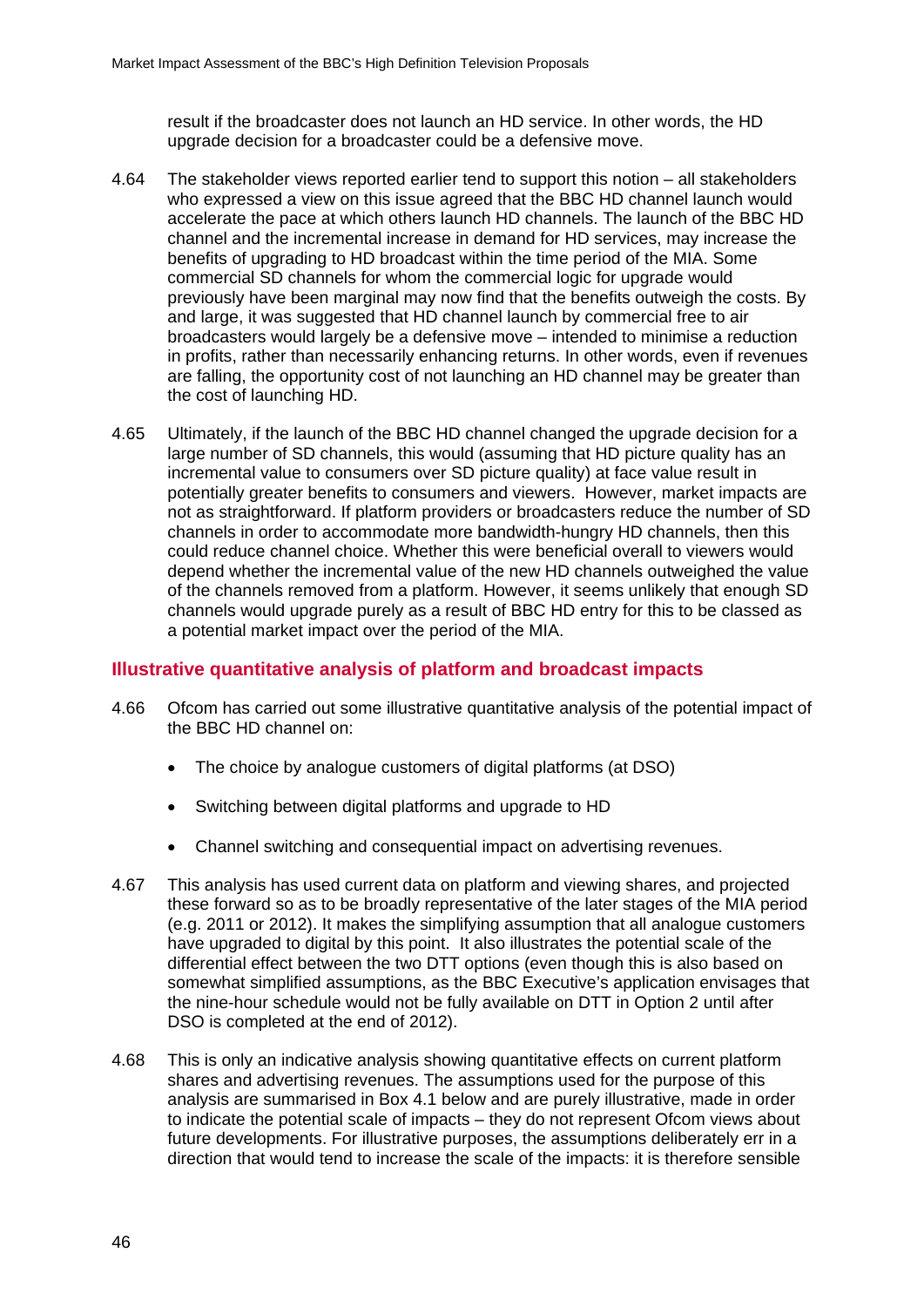to interpret the analysis as representing a scale of impact that is unlikely to be exceeded in practice.

#### **Box 4.1: Assumptions underlying illustrative quantitative analysis**

The scenario without BBC HD assumes that analogue customers upgrade to digital platforms as follows:

- 85% go to DTT
- 10% go to Freesat
- 3% go to Sky pay satellite
- 2% go to cable

If the BBC HD channel launches then analogue upgrades are assumed to change as follows :

- 80% go to DTT
- 15% go to Freesat
- 3% go to Sky pay satellite
- 2% go to cable

This reflects the fact there will be a differential BBC HD service between DTT and other platforms during the period that analogue households are making upgrade decisions.

The scenario without BBC HD assumes that demand for HD will continue to increase. DTT is assumed to have no HD channels, so there is no HD upgrade on this platform. There may be some minor switching by SD DTT customers to the pay TV and Freesat platforms. Freesat could have at least one free to air HD channel and 15% of its customers are assumed to upgrade to HD. Sky has its current package of channels (except for the BBC HD trial channel) and Virgin has replaced the BBC HD trial channel with non-BBC HD content. Upgrade to HD is assumed to continue on Virgin and Sky. In this scenario there would be around 5.2 million HD households (in line with the projections of HD take up noted in section 3).

For the scenario in which a BBC HD four-hour service is launched on DTT, but Sky, Virgin and Freesat would have the nine-hour BBC HD service (DTT Option 1), the analysis assumes that there would be no change in behaviour for SD and HD customers on Sky, Virgin and Freesat. However, on DTT the incentive to upgrade to HD would fall considerably. Upgrade to HD is assumed to be only 3%. It was also assumed that there would be a small increase in switching to the platforms which had the nine-hour BBC HD service – though this switching would not be as significant as in the scenario without BBC HD. This scenario would result in around 6.2 million HD households.

For the scenario in which a BBC HD nine-hour service is launched across all platforms (DTT Option 2), this could result in a modest increase in upgrade to HD on the Sky and Virgin platforms relative to the scenario without BBC HD. Slightly more IPTV customers could switch to these platforms given the increase in publicity and demand for HD services engendered by the launch of BBC HD. There is also likely to be an increase in upgrade to HD on the Freesat platform and a small fall in switching to the Sky HD service (the marginal utility of the extra BBC HD channel on Freesat outweighs the marginal utility of the extra BBC HD channel on Sky HD). The most significant impact is likely to be on the DTT platform. As a result of having the nine-hour BBC HD channel, more DTT customers would now see a benefit from upgrading to HD. It is assumed that 10% of households upgrade to HD after the launch of the BBC HD channel. There is also a smaller amount of switching to the pay TV and Freesat platforms compared to the scenario without BBC HD. This scenario would result in around 6.0 million HD households.

4.69 Figure 4.3 below illustrates the implications of the above assumptions in terms of their impact on overall HD upgrade across all platforms. It indicates that the BBC channel might increase the number of HD households by around a million – with the number of HD households being slightly higher in DTT Option 2, in which the ninehour BBC HD channel is launched across all platforms.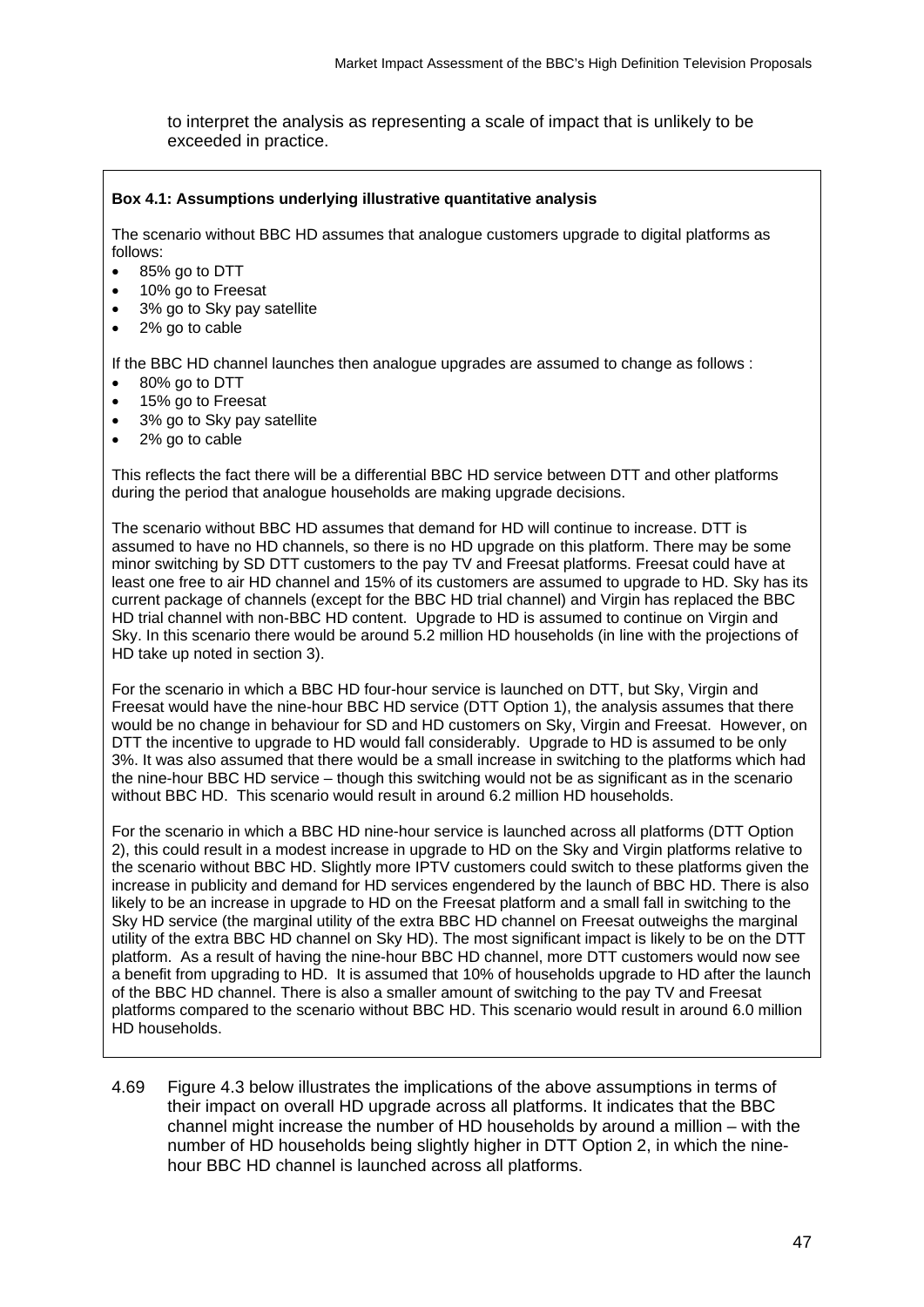



Source: Ofcom analysis; "Base" illustrates current position, and other bars illustrate possible outcomes in the later stages of the MIA period

- 4.70 As can be seen in Figure 4.4 below, launch of the overnight HD channel on DTT and a nine-hour service on Sky, Virgin and Freesat (under DTT Option 1) could lead to a fall in total number of households on the DTT platform and an increase in households on Sky, Virgin and Freesat, when compared to the scenario without BBC HD launch. The Freesat platform is assumed to gain the most from this difference in BBC HD service provision. Freesat could therefore be the greatest beneficiary of increased switching from DTT and could gain a number of analogue customers who decide to upgrade to Freesat rather than DTT.
- 4.71 The effect of the launch of the nine-hour BBC HD channel across all platforms (under DTT Option 2) is also shown in Figure 4.4 below. Compared to the scenario in which a four-hour overnight BBC HD service is launched on DTT, this has a more positive impact on the number of households on the DTT platform – in our illustrative analysis, the number of DTT households under Option 2 is greater than in the scenario without BBC HD launch.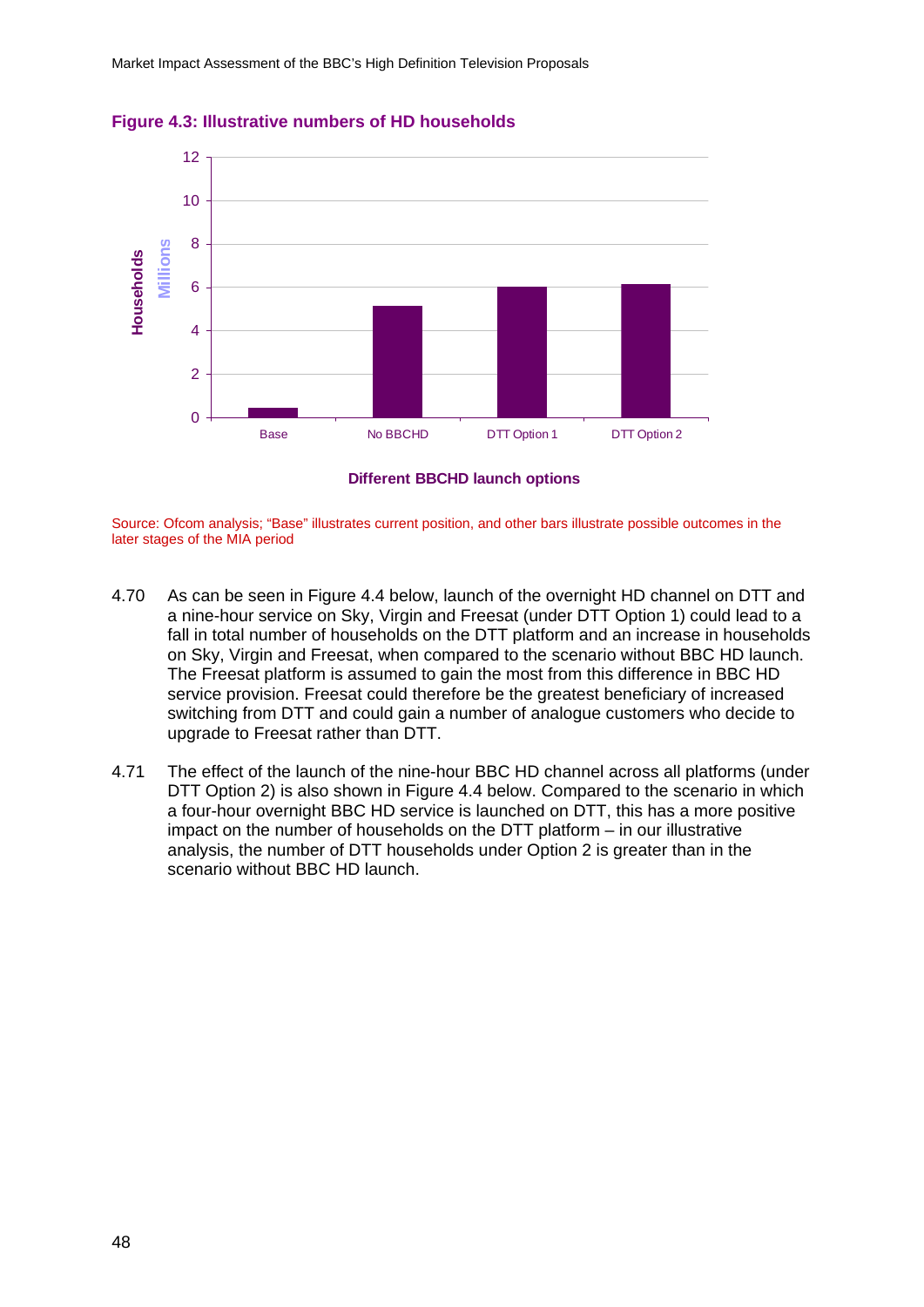

**Figure 4.4: Illustrative platform impacts**

Source: Ofcom analysis; "Base" illustrates current position, and other bars illustrate possible outcomes in the later stages of the MIA period

- 4.72 In relation to the above figure, it is also important to note that this illustrative analysis suggests the potential for negative impacts on some digital TV platforms as a result of BBC HD launch under DTT Option 2. For instance, if the launch of the nine-hour HD channel across platforms prompts greater take-up of DTT, then this may be at the expense of the satellite and cable platforms. In such a case, and as illustrated in the figure above, the number of satellite and cable households may be lower in DTT Option 2 than would be the case in the absence of BBC HD launch. However, we do not believe this is likely to be a significant issue: the effect may be mitigated through greater upgrade from SD to HD subscription services by existing satellite and cable households. The above analysis is based on higher end assumptions in terms of their effect on switching behaviour, and is intended to illustrate how large the effects might be. Moreover, stakeholders suggested to us that the BBC HD channel would be a valuable addition to platform operators' HD packages.
- 4.73 Finally, we have considered the impact of platform and channel switching on advertising revenues. In addition to the effects of platform switching illustrated above, we have also considered channel switching by HD-enabled customers on the different platforms. This switching has taken into account demand elasticity effects (i.e. if the quantity of commercial viewing falls, the price of advertising could increase as demand for advertising is relatively elastic).
- 4.74 There are two potential effects on advertising revenues, which may offset each other. First, the BBC HD launch may prompt take-up of platforms which have a greater share of commercial viewing, at least for so long as there is a differential BBC HD service as between DTT and other platforms – there could therefore be a positive impact on commercial revenues. Second, there may be viewer switching between channels within each platform – if there is switching from commercial channels to the BBC HD channel, then this would have a negative impact on advertising revenues.
- 4.75 Our analysis suggests that the net impact is likely to be small: for instance, if 2% of commercial viewing switched to the BBC as a result of BBC HD launch, then the total effect would be to reduce advertising revenues by around 0.5%. The reduction in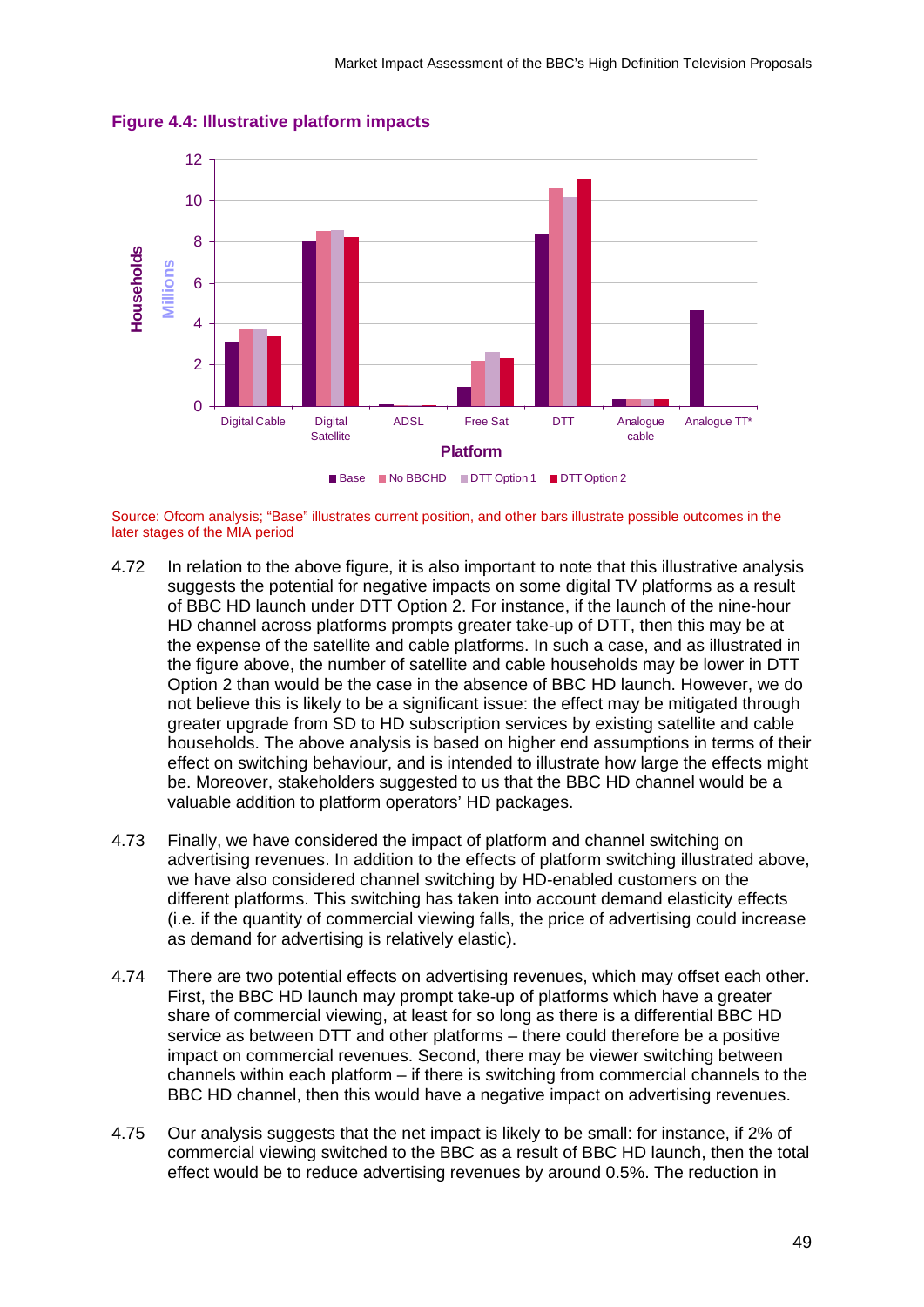advertising revenues would only exceed 1% if over 6% of all commercial viewing were diverted to the BBC HD channel. However, switching at these levels seems implausibly high in light of our consumer research, which suggests that switching from commercial channels to the BBC HD channel is unlikely to be significant. As a result, the BBC HD channel seems unlikely to have any significant impact on commercial revenues.

#### **Provision of content – including programme-making and rights exploitation**

- 4.76 Stakeholders in the production sector and in equipment manufacturing noted that HD is becoming the global standard for television production and broadcast. On the production side, many expressed the view that content production is increasingly moving towards HD. This is partly due to demand from international markets including co-production with overseas broadcasters, together with a desire to futureproof the archive (i.e. programmes broadcast now in SD may be produced in HD so that they can be re-broadcast in HD in future). This is also likely because of the effect of equipment replacement cycles, in which new SD production equipment is increasingly rare. Stakeholders also noted that, although HD production currently costs more than SD production, this cost differential is already declining – and in the medium term HD production is unlikely to be much more expensive than SD production.
- 4.77 These views suggest that the production sector is increasingly shifting towards HD. Nonetheless, because the BBC is one of the major sources of demand for original content, the BBC HD channel could have a small incremental impact on the demand for HD programming produced for domestic purposes in the short to medium term.
- 4.78 All stakeholders who commented on the issue believed that the launch of a BBC HD channel would have beneficial impacts on the production and programme making sector. One broadcaster suggested that the BBC's support for HD can help to stimulate the migration of the production market to HD, bringing down the production costs for other broadcasters. Another broadcaster also expressed the view that the BBC HD channel will prompt increased demand for UK programme production in HD, but that this process may only be gradual.
- 4.79 Similarly, stakeholders in the production sector suggested that an increase in HD commissions by the BBC should lead to an increase in domestic HD production. These stakeholders expect this move to build confidence in the market, thereby prompting UK facility companies to continue to invest to strengthen the HD service infrastructure and widen the HD skill-base.
- 4.80 Overall, the increase in demand prompted by BBC HD launch and the consequent increase in volumes produced in HD are likely to help drive down the costs of production through economies to scale – but this effect will only be minor, as the demand increment is likely to be small, and the cost differential is in any case expected to decline naturally.
- 4.81 Finally, if the HD launch prompts the BBC to acquire more events rights in order to be able to carry more high-profile events in HD – then this could prompt an increase in the price of those rights, both for the BBC and for commercial broadcasters. Stakeholders did not raise concerns about event rights during this MIA process, and so we do not believe that there are significant issues here. Further, there is unlikely to be any market impact here, as long as the BBC Executive adheres to the service description – which requires that 95 per cent or more of the HD channel schedule would be HD versions of programmes broadcast in SD on other BBC channels. As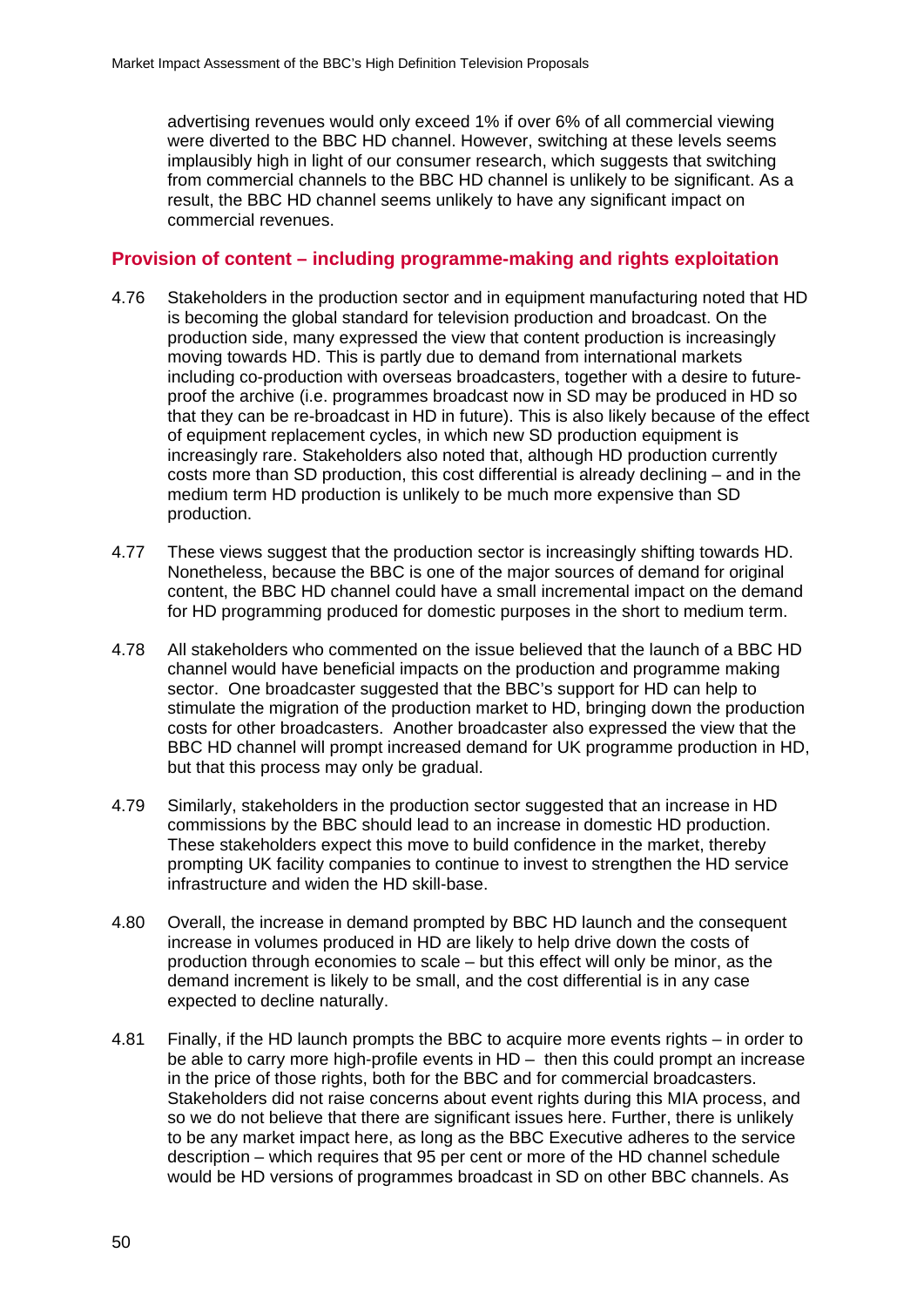such, the events broadcast on the HD channel would be common to other BBC channels, and the BBC's bidding for events rights should not be any higher than would have been the case in the absence of HD channel launch.

4.82 Nonetheless, we recommend that the BBC Trust continues to monitor the BBC Executive's activities in bidding for events rights, so as to ensure that the BBC does adhere to the service description.

## **Hardware and software including television reception equipment, recording and playback equipment, and physical media**

- 4.83 As noted above in our discussion of platform services, the BBC HD channel launch is likely to increase take-up of HD services relative to the scenario without a BBC HD channel. This is also likely to have a positive impact on the take up of HD-related equipment – most notably HD set top boxes, satellite dishes and other reception equipment. As noted above in our illustrative quantitative analysis, the launch of the BBC HD channel could increase the number of HD households by around one million over the next few years – this would go hand in hand with a material increase in the take-up of HD set top boxes. There is less likely to be any material impact on the take-up of HD Ready TV sets, as there is a general consumer shift towards HD Ready displays in any case (although it is possible that some consumers might replace their old TV with a new HD Ready display earlier than they would otherwise have done).
- 4.84 In other words, demand for these products will increase relative to the scenario in which the BBC HD channel did not enter (in economic terms, this means that the demand curve for these products will shift outwards). Such an increase in demand may bring about some increase in consumer surplus, but it does not appear likely to have a significant or sustained effect on the level of producer surplus in the relevant hardware and software markets – since the markets are global and characterised by relatively intense competition. Therefore, while there is likely to be some market impact here, producers in the market are likely to be able to shift rapidly to meet increased demand.
- 4.85 We did not receive any submissions from stakeholders in the consumer electronics retailing industry, and so do not consider there to be any significant issues here. Nonetheless, a similar consideration to the above is likely to be relevant for retailers of HD equipment; they can expect to see increased sales of HD equipment, although this will substitute in part for sales of SD equipment.

## **On-demand services**

- 4.86 If the launch of the BBC HD channel increases linear viewing relative to the central scenario without the BBC HD channel, then there may be some negative impact (reduction in producer surplus) for providers of on-demand services. It is also possible that the four-hour overnight service on DTT could increase PVR use by DTT customers, who may as a result record more 'free' content in place of accessing paid for on-demand content elsewhere. We have, however, not had such concerns raised to us by on-demand suppliers, and so we consider that these impacts are unlikely to be material.
- 4.87 It is also possible that the BBC HD channel may, if it becomes 'must have' content, create costs for ISPs through internet capacity requirements. This would result if BBC HD content were provided through iPlayer. In the MIA of the BBC's on-demand proposals, we noted that internet service providers (ISPs) are likely to need to invest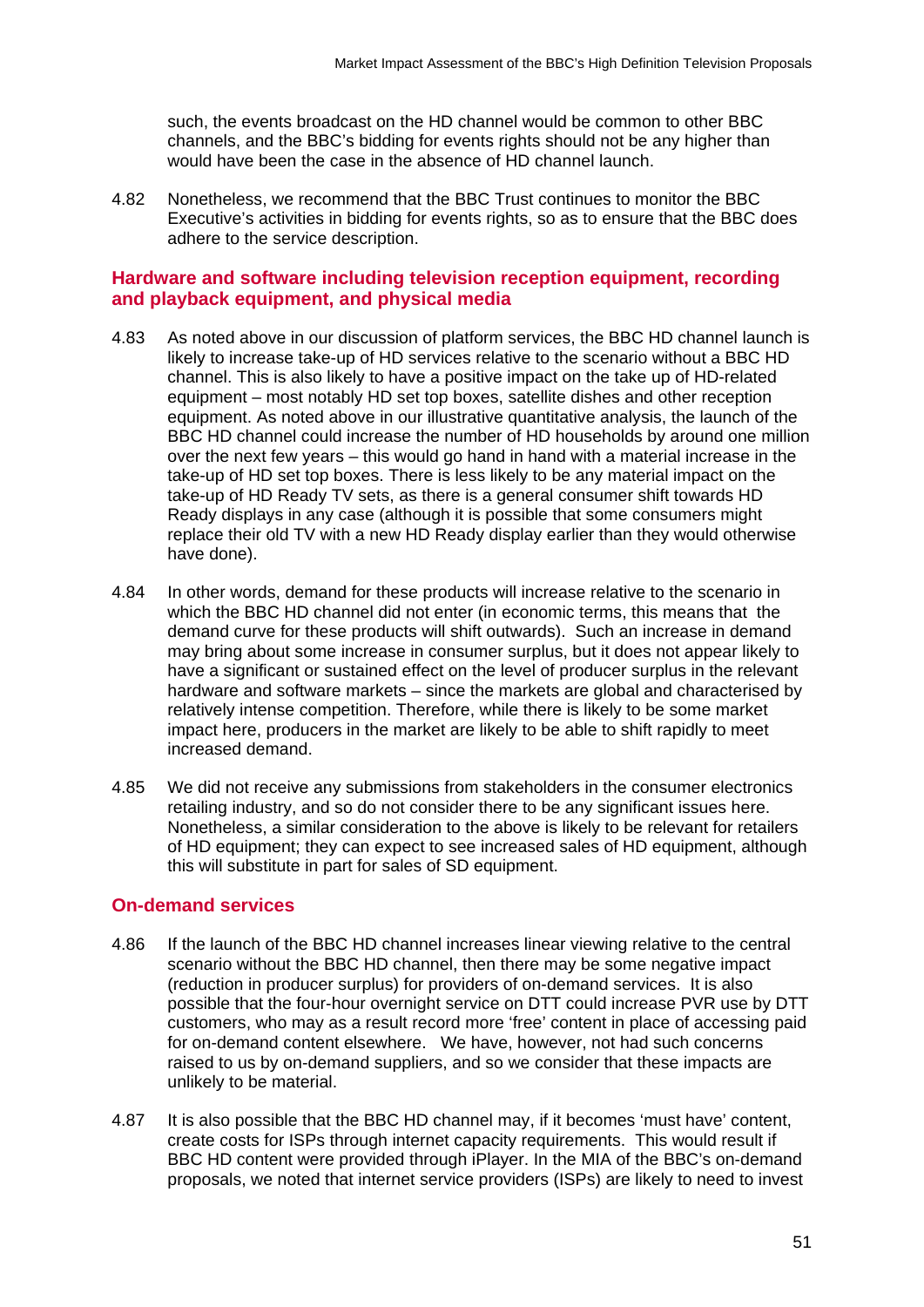in greater broadband capacity, as a result of consumer demand for on-demand content delivered via broadband internet. We argued that this would impose resource costs that were relevant to the PVT process.

- 4.88 These costs are also relevant to the current PVT process in two potential ways. First, demand for downloading HD content is likely to impose greater costs on ISPs than downloading the same programme in SD, and / or it could lead to a deterioration in the quality of service experienced by users; this represents a resource cost which should be taken into account in the PVT assessment. Second, if ISPs were to seek to recover increased infrastructure costs from the BBC in return for quality of service guarantees, then there may be a direct financial cost to the BBC in the future.
- 4.89 In terms of the scale of these costs, the cost per HD programme hour downloaded is likely to be higher than for SD content, due to the larger data volumes associated with HD content. However, by comparison with SD downloads via iPlayer, we would expect volumes – at least for the period covered by this MIA – to be considerably lower. Moreover, the majority of HD content that is downloaded is likely to substitute for SD content, further mitigating the overall effect. Nonetheless, we recommend that the BBC Trust gives consideration to this issue when balancing the public value with the costs imposed by the service.

## **Sensitivity analysis of market impacts**

- 4.90 The above analysis related to our assessment of the market impacts under the central scenario for the evolution of the HD market in UK. We have considered the extent to which this assessment might alter under either of the alternate scenarios – relating to higher HD demand and to lower HD demand.
- 4.91 The higher HD scenario assumes that there would be a much higher underlying demand for HD services, even in the absence of the BBC launch. However, launch of the BBC HD channel could still have an impact on demand for HD services, given the BBC's strong brand in the UK and its strong position on the DTT platform. The main difference to the central scenario relate to the platform impacts:
	- If the DTT platform has the capacity to carry HD services then we would expect the advent of mass market HD demand to have relatively limited implications for the relative positions of different TV platforms. It would nonetheless be reasonable to anticipate a modest increase in demand for the satellite and cable platforms under this High HD scenario as these platforms will always have a greater capacity than DTT to deliver HD services. However, if the DTT platform were unable to carry a number of HD services, then there could be a much more material migration away from DTT and towards satellite (both Sky and Freesat) and cable platforms over time
	- In these circumstances, if the BBC were only able to provide the four-hour overnight DTT option for the BBC HD channel, then the launch of the BBC HD channel would have little ability to impact the evolving patterns of platform choice. But this option would only come about because of a shortage of capacity on DTT for HD and it would be this shortage, rather than the presence or absence of a BBC HD channel per se, that would be the main factor affecting platform choice. In other words, the market impact of the BBC HD service itself would be small; the much larger set of issues would relate to those surrounding DTT capacity, which are not the subject of this MIA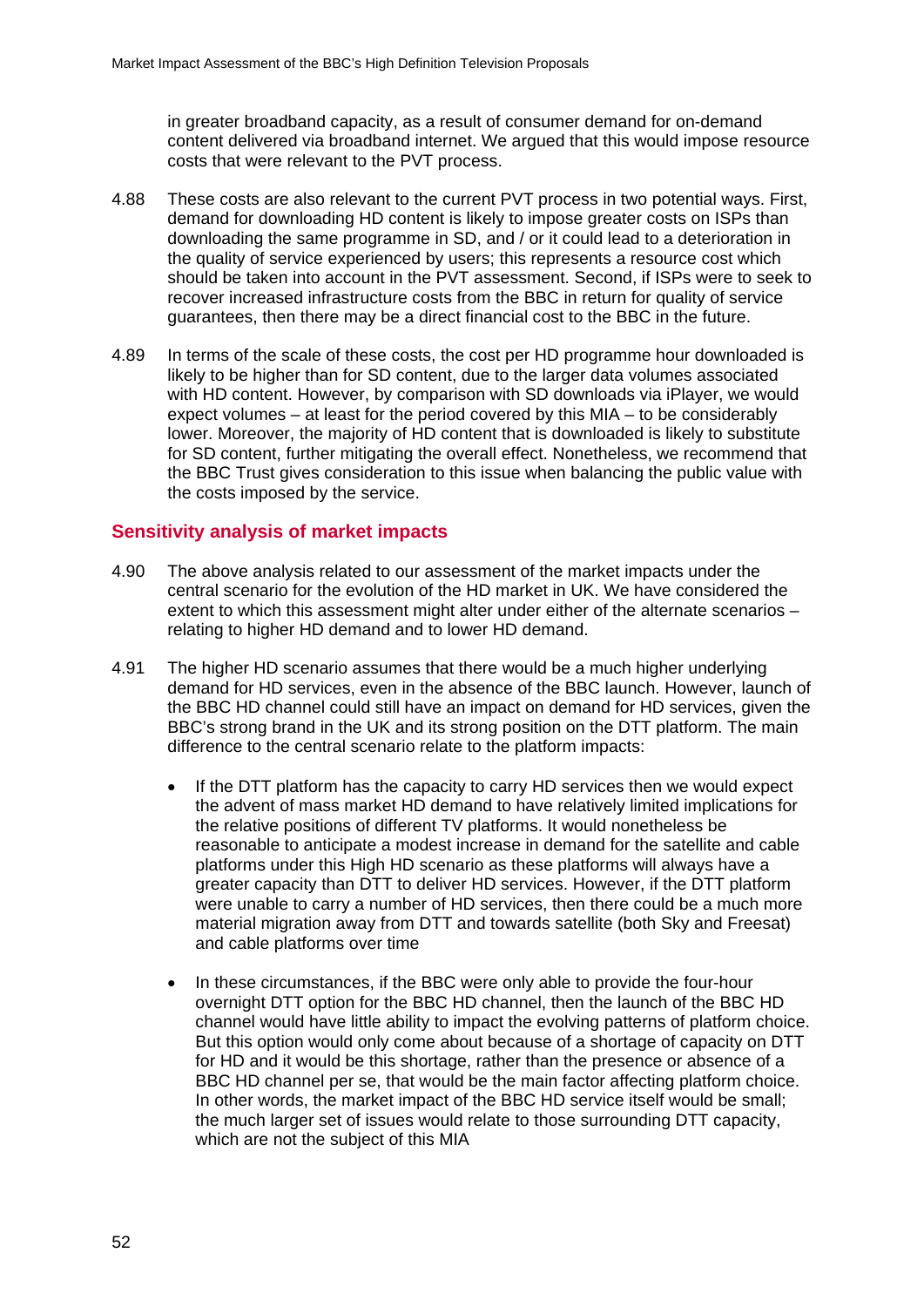- However, if the DTT platform has the capacity to accommodate the full nine-hour BBC HD channel then the decision on whether or not to permit the launch of the BBC HD channel would be much more significant. Given the important role played by the BBC position on the DTT platform, the decision to launch an HD channel, including a full HD channel on DTT, could be expected to play a significant role in defending the relative position of the DTT platform. This could enhance the positive market impact of the BBC's HD channel as compared with the central scenario
- We would also anticipate some equivalent considerations to apply to the competitive position of IPTV. For as long as IPTV service providers face material constraints on the capacity of their infrastructure to carry HD programming, then the availability of the BBC HD channel on other platforms can be expected to have an adverse impact on IPTV's platform share. But the main consideration for IPTV service providers in the High HD scenario would be about how to increase the capacity of their infrastructure to carry HD programming in general.
- 4.92 Turning to other areas of potential impact in the High HD scenario:
	- Where channel viewing is concerned, commercial channels (SD & HD) would probably get incrementally *less viewing than if BBC HD had not entered*. Viewers who would have preferred to watch BBC in HD, but have been watching other HD services, could come back to the BBC. Therefore, there could be incrementally lower advertising revenues for those commercial HD channels. Similarly, there could be some additional switching for HD content on the BBC HD channel, i.e. from commercial SD services to BBC HD – though this is likely to be less significant than the switching from commercial HD channels
	- At the same time, broadcasters may have a greater incentive to upgrade SD channels to HD, given that the BBC HD launch is likely to stimulate further customers to upgrade to an HD platform, and stimulate switching in viewing from SD to HD programmes
	- The incremental positive impacts on HD production and equipment take-up would probably be smaller than in the central scenario, as – under the higher scenario – more of the investment in HD production and equipment would happen even in the absence of the BBC HD channel.
- 4.93 Under the lower HD scenario, HD would be a niche proposition and there would be a much lower underlying demand for HD services over the period to 2012. In general, we would expect the market impact of the BBC HD channel to be less than under the central scenario although it could still have a small impact on demand for HD services as follows:
	- A small incremental increase in demand for platforms which have relatively more HD services and a modest incremental increase in HD upgrade. This would primarily benefit the subscription satellite and cable services as, in the low demand scenario, these are the platforms which have some type of HD service. However, most of the effect in the low HD demand scenario would probably be in relation to upgrade rather than platform switching. As demand is generally low for these services, it is unlikely that the incremental effect of the BBC entry would result in very many marginal customers having a net benefit to switching platform. The platform impacts are therefore likely to be less significant than under the central scenario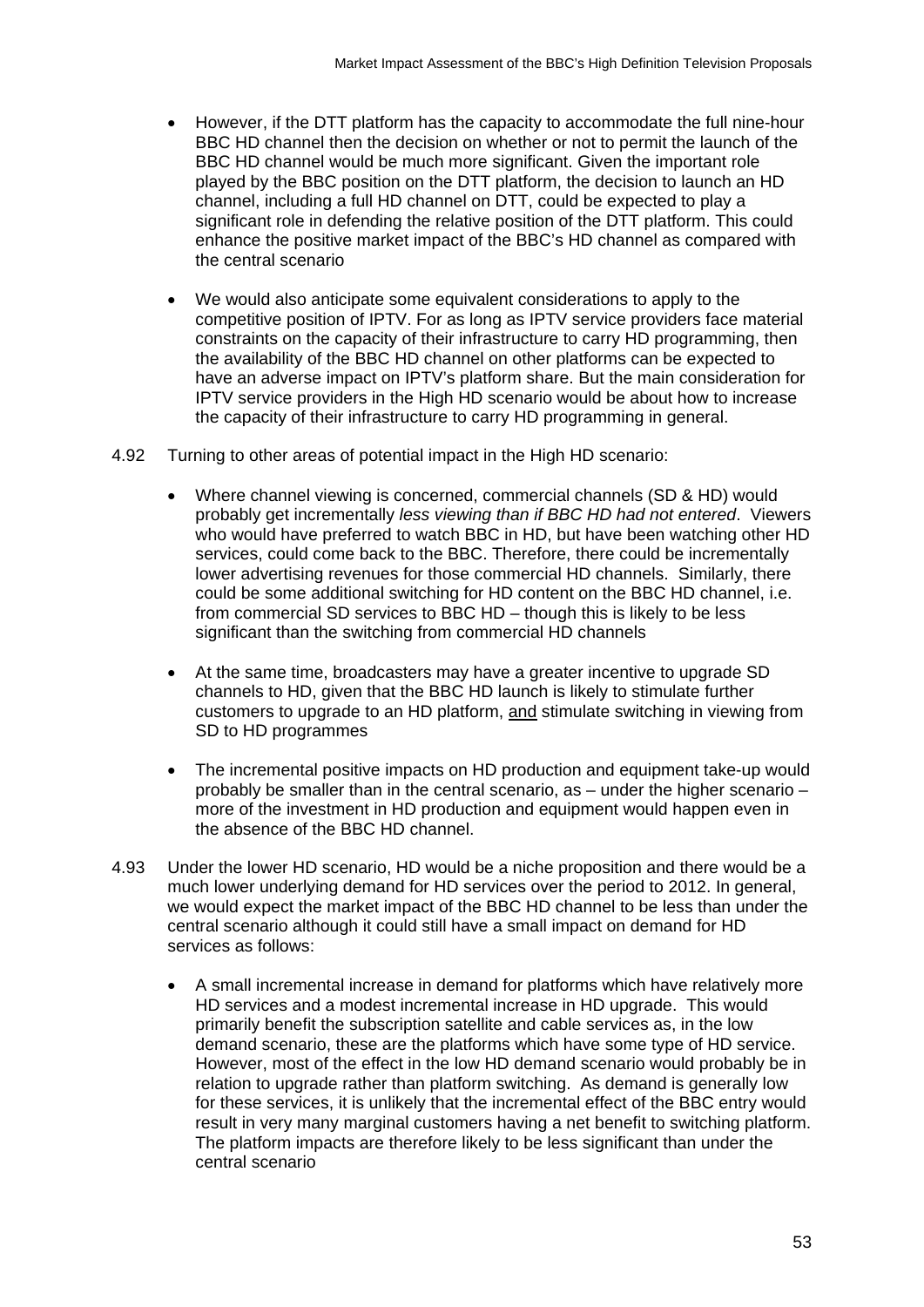- Where channel switching is concerned, in the lower scenario, most channel viewing is generally related to content not quality of picture and the entry of the BBC HD channel is not likely to affect this significantly. Given the relatively small numbers who are HD enabled (even after the BBC HD channel stimulates demand for HD) and low levels of switching away from commercial channels for BBC HD content, there is likely to be only a very small negative impact on commercial channel viewing and revenues
- There could be some positive impacts on HD production and equipment take-up. The incremental effect may actually be larger than in the central scenario, as there would be relatively less HD production and equipment take-up in the absence of the BBC launch. After BBC launch, even though the end position would be characterised by lower take-up than the central scenario, the positive incremental impact of BBC entry may therefore be more significant than under the central scenario.

## **Summary of market impacts**

- 4.94 Our assessment is that the market impacts of the BBC HD TV channel are likely to be relatively modest in scale and that they will, on overall balance, be positive. In summary:
	- Some channel switching is possible from commercial services to the BBC HD channel, but this is not considered sufficiently important to warrant significant modifications to the service. We do, however, note the possible risk of greater channel switching if the BBC Executive diverts from the service description – this leads to the recommendation set out in Section 5 below
	- The impact on platforms will be mixed. There should be a positive impact on HDtake up across platforms, including increased take-up of HD subscription services on satellite and cable platforms. The medium-to-longer term impact on the relative position of the DTT platform against cable and satellite platforms depends on whether the nine-hour service is launched on DTT in due course – if it is (under DTT Option 2), then it is likely that the BBC HD TV channel, when taken together with the potential acceleration of HD channel launch by other broadcasters over DTT, will help to maintain the position of the DTT platform. However, there may be a modest negative impact on the relative position of the DTT platform under DTT Option 1 (where the overnight service is not replaced by a nine-hour service on DTT). We would also expect the BBC HD channel launch to have a positive impact on take-up of the Freesat platform (which could potentially be material in proportion to the size of the Freesat platform itself), but to have a small but negative impact on IPTV platforms
	- The launch of the HD channel on the DTT platform raises a number of issues around the choice of transmission technology. For instance, the DVB-T2 transmission technology – which is likely to become available in the next few years – could help to ease some of the capacity constraints on DTT. In the light of the possible introduction of DVB-T2, the BBC Trust should consider whether there is a need to amend the BBC Executive's plans for the HD channel on DTT
	- Some positive impact is possible in content provision, particularly by reducing the costs of HD production. However, any impact here is likely to be modest. There may be some concerns around events rights if the BBC diverts from the service description – we note our recommendation on this issue in the next section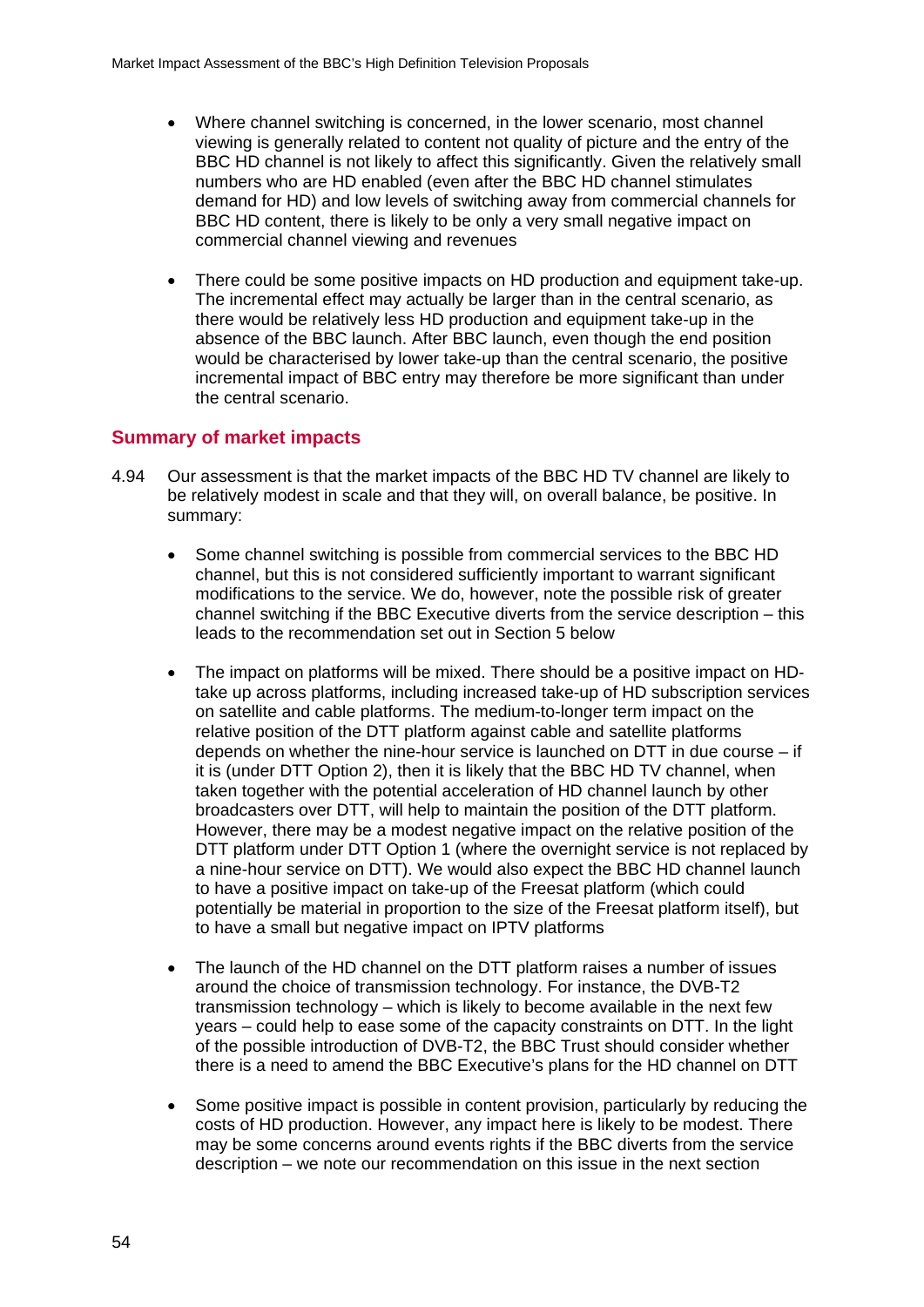- Take-up of HD services and equipment may have positive impacts on producers and retailers of such equipment, although these impacts are unlikely to bring about a change in their producer surplus beyond the short term
- The launch of the BBC HD channel is unlikely to have significant impacts on the suppliers of on-demand content, but more significant impacts are possible on ISPs due to the possible need to invest in additional broadband capacity.
- 4.95 The above observations relate to our assessment of the market impacts under the central scenario for the evolution of the HD market in UK. There may be some differences in the scale of the impacts of BBC HD launch under the alternate scenarios relating to higher HD demand and to lower HD demand. However, these differences would not lead to any changes to our conclusions. Our resulting recommendations, which include proposed modifications to the service, are set out in the next section.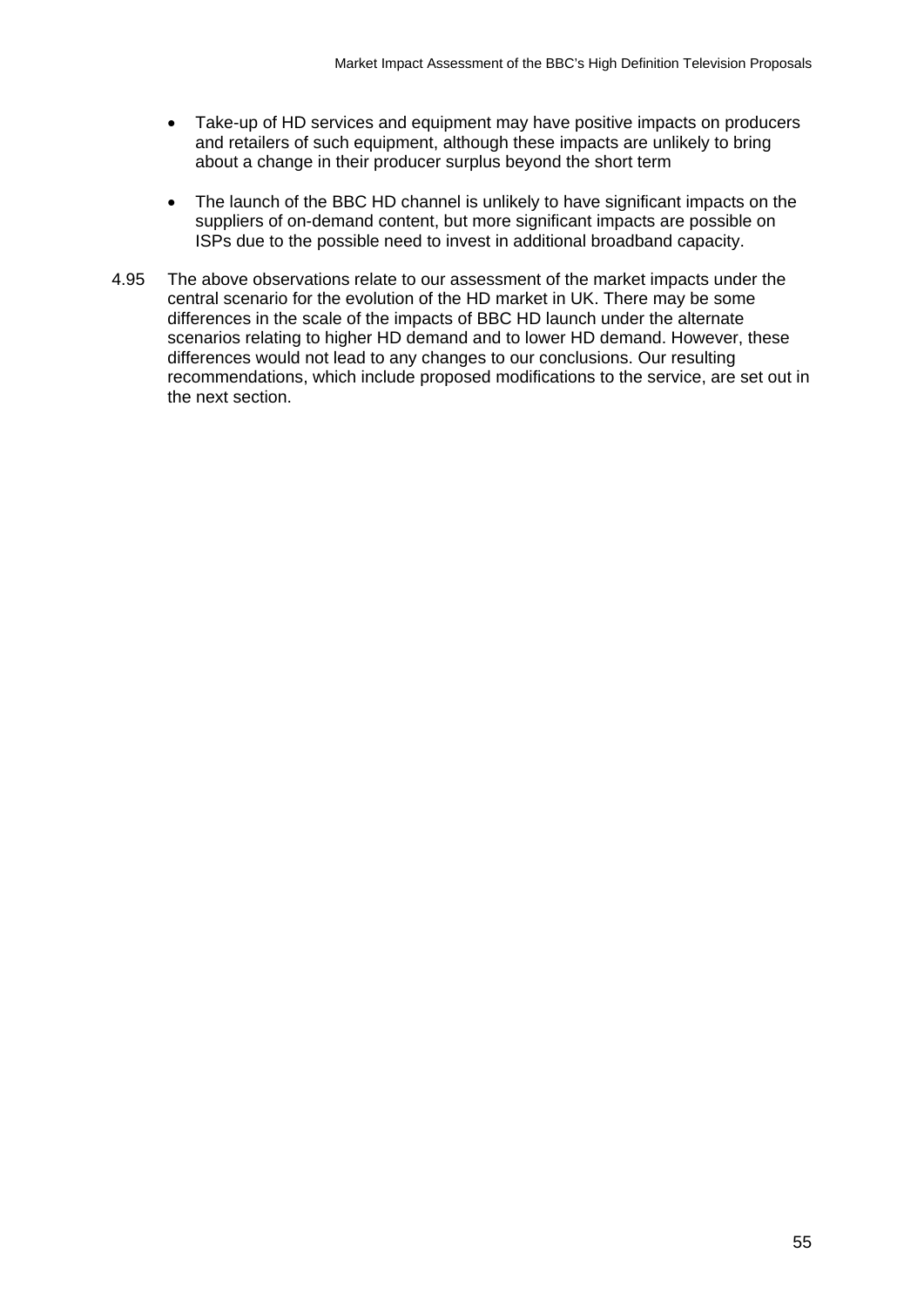# <span id="page-55-0"></span>**Section 5**

# Recommendations and proposed modifications

5.1 This final section briefly summarises the main recommendations and proposed modifications arising from our work.

#### **BBC HD channel on the DTT platform**

- 5.2 This MIA has found that the proposed BBC HD channel is expected to have a number of positive market impacts by enhancing consumer value through the delivery of HD services across platforms. However, we have also noted that the launch of a BBC HD service cannot be considered in isolation of the wider discussions taking place in the industry about the future of HD on DTT – in particular about whether future technological developments, including the development of the DVB-T2 transmission technology, will enable the delivery of a number of HD channels on the DTT platform.
- 5.3 We have noted in this regard that some of the potential negative market impacts associated with the launch of the BBC HD channel may be more significant if the BBC's HD channel is the only HD channel on the DTT platform. Moreover, we have also found that some potential outcomes of the PVT process could create barriers to the delivery of a number of HD channels on DTT – if, for instance, the BBC launch were implemented in such a way that holds back the use of new transmission technologies on the DTT platform.
- 5.4 We therefore recommend that the BBC Trust ensures that the launch of any BBC HD channel on DTT is considered in the context of the potential delivery of a wider range of HD services on DTT. In particular, we consider it essential that the BBC HD channel is launched in such a way that it does not create barriers to the delivery of a number of HD services on the DTT platform.

#### **BBC HD channel on the IPTV and open internet platforms**

- 5.5 Our analysis for this MIA has found that the launch of the BBC HD channel may create a negative impact on the position of IPTV platforms, relative to other digital TV platforms. This is because constraints on broadband infrastructure mean that IPTV providers may not have sufficient capacity to deliver HD services to a significant number of consumers. While the BBC Executive intends to make the HD channel available on IPTV, the timing of such launch is uncertain and may not be feasible until significantly into the future.
- 5.6 Nonetheless, as and when the capacity issues are resolved at some future point, the potential negative market impacts described above could be alleviated. Although we recognise that a solution to this issue is unlikely to be forthcoming in the near future, we recommend that the BBC Trust and BBC Executive engage further with industry stakeholders about the appropriate timetable for delivering HD on IPTV, with the objective of launching the HD channel on IPTV as soon as it is technically feasible to do so. This could be formalised by including a requirement in the HD channel service licence requiring the BBC Executive to deliver a version of the channel on IPTV, subject to technical feasibility. This should also be subject to agreement with IPTV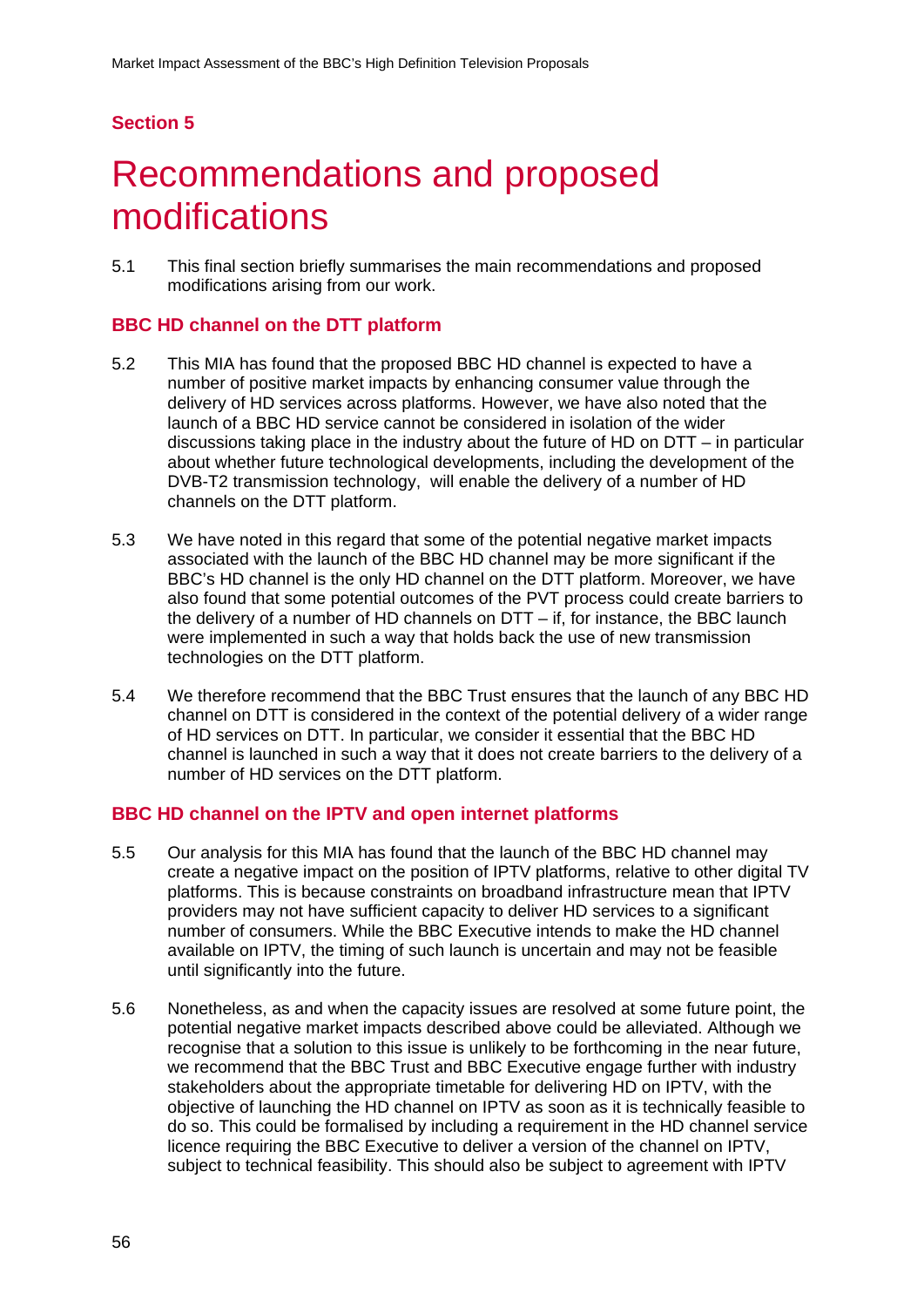service providers, and subject to the PVT assessment taking appropriate account of resource costs of additional infrastructure.

5.7 A separate issue arises in relation to the delivery of HD content via internet ondemand services (e.g. the BBC's iPlayer) – this may create costs for ISPs through internet capacity requirements. We believe that the BBC Trust should take into account the costs arising in this area – if they are likely to be significant, they may offset the public value generated by the service.

#### **Wider technology issues**

- 5.8 As noted earlier in this document, the emerging 1080p HD standard is not compatible with existing HD displays and set top boxes, and its introduction would therefore have implications for existing HD customers and platform operators. The BBC Executive has not proposed to use 1080p for its HD channel and Ofcom has therefore not considered the impact of the BBC moving to 1080p as part of this MIA.
- 5.9 However, due to the potentially significant impact that such a move may have on existing HD viewers and platform operators, Ofcom believes that, if the BBC Executive does wish to move to the 1080p format in the future, the Trust should consider carefully whether a further PVT would be required. It is important to note that we are not suggesting that a further PVT will definitely be needed – only that the Trust should reserve the right to launch a further PVT if the industry environment at the relevant time suggests that such a process is necessary.

#### **Service licence and wider regulation of the BBC HD channel**

- 5.10 Although most stakeholders suggested that the BBC HD channel is not likely to lead to significant viewer substitution away from commercial channels, we did identify a risk that viewer substitution may be more significant if the BBC HD channel moves away from a mixed-genre service. For instance, the market impact may be greater if the channel were to show many movies in HD. As a result, and in order to minimise the risk of greater impact here, we recommend that the BBC Trust should ensure that the service licence for the BBC HD channel holds the BBC Executive to the mixedgenre service description. If the BBC has greater flexibility in this area, then the market impacts may become more significant.
- 5.11 We also noted earlier that the BBC HD channel is unlikely to have a significant impact on competition for events rights, as the events broadcast on the HD channel will be the same as those broadcast on the BBC's existing SD channels. However, we recommend that the BBC Trust continues to monitor the BBC Executive's activities in bidding for events rights – so as to ensure that the BBC adheres to the service description in this area. If the BBC Executive seeks to acquire more events rights than it would have done in the absence of HD channel launch, then the market impacts would most likely increase.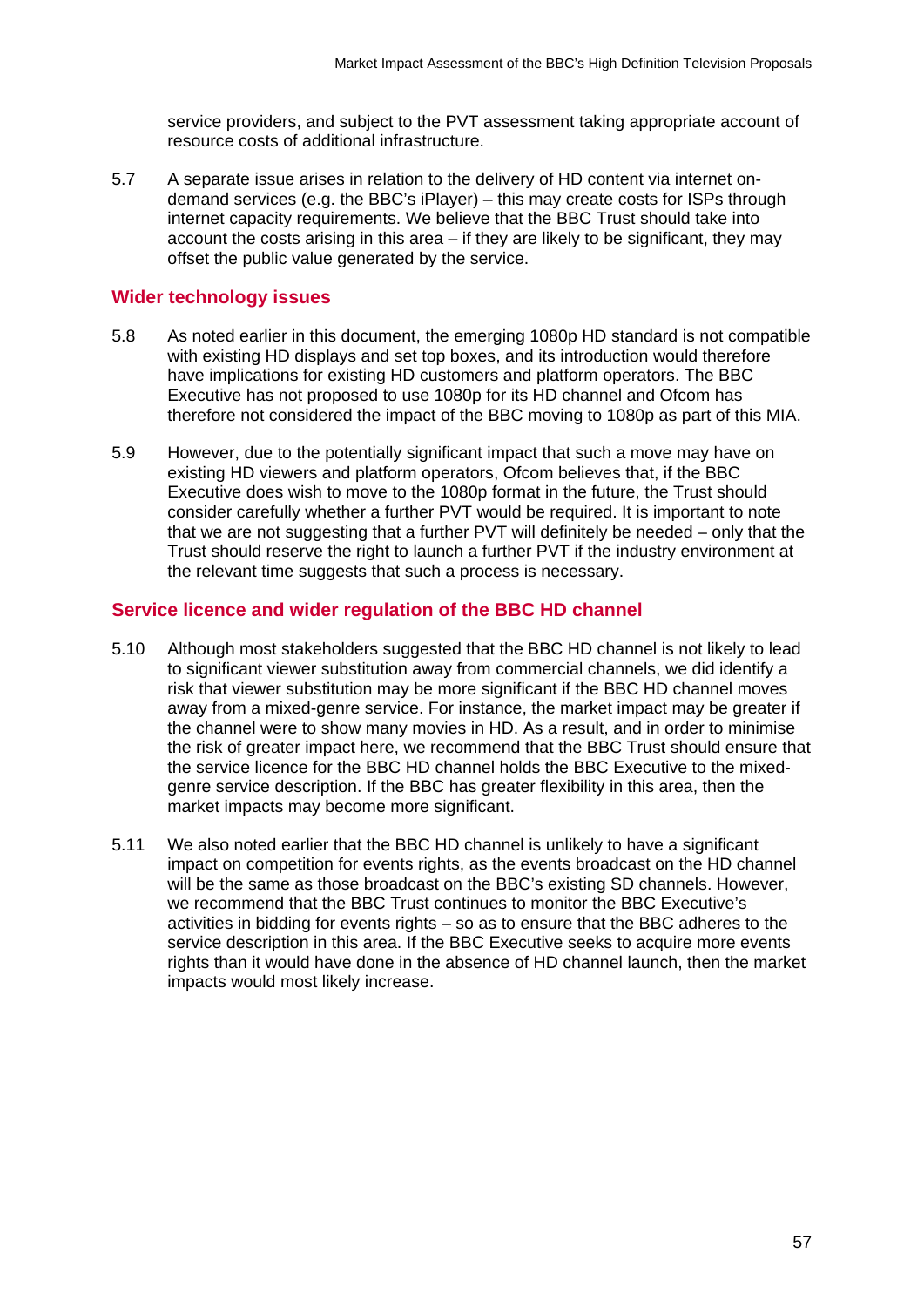# <span id="page-57-0"></span>**Annex 1**

# 1 Joint BBC Trust/Ofcom description of service

## **Purpose of this document**

- A1.1 This document<sup>[18](#page-57-0)</sup> has been drafted by the BBC Trust and Ofcom. It is intended to outline our joint understanding of the BBC's proposals for a high definition television channel and to give clarity on the terms and scope of the proposal that will be assessed by the Trust during the Public Value Test (PVT). The PVT comprises two elements – a Public Value Assessment (PVA), carried out by the BBC Trust, and a Market Impact Assessment (MIA), carried out by Ofcom.
- A1.2 We have clarified certain details contained in the BBC Executive's PVT application. For the avoidance of doubt, we have agreed with the Executive that the description contained here supersedes the description of the proposed HD channel provided in section 3 of the Executive's application.
- A1.3 The details provided here are intended as a guide to the nature of the proposed service for the purposes of the PVT. These should not prejudge any eventual Service Licence.

## **Proposition**

- A1.4 The BBC Executive is applying for permission to provide a single, linear, digital TV channel in high definition (HD) format.
- A1.5 It would be a mixed-genre channel, drawing from content across the BBC's channels, and would aim to meet the BBC's public purposes. The channel would be available free-to-view, and would carry no advertising.
- A1.6 The BBC is seeking approval to provide a service of nine hours per day, 15:00 to midnight, with some flexibility to extend beyond this to allow for the coverage of significant live sport or other events. At launch, the channel would offer a schedule of three to four hours per day, building to nine hours in late 2008.
- A1.7 The intention is to make the HD channel available on digital satellite, digital cable and digital terrestrial television. The BBC may also make the channel, or content from it, available on the internet, subject to value for money considerations and as technology allows. This could be through both bbc.co.uk and internet protocol TV providers.
- A1.8 The BBC Executive has identified two mutually exclusive options for digital terrestrial television (DTT): the full nine-hour schedule or a four-hour schedule overnight between 0200 and 0600.
- A1.9 The full nine-hour schedule would be offered on DTT if sufficient spectrum capacity were available after digital switchover.

<sup>1</sup>  $18$  This document was agreed by the BBC Trust and Ofcom, and published by the BBC Trust in May 2007. It is reproduced here for ease of reference. The paragraph numbers in this Annex differ from those in the document originally published by the Trust.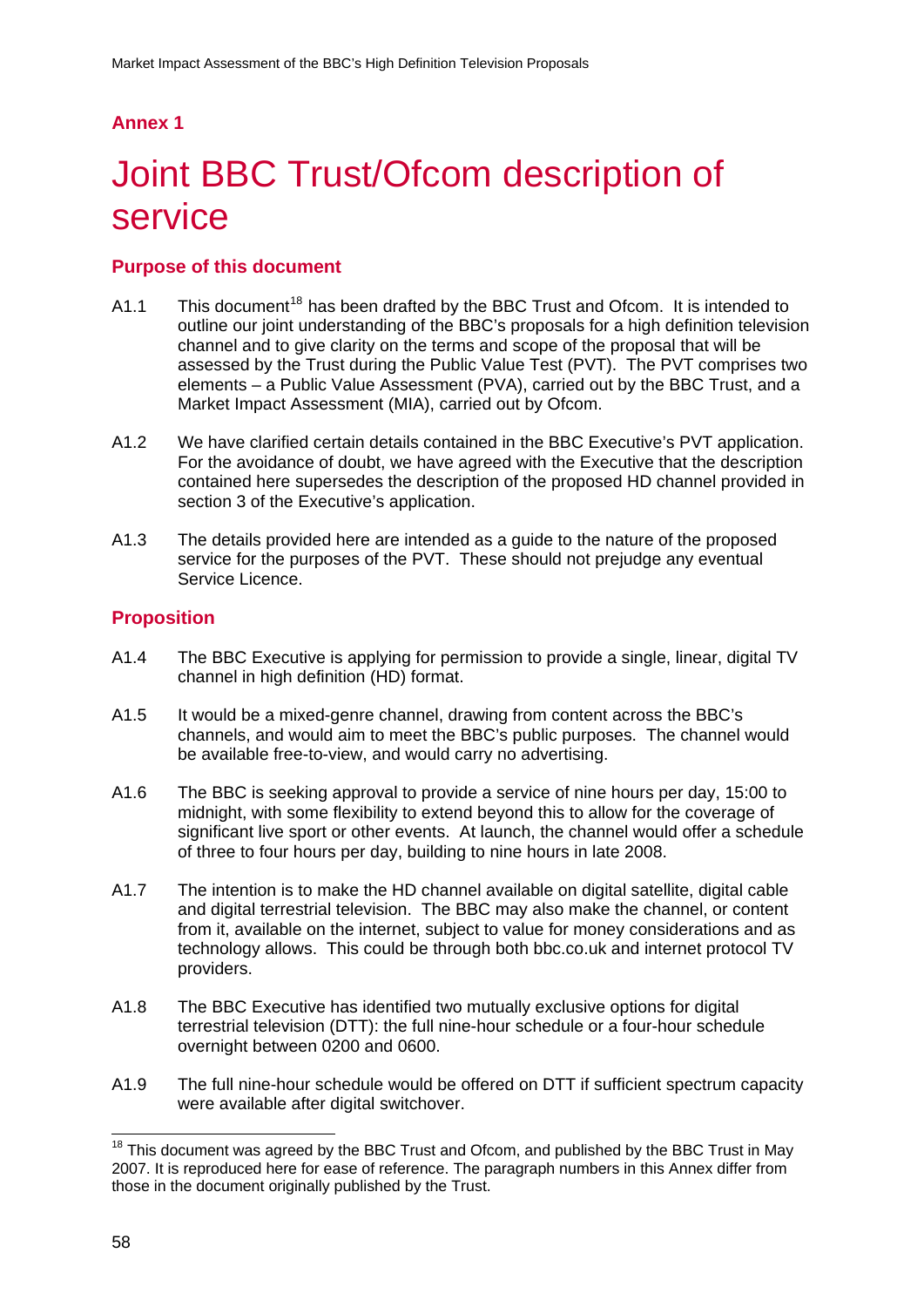- A1.10 The four-hour overnight schedule would be offered ahead of digital switchover and possibly after switchover if insufficient spectrum capacity were available during the transmission hours of the nine-hour schedule. However, it is also possible that the BBC Executive may review its options for providing HD on DTT if sufficient spectrum were not available after switchover.
- A1.11 The four-hour overnight schedule would offer selected highlights from the following day's nine-hour schedule on cable and satellite. In order to provide capacity for this at launch, the BBC Executive proposes to take down the following services from Freeview between the hours of 0200 and 0600:
	- BBC Four until close-down:
	- BBC Parliament, when broadcast;
	- two BBCi interactive video streams (accessed through the red button on remote controls);
	- the BBCi interactive news loop (also accessed through the red button for the avoidance of doubt, BBC News 24 would not be affected).
- A1.12 These changes would be subject not only to PVT approval by the BBC Trust but also to a separate Ofcom process. The DTT multiplex on which the BBC transmits the channels is licensed by Ofcom, so an application to Ofcom for a variation of the multiplex licence would be required.
- A1.13 Under the option where sufficient spectrum capacity becomes available following digital switchover, the four-hour overnight schedule on DTT would be replaced by the same nine-hour service as provided over the cable and satellite platforms. This would happen as digital switchover proceeds region by region. Full national coverage would be achieved on completion of digital switchover in 2012.

## **Platform**

- A1.14 The BBC Executive wishes to make the new HDTV channel available on as many digital television platforms as is feasible. These are expected to include satellite, cable, DTT and (as technology allows) IPTV. It is unlikely to be practicable to offer the channel over mobile phone networks.
- A1.15 Any commercial agreements covering such arrangements would be subject to objective, proportionate and non-discriminatory criteria. The BBC Executive would also be guided by the requirements of the BBC's public purposes – for example, to ensure that the BBC maximises reach and provides a sufficiently high quality offering
- A1.16 If the proposition were to be approved by the BBC Trust, the timescales for offering the channel on different platforms would be broadly as follows:
	- Sky and digital cable from the PVT decision, converting the existing trial into an ongoing service. The PVT decision is expected by November 2007;
	- Freesat from platform launch, anticipated in 2008;
	- DTT from mid-2008.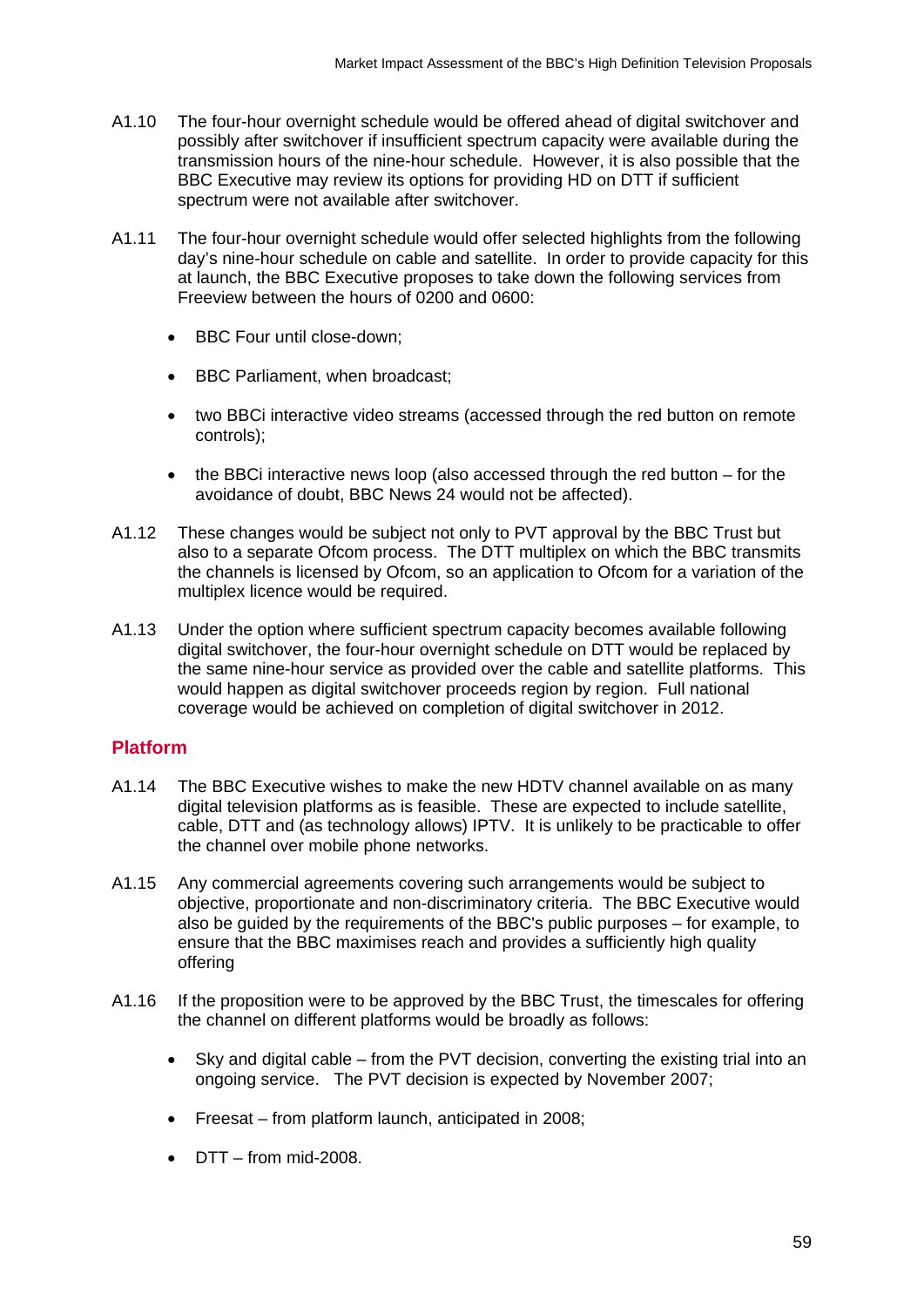- A1.17 The satellite channel would be transmitted unencrypted, so it would be available free and without subscription through Sky's free satellite service as well as through Freesat.
- A1.18 In principle, the BBC Executive is prepared to make the service available through internet protocol TV providers. Examples of internet protocol TV providers include BT Vision or Homechoice. The timing of launch of the service on such platforms would be dependent on external factors (e.g. developments in broadband access infrastructure), and cannot be predicted at this time.
- A1.19 The BBC Executive may also offer the channel on the open internet through bbc.co.uk, if and when there is judged to be sufficient audience demand and it is technically feasible to do so. This would be through the BBC iPlayer and could entail both live simulcast streaming of the channel as well as offering downloads and/or streams of HD programmes for catch-up viewing on-demand. Programmes offered for catch-up would be subject to the same time-based restrictions on viewing as have recently been approved for the BBC's forthcoming on-demand offerings.

## **Content**

- A1.20 The BBC HD channel would be a mixed-genre service. Its aim, as far as possible, would be to showcase programmes produced in HD from the schedules of other BBC channels. These would be produced in HD end-to-end, not converted from standard definition (SD). Any individual programme may contain up to 25 per cent of non-HD material converted from SD – for example, archive shots in a documentary.
- A1.21 95 per cent or more of the content would be HD versions of programmes broadcast in SD on other BBC channels.
- A1.22 Up to 5 per cent of the content could be programming commissioned for the channel itself. This would largely comprise short items repurposed from existing series, such as are commonly used to fill gaps between programmes.
- A1.23 The content mix would change over time, as more HD content became available. At launch, the mix would reflect the BBC programming that is currently available in HD. These would typically be high impact programmes in genres that particularly benefit from the HD format – mainly factual (such as natural history) and drama plus some arts and music, children's, factual entertainment and live events and sport.
- A1.24 As more HD content becomes available, the content mix would become more representative of BBC television as a whole – including programmes that reach large audiences, such as EastEnders, Casualty and Holby City.
- A1.25 By the time the full nine-hour schedule is achieved, content would come from across the BBC's portfolio of television channels. Approximately half the content would come from BBC One, 30 per cent from BBC Two and the rest from BBC Three, BBC Four, CBBC and CBeebies. The aim is for the bulk of the peak time schedule to be simulcast BBC One programmes. Programmes from BBC Two would be simulcast where the schedule allows. Except in the case of the four-hour overnight schedule on DTT (which would preview the following evening's output on other channels), programmes would not be shown on the HD channel before their transmission on the originating channel.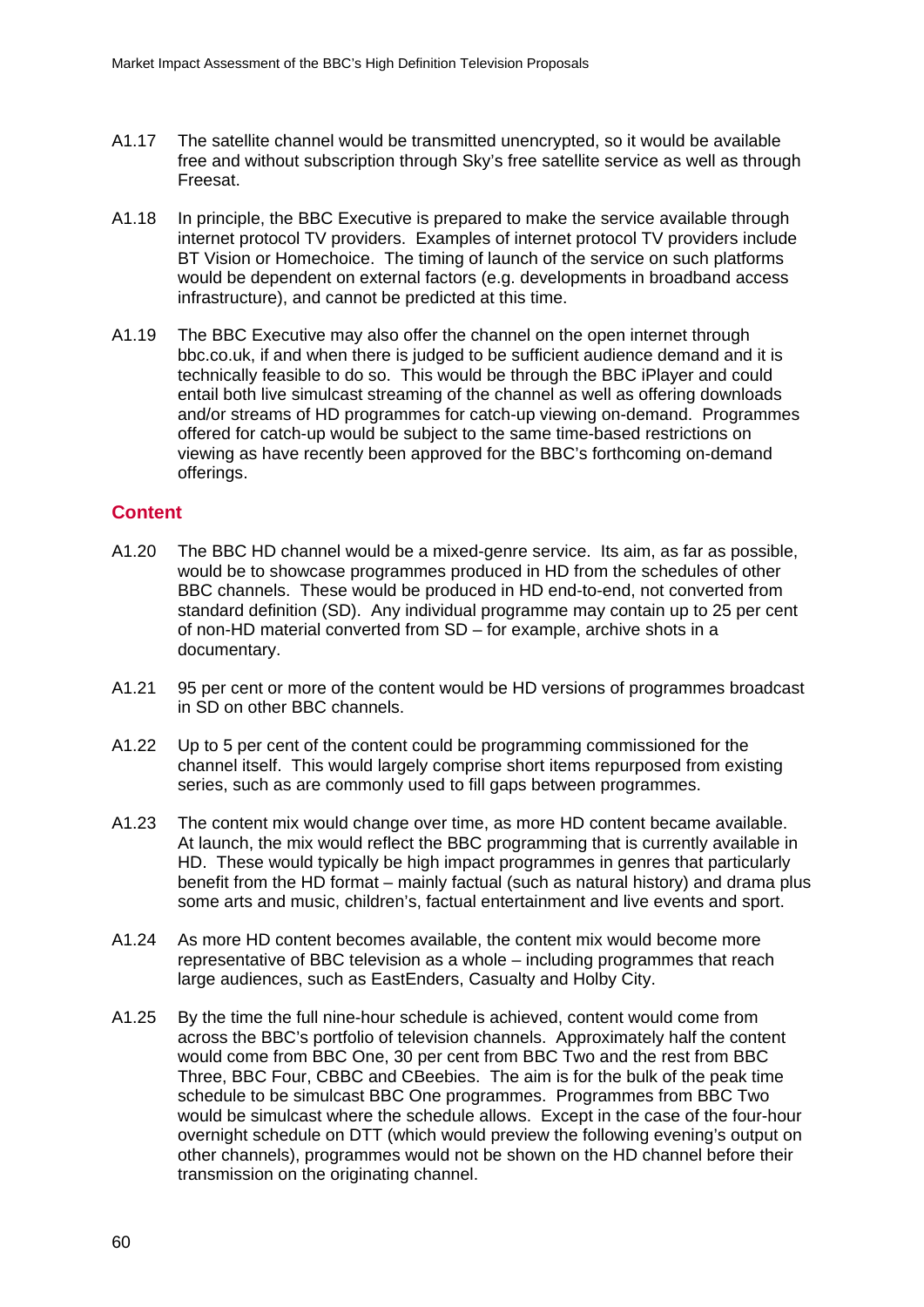- A1.26 First-run showings of sport and acquired film would generally not exceed 20 per cent of the content. Repeat showings of sport and acquired film would be limited to occasional narrative or archive repeats of, for example, major sporting events. In years when there are big, infrequently occurring international tournaments (including the Olympics or the World Cup but not annual events such as Wimbledon) the 20 per cent threshold may be breached. On average, this could be expected to happen every other year.
- A1.27 No sports content or films would be acquired solely for broadcast on the channel. While the channel would show mainly UK-produced programmes, acquired films could come from overseas.
- A1.28 As the channel evolves, about 30 per cent of the content would be repeats. These would be either archive repeats or narrative repeats. Archive repeats are programmes drawn from the archives, which for HD productions do not go back many years. Narrative repeats are programmes that would be shown several times for catch-up viewing in the period immediately after initial transmission. As the volume of available HD programming increases, the proportion of archive and narrative repeats could be expected to reduce.

## **Schedule**

A1.29 From launch, the service would be offered for three to four hours a day. This would build to nine hours (15:00 to midnight) by the end of 2008. Indicative schedules are shown below.

|      | <b>Monday</b>               | <b>Tuesday</b>      | Wednesday  | <b>Thursday</b> | <b>Friday</b>           |
|------|-----------------------------|---------------------|------------|-----------------|-------------------------|
| 1900 | <b>Family Comedy</b>        | Lifestyle/Leisure   |            |                 | Children's              |
| 1930 |                             | <b>Family Drama</b> |            |                 |                         |
| 2000 | Factual                     |                     |            |                 |                         |
| 2030 |                             |                     |            |                 |                         |
| 2100 | <b>Post-watershed Drama</b> |                     |            |                 | <b>Comedy</b>           |
| 2130 |                             |                     |            |                 | <b>Film/Acquisition</b> |
| 2200 | <b>Landmark Factual</b>     |                     | Music/Arts | Comedy          |                         |
| 2230 | Archive                     |                     |            |                 |                         |

#### **Proposed BBC HD channel: Indicative four-hour weekday schedule for 2007/08**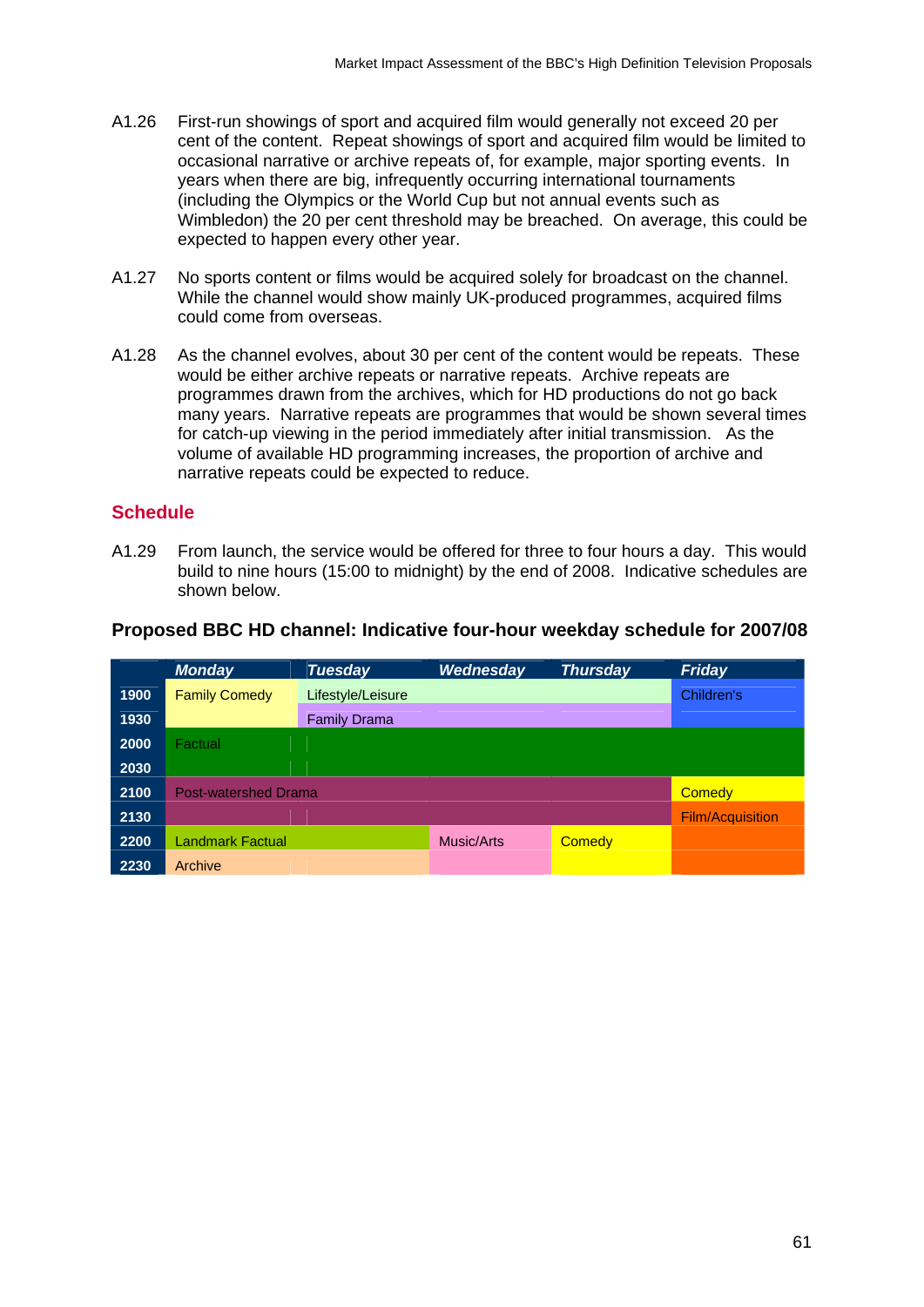## **Proposed BBC HD channel: Indicative nine-hour weekday schedule, 2009**

## **(R = repeat; S/C = simulcast)**

| <b>Time</b> | <b>Channel</b>    | <b>Monday</b>                              | <b>Tuesday</b>                                     | Wednesday             | <b>Thursday</b>                       | <b>Friday</b>            |
|-------------|-------------------|--------------------------------------------|----------------------------------------------------|-----------------------|---------------------------------------|--------------------------|
| 1500        | Children's        | <b>Best of CBBC</b>                        |                                                    |                       |                                       |                          |
| 1530        | Children's        | <b>Children's Drama and Factual</b>        |                                                    |                       |                                       |                          |
|             |                   |                                            |                                                    |                       |                                       |                          |
|             |                   |                                            |                                                    |                       |                                       |                          |
| 1600        | <b>BBC TWO</b>    | <b>Best of Pre-watershed Factual</b>       |                                                    |                       | Archive/catch-up                      |                          |
|             |                   | e.g. Coast, Who Do You Think               |                                                    |                       |                                       |                          |
| 1630        | <b>BBC TWO</b>    | <b>You Are</b>                             |                                                    | Palin                 | Dragons' Den                          |                          |
| 1700        | <b>BBC TWO</b>    | <b>Best of Lifestyle/Leisure</b>           |                                                    |                       | Archive/catch-up                      |                          |
|             |                   | e.g. Holiday, Rick Stein Food,             |                                                    |                       |                                       |                          |
| 1730        | <b>BBC TWO</b>    | Gardeners' World                           |                                                    |                       | <b>Top Gear</b>                       |                          |
|             | <b>BBC ONE/</b>   |                                            |                                                    |                       |                                       |                          |
| 1800        | <b>TWO</b>        |                                            | <b>Pre-watershed Drama and Comedy</b>              |                       | Archive/catch-up                      |                          |
|             | <b>BBC ONE/</b>   |                                            |                                                    |                       |                                       |                          |
| 1830        | <b>TWO</b>        |                                            | e.g. Robin Hood, Holby, Judge John Deed            |                       |                                       |                          |
|             |                   | One                                        | One                                                | One                   | One                                   | One                      |
| 1900        | <b>BBC ONE</b>    | Show                                       | Show                                               | Show                  | Show                                  | Show                     |
|             |                   |                                            |                                                    |                       |                                       | Factual                  |
| 1930        | <b>BBC ONE</b>    | Factual                                    | <b>EastEnders</b>                                  | Leisure               | <b>EastEnders</b>                     | Entertainment            |
|             |                   |                                            |                                                    | Match of the          |                                       |                          |
| 2000        | <b>BBC ONE</b>    | <b>EastEnders</b>                          | <b>Holby</b>                                       | Day Live              | <b>Drama</b>                          | <b>EastEnders</b>        |
|             |                   |                                            |                                                    |                       | e.g. Judge                            | Factual                  |
| 2030        | <b>BBC ONE</b>    | Panorama                                   | <b>Holby</b>                                       |                       | <b>John Deed</b>                      | Entertainment            |
|             |                   | <b>Drama</b>                               | Drama                                              |                       | <b>Drama</b>                          |                          |
| 2100        | <b>BBC ONE</b>    | e.g. Spooks,                               | e.g.                                               |                       | e.g.                                  | Comedy                   |
| 2130        | <b>BBC ONE</b>    | <b>Silent Witness</b>                      | <b>Mrs Pritchard</b><br>Archive/catch-             | Archive-catch-        | <b>State Within</b><br>Archive/catch- | Comedy<br>Archive/catch- |
| 2200        |                   | Archive/catch-<br>up repeat                |                                                    |                       |                                       | <b>up</b>                |
|             | <b>BBC THREE/</b> |                                            | up<br>Post-watershed Drama from BBC THREE and FOUR | up                    | up                                    |                          |
| 2230        | <b>FOUR</b>       |                                            |                                                    |                       |                                       | <b>Jonathan Ross</b>     |
|             | <b>BBC THREE/</b> |                                            |                                                    |                       | Chatterley                            |                          |
| 2300        | <b>FOUR</b>       | Torchwood                                  | Fear of Fanny                                      | Sinchronicity         | <b>Affair</b>                         |                          |
|             | <b>BBC TWO/</b>   | Comedy and Music from BBC TWO, THREE, FOUR |                                                    |                       |                                       |                          |
| 2330        | <b>THREE/FOUR</b> |                                            |                                                    |                       |                                       |                          |
|             | <b>BBC TWO/</b>   |                                            |                                                    |                       | Mitchell and                          | Laterwith                |
| 2400        | <b>THREE/FOUR</b> | <b>BBC Sessions</b>                        | <b>Lead Balloon</b>                                | <b>Electric Proms</b> | Webb                                  | <b>Jools</b>             |
|             |                   |                                            |                                                    |                       |                                       |                          |

- A1.30 There would be some flexibility to extend beyond the normal scheduled hours for the broadcast of live sport, music and national events. Such extensions could range from a short addition to the end of the schedule at night, to allow for the overrun of an event, to comprehensive extensions which would be applied only during the period of major tournaments such as the Olympics. The four-hour overnight schedule on DTT would never expand beyond its scheduled hours.
- A1.31 Outside of the scheduled hours, a promotional loop for the channel would be shown on satellite and cable. This would not be shown on DTT.
- A1.32 We regard the nine-hour schedule, which covers peak-time and the other main viewing periods, as essentially a full channel proposition. Given this, as well as the BBC Executive's wish to have flexibility to extend beyond the nine-hour schedule and its intention to fill capacity on cable and satellite with a promotional loop, we intend to take a broad view of its potential operating hours.
- A1.33 In the option of a limited-hours overnight service on DTT, this would show programmes in advance of the following evening's schedule (subject to rights clearances). By way of example, a new episode of *Torchwood*, to be broadcast on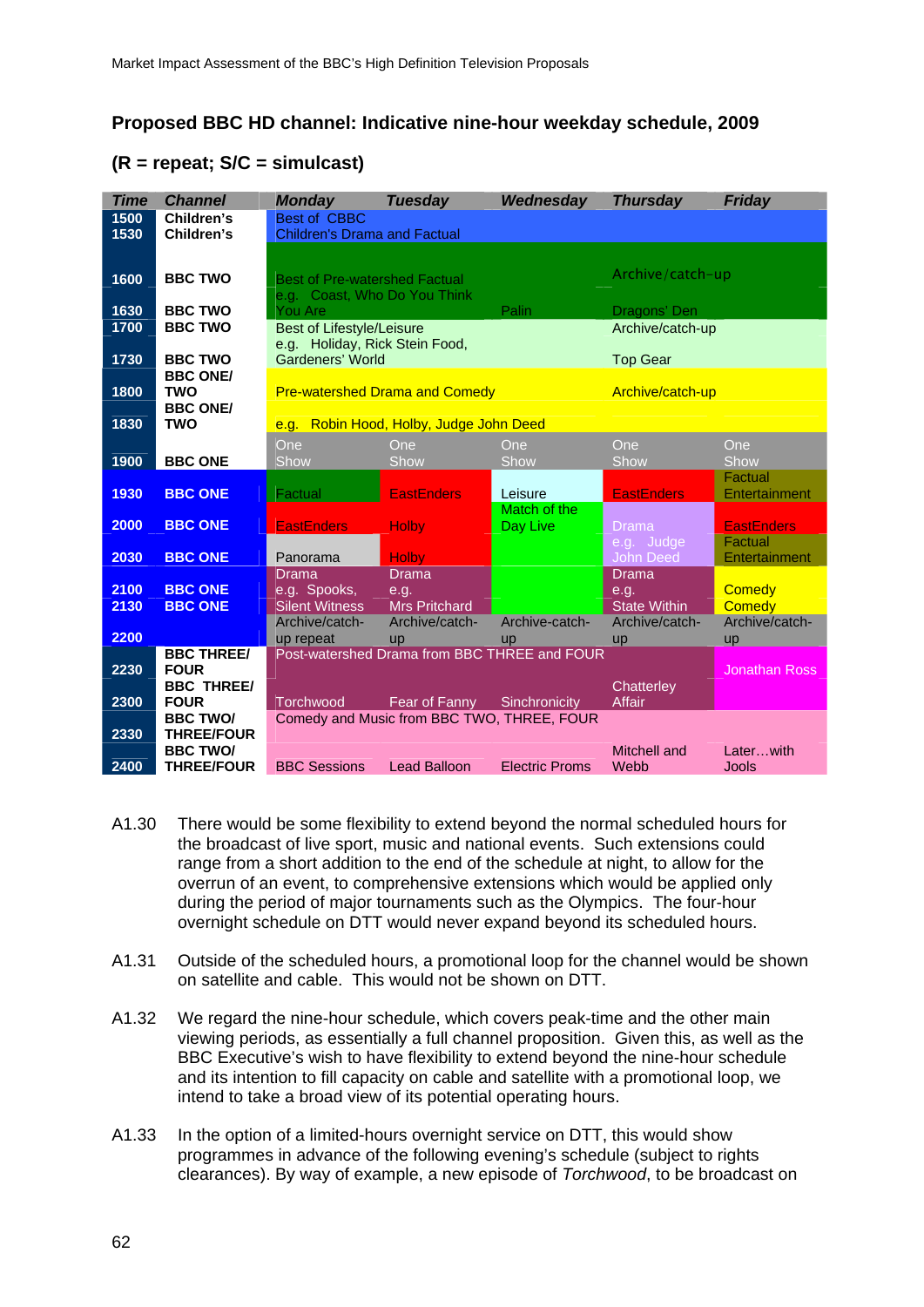BBC Two (and on the HD channel on satellite and cable) on a Sunday evening, could be shown on the overnight DTT service on the immediately preceding Sunday morning. This would allow DTT viewers with the necessary equipment to record the programme in HD in advance, and – if they chose to do so – to watch the recorded HD programme at the same time that it is available in HD to audiences on other platforms.

## **Technical**

- A1.34 Technology for high definition television is evolving rapidly. Discussions proceed in the industry to agree transmission standards. The BBC participates in these.
- A1.35 The channel would be encoded in MPEG4 high profile level 4 for satellite and DTT and MPEG2 for cable. The BBC is working with equipment manufacturers and broadcasters (as part of the Digital Television Group) to ensure that MPEG4 profiles are adopted in such a way as to ensure that the BBC's proposed HD channel can be accessed via a wide range of set top boxes.
- A1.36 The BBC Executive expects that it might use spectrum capacity of up to 15 megabits per second (Mb/s) to provide the HD channel on DTT in the first instance. As compression technology improves, the BBC Executive says that it should be possible to carry the channel on DTT within 12 Mb/s.
- A1.37 The provision of HD programming in MPEG4 on DTT would be subject to a regulatory process by Ofcom. It would require a change to the technical code to which multiplex licences are subject.
- A1.38 While the primary aim would be to provide excellent picture quality and sound, the spectrum capacity required to provide the HD channel on DTT can be expected to reduce as compression technology improves. A reduction in the required capacity for the service would reduce the impact on other BBC services. However, under specific circumstances – such as major events or breaking news or a late sitting in the House of Commons – where it is essential to broadcast an interactive news loop or BBC Parliament overnight, the proposed HD service would be taken down or its capacity temporarily reduced.
- A1.39 The picture resolution would be in line with the internationally recognised EICTA HD-ready standard, which currently specifies either 1080i (i.e. 1,080 lines interlaced) or 720p (i.e. 720 lines progressive). On each platform, the channel would operate at the specification that is judged to offer the best balance between picture quality and the efficient use of capacity.
- A1.40 To receive the BBC HD channel, viewers would need an HD-ready television screen and an HD-capable receiver (either a set-top box or a tuner integrated into the television set). That is to say, it is not sufficient simply to have an HD-ready TV screen. For every platform, consumers will incur costs upgrading their receiving equipment from standard definition to high definition capability. These costs are likely to be incurred as a one-off purchase price or a monthly fee. This applies even to viewers who use existing HD-ready integrated DTT televisions. These would also require a set-top box, since they do not decode signals in MPEG4.
- A1.41 If the BBC were able to offer only a four-hour overnight schedule on DTT, it is likely that consumers intending to access the service would want to install an HD-capable personal video recorder (PVR) in order to record the programmes when broadcast, and view them later at convenient times. The BBC would transmit the overnight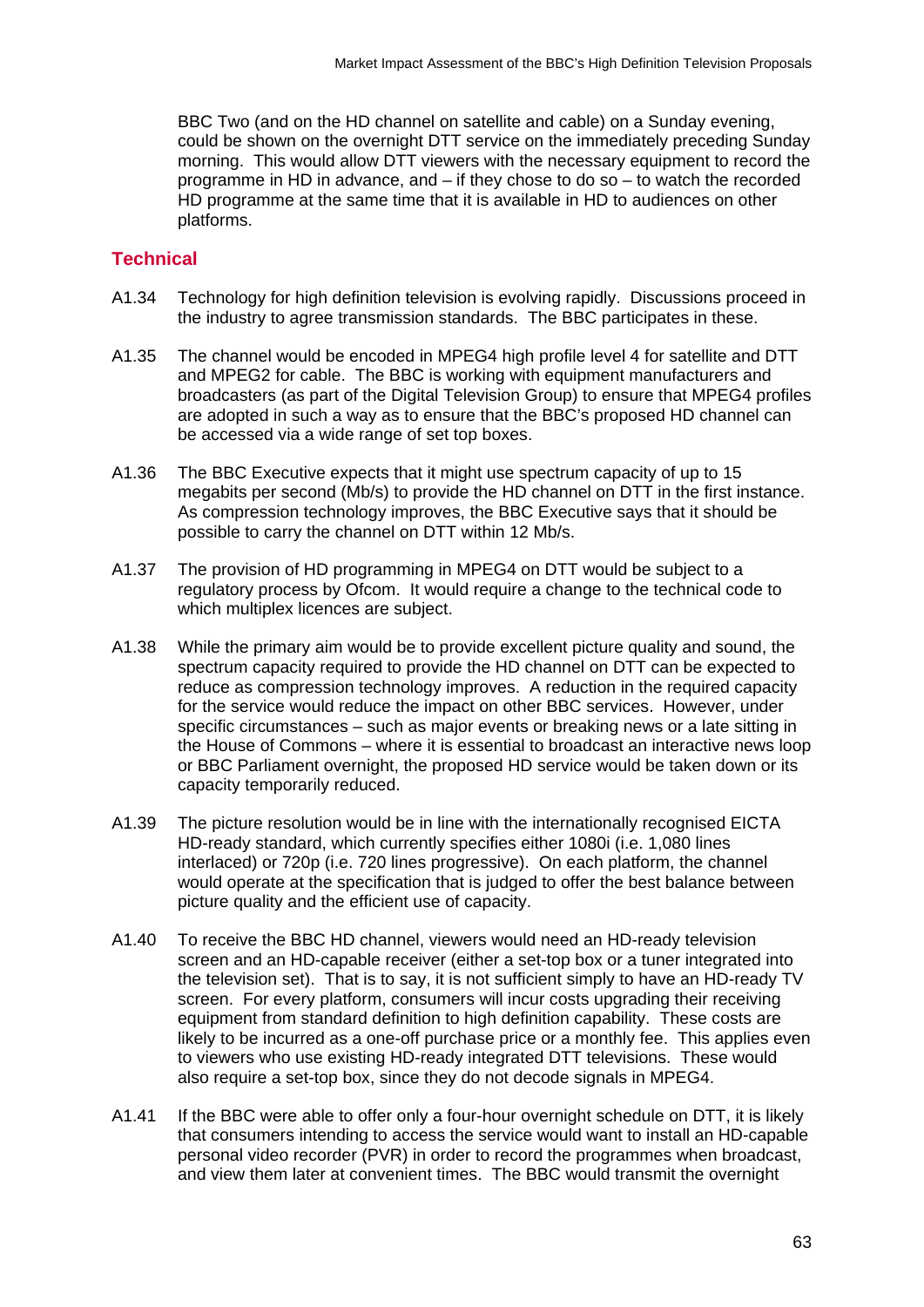DTT schedule as a normal linear broadcast – viewers would be able to watch the service live if they wanted, and to record whatever elements of the broadcast they choose.

## **Costs and reach**

- A1.42 The service is forecast to cost £21.4 million per annum in 2012 if a full nine-hour service is provided on DTT in additional capacity. This figure does not include the cost of acquiring additional spectrum.
- A1.43 The BBC Executive forecasts that about 35 per cent of households will be HDenabled by 2012. It would expect its HD channel to reach more than 60 per cent of these, under the scenario of a full nine-hour schedule on DTT as well as cable and satellite.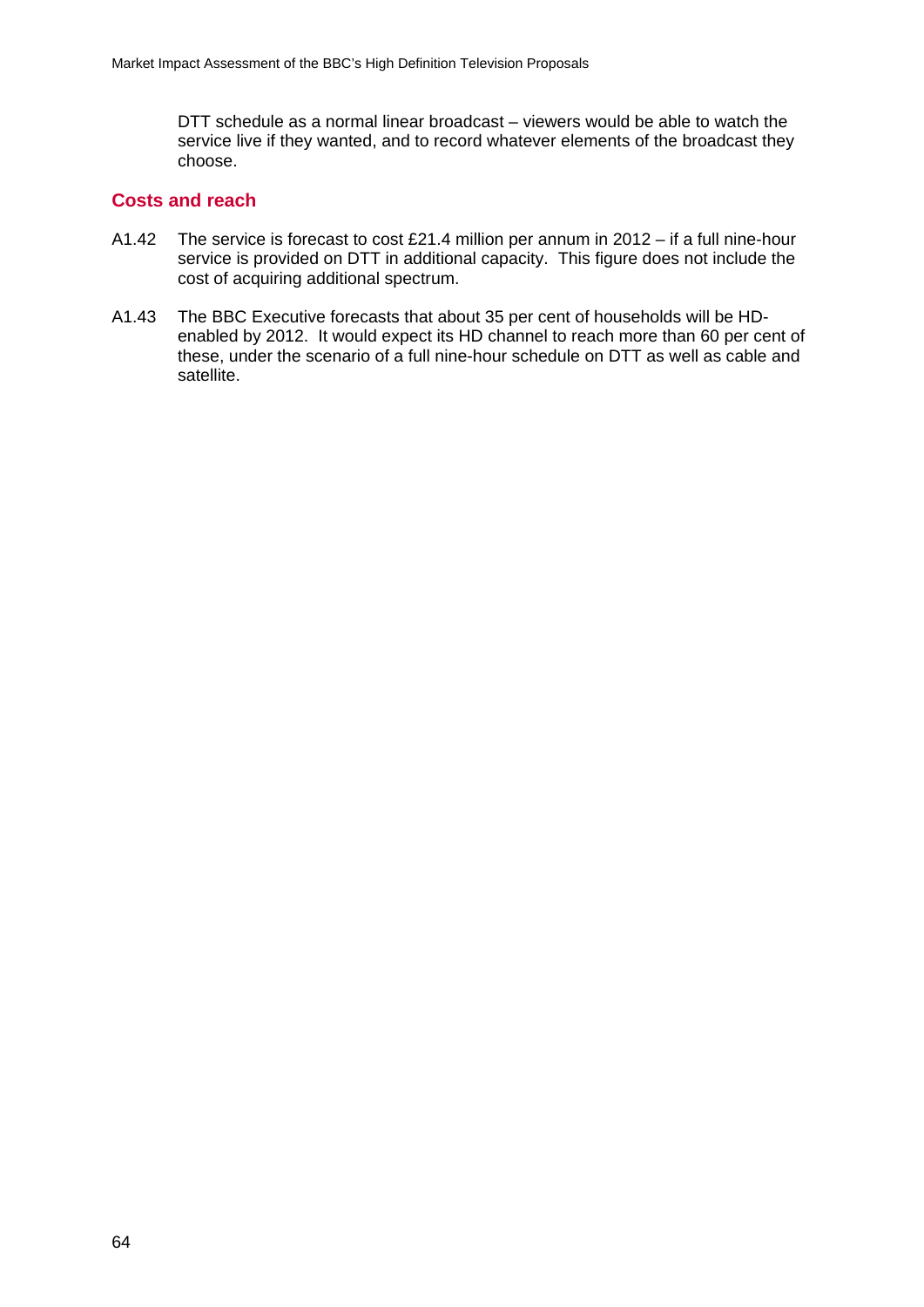## <span id="page-64-0"></span>**Annex 2**

# **Terms of Reference**

A2.1 This document<sup>[19](#page-64-0)</sup> provides the terms of reference for Ofcom's market impact assessment of the BBC's proposal for a new High Definition Television ('HDTV') channel.

#### **Introduction**

- A2.2 The BBC's new Royal Charter and Agreement, which became legally effective on 1 January 2007, requires the BBC Trust to undertake a Public Value Test ('PVT') before a decision is taken to make any significant change to the UK Public Services. The PVT comprises two elements – a Public Value Assessment ('PVA') and a Market Impact Assessment ('MIA').
- A2.3 For the purposes of conducting MIAs, Ofcom and the BBC Trust have established a Joint Steering Group ('JSG'). The JSG has set these terms of reference for the HDTV MIA. The substantive findings of the MIA will, however, remain a matter for the judgment of Ofcom.

## **Proposition**

1

- A2.4 The BBC Executive is applying for permission to provide a single, linear, digital TV channel in high definition ('HD') format.
- A2.5 It would be a mixed-genre channel, drawing from content across the BBC's channels, and would aim to meet the BBC's public purposes. The channel would be available free-to-view, and would carry no advertising.
- A2.6 The BBC is seeking approval to provide a service of nine hours per day, with some flexibility to extend beyond this to allow for the coverage of significant live sport or other events. At launch, the channel would offer a schedule of three to four hours per day, building to nine hours in late 2008. 95 per cent or more of the content will be HD versions of programmes broadcast in SD on other BBC channels.
- A2.7 The intention is to make the HD channel available on digital satellite, digital cable and digital terrestrial television. The BBC may also make the channel, or content from it, available on the internet, subject to value for money considerations and as technology allows. This could be through both bbc.co.uk and internet protocol TV providers.
- A2.8 The BBC Executive has identified two mutually exclusive options for digital terrestrial television (DTT): the full nine-hour schedule or a four-hour schedule overnight between 0200 and 0600.
- A2.9 The full nine-hour schedule would be offered on DTT if sufficient spectrum capacity were available after digital switchover.

<sup>&</sup>lt;sup>19</sup> This document was agreed by the Ofcom-BBC Trust Joint Steering Group in May 2007, and published by Ofcom at the start of the MIA process. It is reproduced here for ease of reference. The paragraph numbers in this Annex differ from those in the document originally published by Ofcom.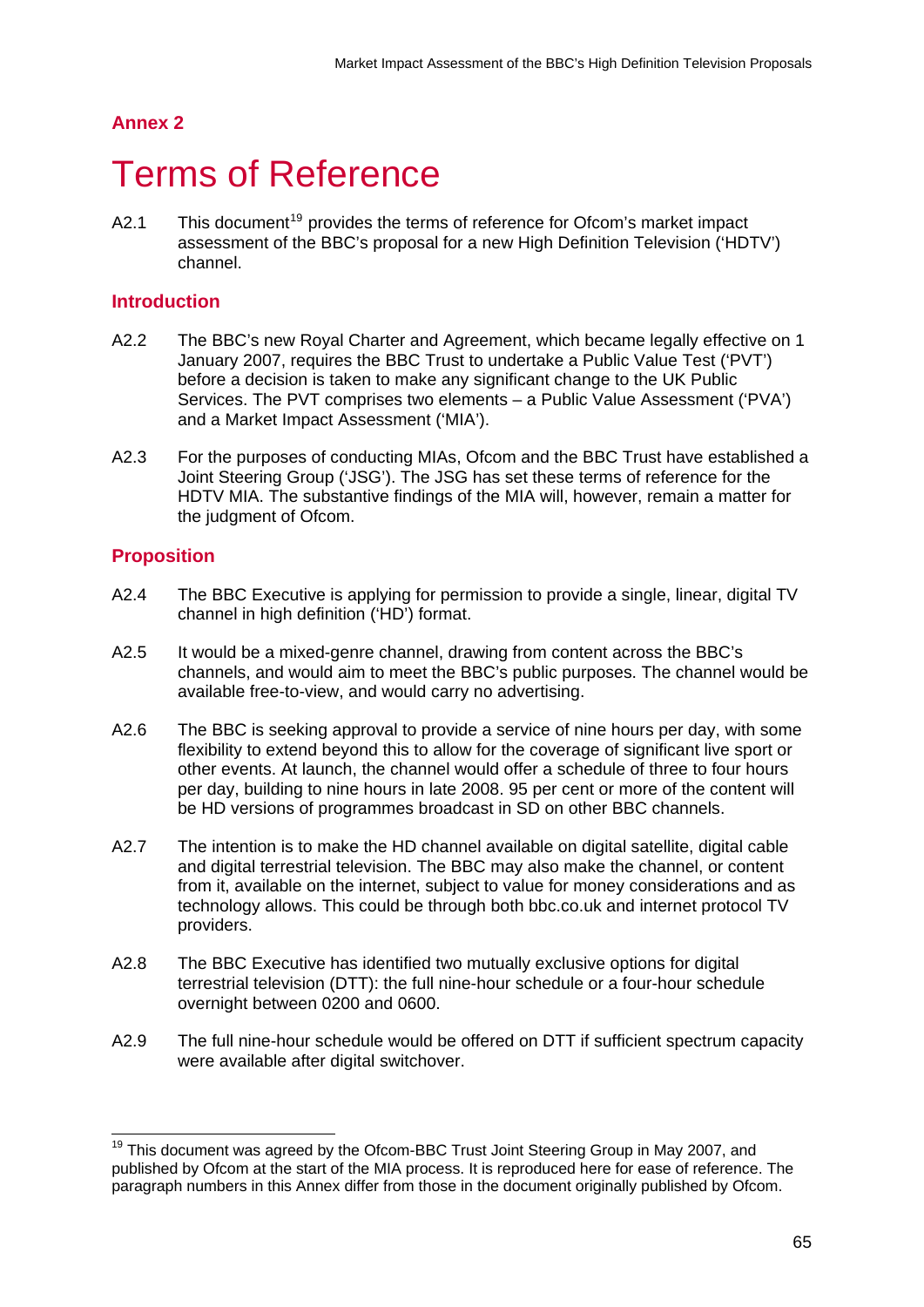- A2.10 The four-hour overnight schedule would be offered ahead of digital switchover and possibly after switchover if insufficient spectrum capacity were available during the transmission hours of the nine-hour schedule. However, it is also possible that the BBC Executive may review its options for providing HD on DTT if sufficient spectrum were not available after switchover.
- A2.11 The four-hour overnight schedule would offer selected highlights from the following day's nine-hour schedule on cable and satellite. In order to provide capacity for this at launch, the BBC Executive proposes to take down the following services from Freeview between the hours of 0200 and 0600: BBC Four until close-down; BBC Parliament, when broadcast; two BBCi interactive video streams (accessed through the red button on remote controls); the BBCi interactive news loop (also accessed through the red button – for the avoidance of doubt, BBC News 24 would not be affected).
- A2.12 These changes would be subject not only to PVT approval by the BBC Trust but also to a separate Ofcom process. The DTT multiplex on which the BBC transmits the channels is licensed by Ofcom, so an application to Ofcom for a variation of the multiplex licence would be required.
- A2.13 Under the option where sufficient spectrum capacity becomes available following digital switchover, the four-hour overnight schedule on DTT would be replaced by the same nine-hour service as provided over the cable and satellite platforms. This would happen as digital switchover proceeds region by region. Full national coverage would be achieved on completion of digital switchover in 2012.
- A2.14 A full description of the proposed service has been agreed by the BBC Trust and Ofcom, and is published by the BBC Trust at: http://www.bbc.co.uk/bbctrust

## **Objective**

A2.15 The purpose of the MIA is to assess the impact which the introduction of the proposed service would have on products and services for which the proposed HDTV service is likely to be a direct substitute or complement, and on other related products and services. The impact of the proposed service may be either positive (in the case of the impact on a complementary product or service) or negative (in the case of a substitute product or service).

## **Approach**

A2.16 The MIA will be carried out in accordance with the methodology which has been agreed between the BBC Trust and Ofcom.

## **Output**

- A2.17 The MIA will provide an assessment and, where possible and relevant, a quantifiable evaluation of the impact on the relevant primary and other services identified. This includes an assessment of the impact on producers and other participants and ultimately consumers.
- A2.18 The assessment of some effects is likely to remain purely qualitative, for example those related to investment incentives. Ofcom should, however, seek to obtain some information as to the likely impact on existing (and perhaps future) producers' plans.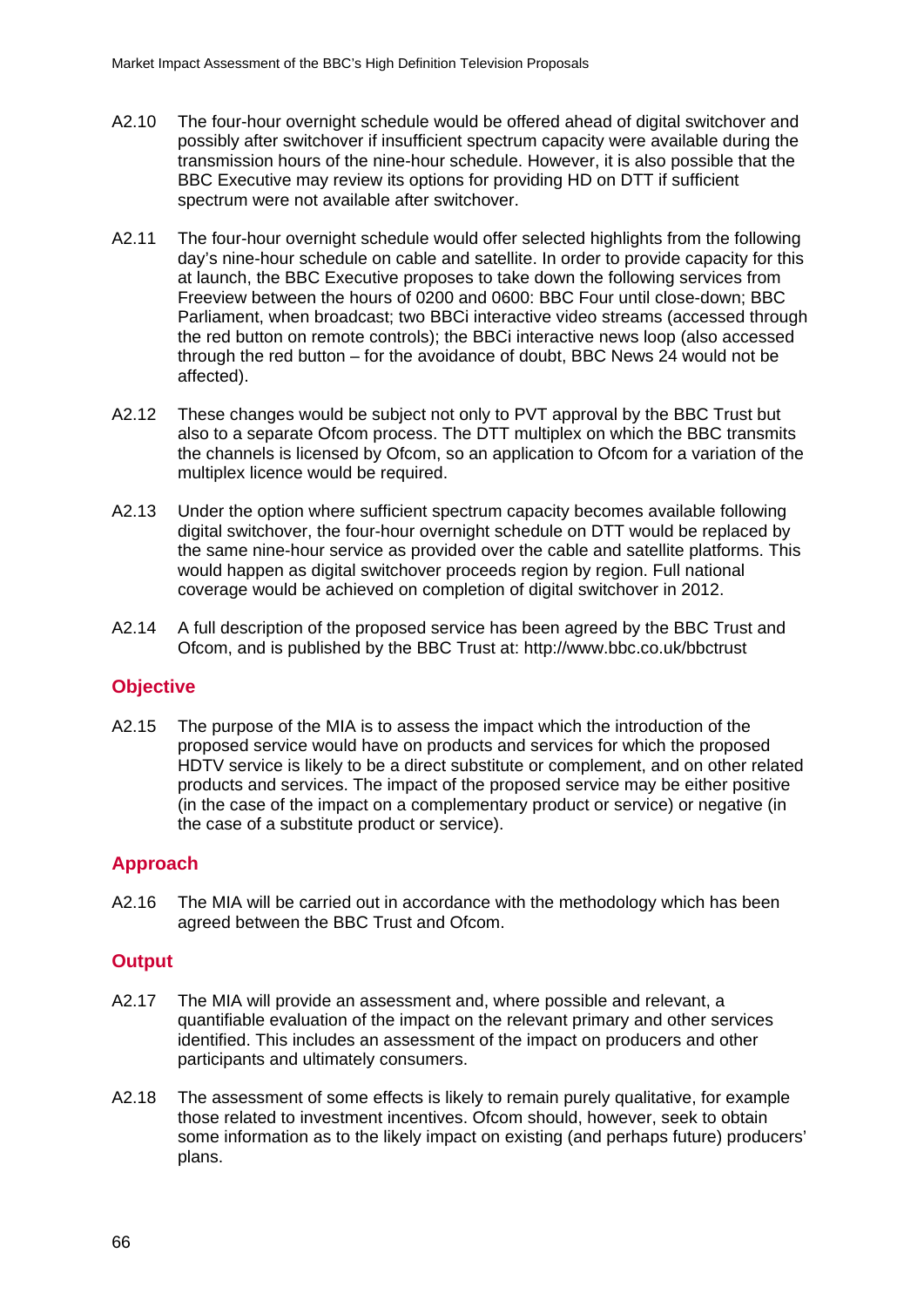- A2.19 The MIA analysis may also include some sensitivity analysis to:
	- identify which aspects of the service may have a particularly strong impact on the overall assessment; and
	- as appropriate help identify possible modifications to the service to remove/mitigate some of these effects.

#### **Coordination between the MIA and the PVA**

- A2.20 Ofcom and the BBC Trust will seek to coordinate the conduct of the PVA and the MIA by:
	- sharing data and collaborating on the construction of market models where appropriate;
	- attempting to minimise the risks that the PVA and the MIA are built on assumptions and inputs that are not easily reconcilable at a later stage; and
	- working to ensure that the PVA and the MIA cover all relevant issues.

#### **Identification of affected products and services**

- A2.21 Ofcom should consider the potential impact of the HDTV proposition on the following products and services:
	- broadcast services on various delivery platforms;
	- TV platform services and network services;
	- provision of content including programme-making and rights exploitation;
	- hardware and software, including television reception equipment, recording and playback equipment, and physical media; and
	- on-demand services.
- A2.22 This list is not necessarily exhaustive. Ofcom has discretion to examine the impact on other products and services that it considers relevant in the course of conducting the MIA, subject to agreement by the JSG.
- A2.23 The MIA will identify the services for which the proposed HDTV service is likely to be a direct substitute or complement (the "primary" services), as well as other related services upon which the proposed HDTV service is are likely to have a significant indirect impact (the "secondary" services).
- A2.24 The spectrum requirements of HDTV service provision, notably over the DTT platform, are also relevant to the market for spectrum. The opportunity cost of spectrum will therefore be taken into account.

#### **Timetable for completion**

A2.25 Ofcom is required to deliver the MIA to the BBC Trust by 17 September 2007. It is anticipated that the results of the MIA will be published alongside the BBC Trust's Public Value Assessment in Autumn 2007.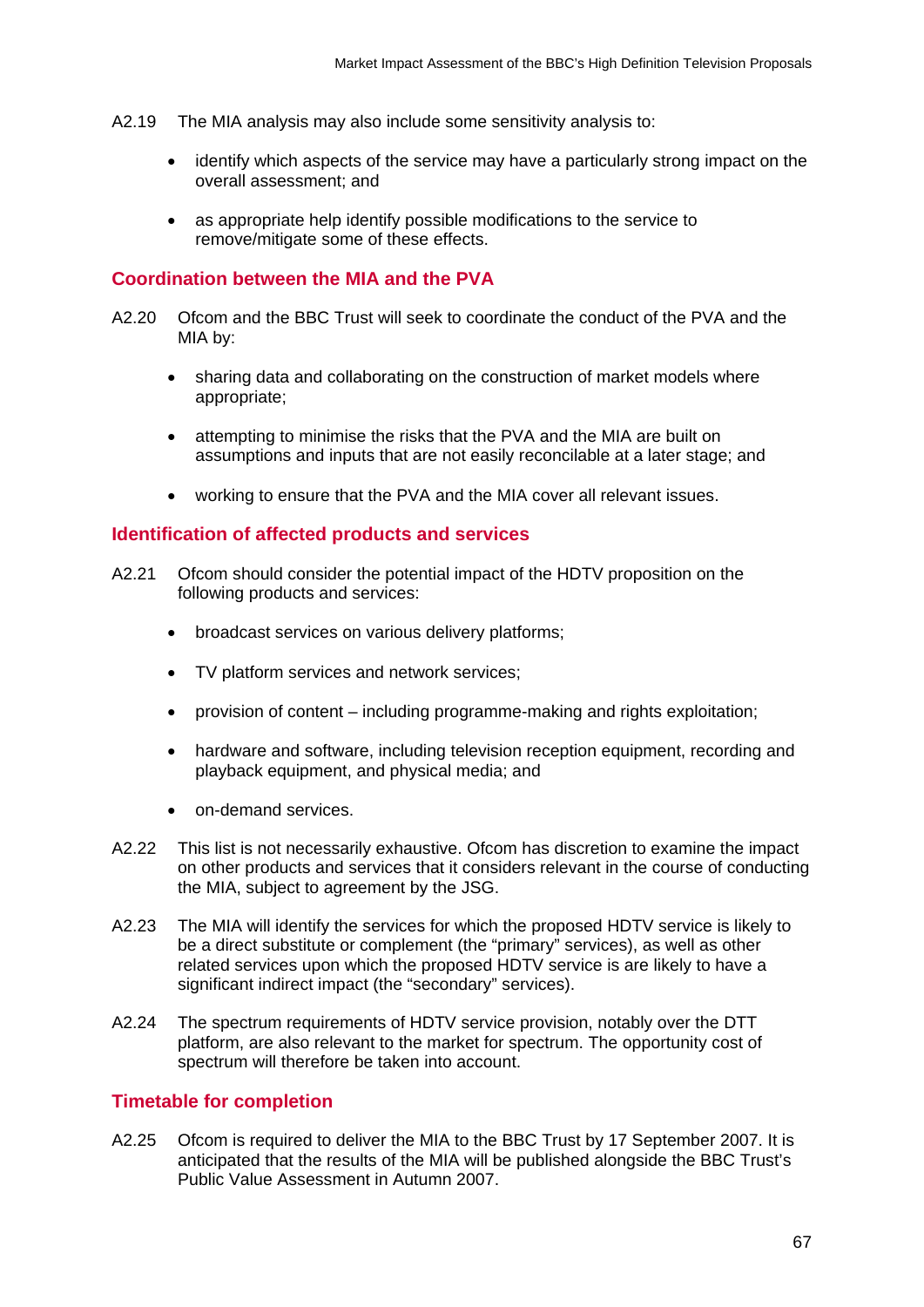- A2.26 In the event of unforeseen circumstances, or delays caused by the unavailability of data, Ofcom may ask the JSG to approve amendments to the MIA timetable. In such cases, the JSG would make clear its reasoning and revised timetable for production of the MIA report.
- A2.27 Agreed by the Joint Steering Group on 17 May 2007.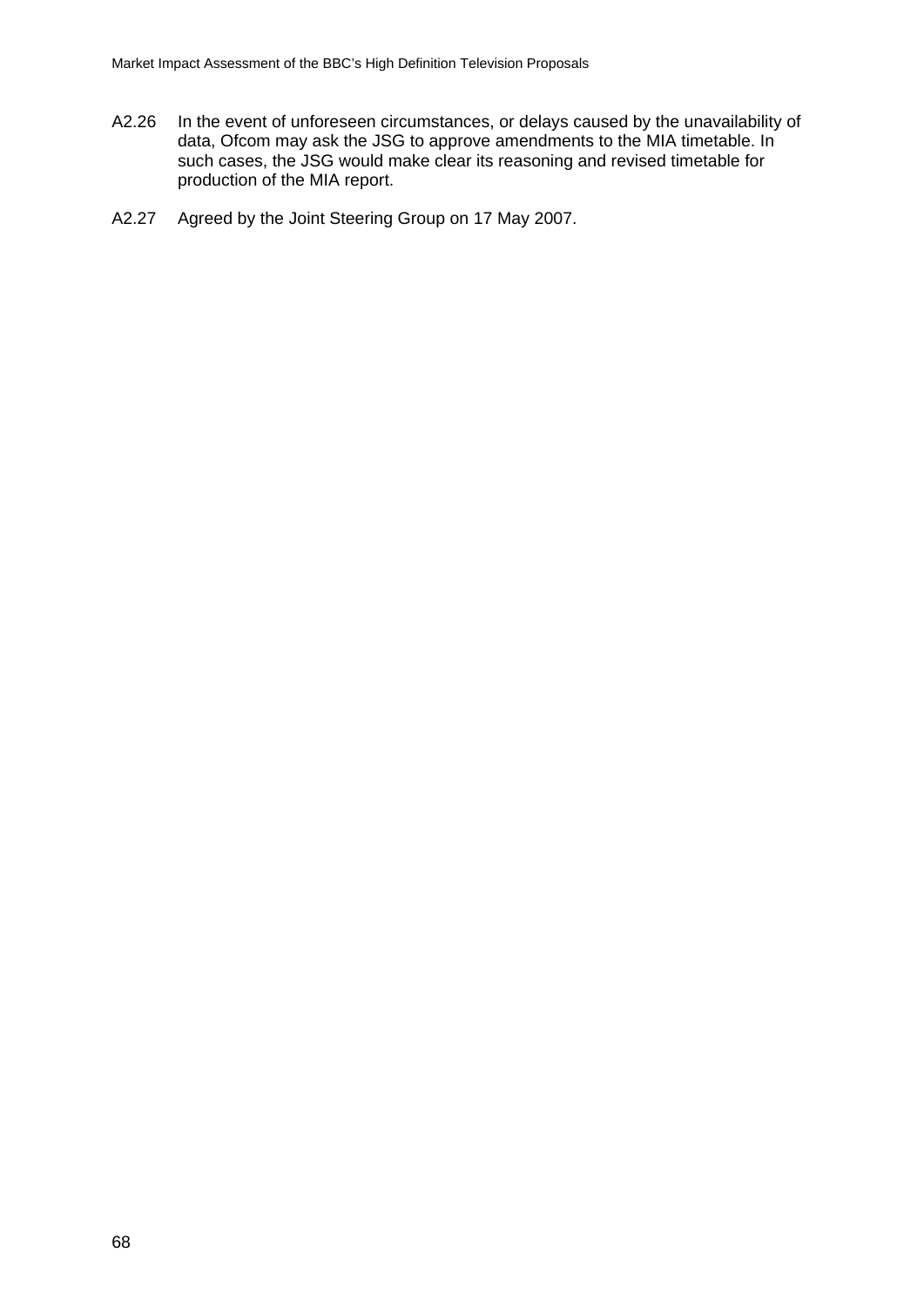# <span id="page-68-0"></span>**Annex 3**

# Counterfactual Scenarios – without the BBC HD channel

## **Central Scenario without the BBC HD channel – assumptions**

- A3.1 In the central scenario, it is assumed that HD is reasonably popular but not mass market. A significant proportion (around 30%) of households upgrade to HD (i.e. purchase a HD Ready TV and HD set top box) by 2012.
- A3.2 In this scenario, it is assumed that the different platforms have different HD offerings:
	- The PSB Freesat platform launches in 2008 and it is assumed that a number of free to air HD channels become available on this platform over the course of the MIA period
	- The current HD services available on the pay satellite platform continue to be provided throughout the MIA period (though the trial BBC HD channel is withdrawn). The Freesat HD channels also become available on this platform over the MIA period
	- Alongside its HD on-demand service, the cable platform carries non-BBC HD content. The other free to air HD channels also become available on this platform over the MIA period
	- It is assumed that no HD channels are launched on the DTT platform
	- IPTV providers do not attempt to launch HD channels within the period due to capacity constraints.
- A3.3 As digital switchover rolls out across the country, we assume that most analogue customers upgrade to DTT. However, the free satellite platforms also gain a material proportion of analogue customers.
- A3.4 Platform switching occurs if the benefits outweigh the costs. As HD is reasonably popular in this counterfactual scenario, a platform with more HD services may yield greater benefits to consumers than platforms with fewer HD services. However, there are some large differences in the set up and ongoing costs of the different platforms. This suggests that differences in quality of service, such as degree of HD provision, may need to be significant before outweighing this type of switching cost.
- A3.5 Ofcom commissioned research by Illuminas into the viewing habits of households who were already HD enabled. Illuminas found that for most HD customers questioned, the programme is the main driver of TV viewing, not picture quality. The qualitative research found that:
	- The HD channel is preferred and most will always check whether the programme is being shown on an HD channel before they start watching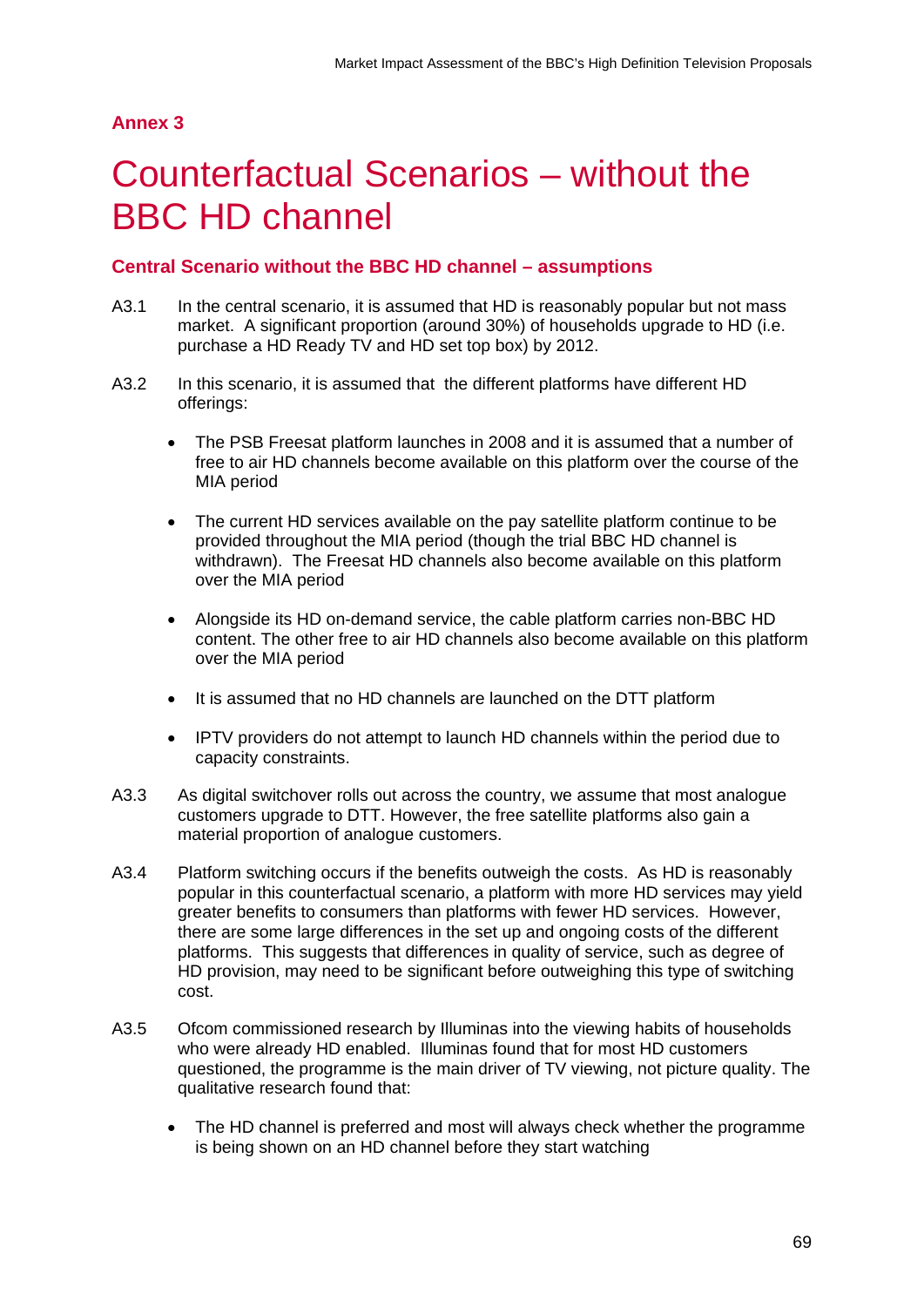- But, most will not choose to watch a HD programme over a programme they like.
- A3.6 Therefore in the central scenario, it is assumed that once households have become HD enabled, viewers will always switch to watch HD versions of SD content.
- A3.7 From discussions with stakeholders, it appears that many production and post production companies have started replacing their equipment and facilities to enable them to engage in HD production. This may partly be due to equipment replacement cycles. Stakeholders in the production sector told us that it is now increasingly difficult to buy new SD equipment. It may also be partly because many international programme markets (particularly the US and Japan) increasingly require HD quality productions. It is assumed that the replacement and international trends continue.

#### **Scenario with a higher demand for high definition services – assumptions**

- A3.8 In this scenario HD is immensely popular with viewers. The majority of consumers upgrade to HD, purchasing HD equipment (HD Ready TV sets and HD set top boxes) by the end of the period. The nature of adoption is on an S curve with most in the early years of the period (2007 to 2010).
- A3.9 As HD is very popular, consumers are likely to switch channels to watch HD versions of SD content. In other words, if a particular programme is on both SD and HD channels, viewers are likely to choose to switch to the HD channel to see the programme.
- A3.10 Viewers will also switch channels to watch HD programming per se. The value of a programme in HD (both its content and its quality of viewing experience) often outweighs the value to the consumer of another (different) programme in SD (both its content and quality of viewing experience). In practice, this means that viewers will switch to watch completely different programmes in HD rather than watch another programme in SD.
- A3.11 Whilst some new HD channels simulcast SD content, some HD channels are composed of completely new or different content to SD channels.
- A3.12 Given that there is a high demand for HD, this has a large influence on choice of platforms. Consumers may switch platforms to get a 'better' HD service – this ultimately depends whether the cost of switching outweighs the benefits of switching. One area where there may be switching costs is if TV service is bundled with telephony/broadband. These costs arise not only because more products and services may require switching but also because of greater difficulties in comparing packages.
- A3.13 Given the high demand for HD and viewers switching to view HD services once they have upgraded, it is likely to be commercially viable for channels that are advertising funded to launch HD channels. As a result, we assume that a number of PSBs launch HD channels alongside the launch of PSB Freesat. We assume that the HD channels available on Freesat also available on Sky and Virgin.
- A3.14 Content production moves quickly to HD. Whilst currently this is driven mainly by the need for programmes to be in HD for international sales, very quickly the impact of increased domestic demand for HD programmes feeds through to broadcasters requirements for domestic programme production. With high volumes of demand, the fixed costs of investment in HD are quickly driven down.